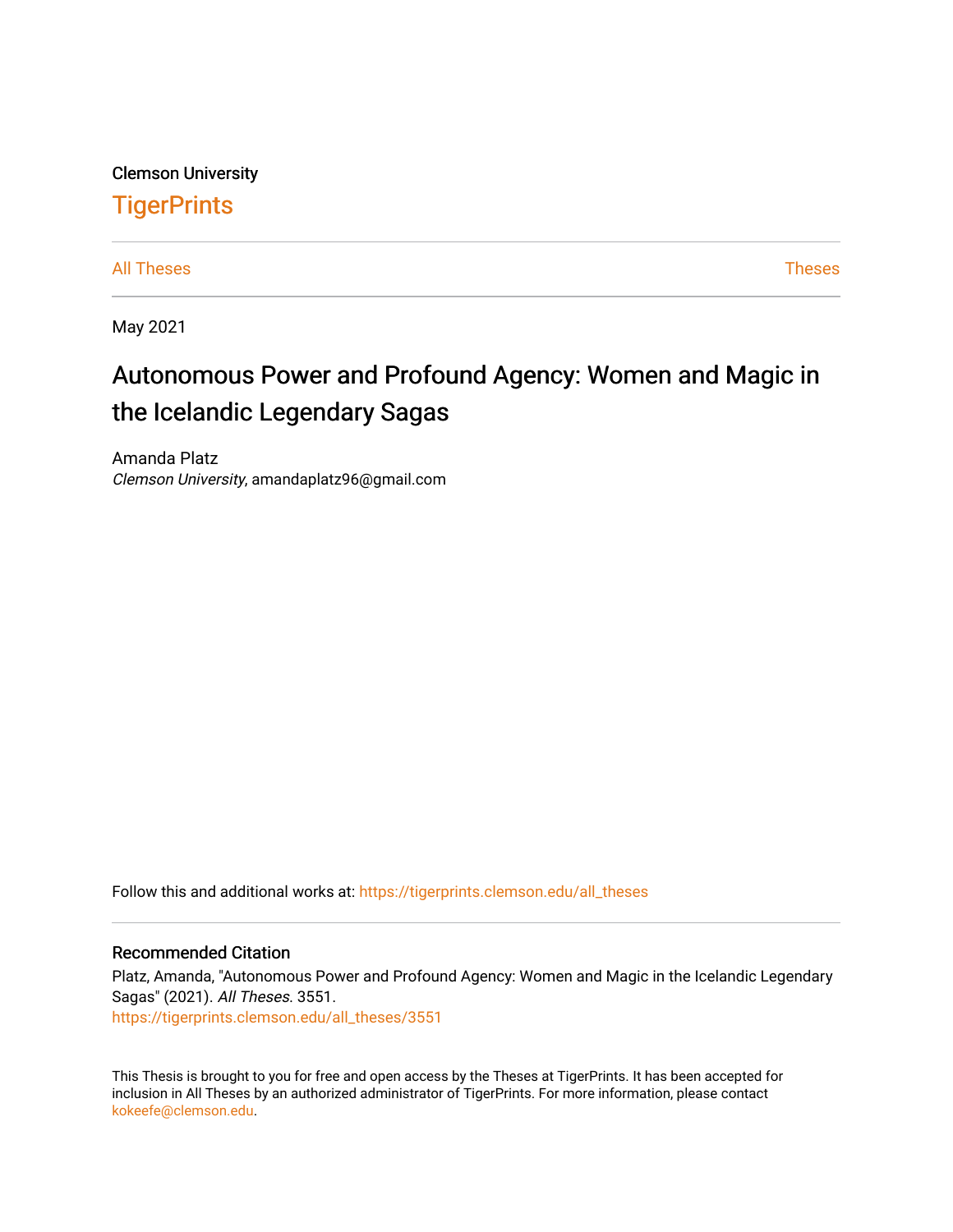## AUTONOMOUS POWER AND PROFOUND AGENCY: WOMEN AND MAGIC IN THE ICELANDIC LEGENDARY SAGAS

A Thesis Presented to the Graduate School of Clemson University

In Partial Fulfillment of the Requirements for the Degree Master of Arts English

> by Amanda Rose Platz May 2021

Accepted by: Dr. Andrew Lemons, Committee Chair Dr. William Stockton Dr. Elizabeth Rivlin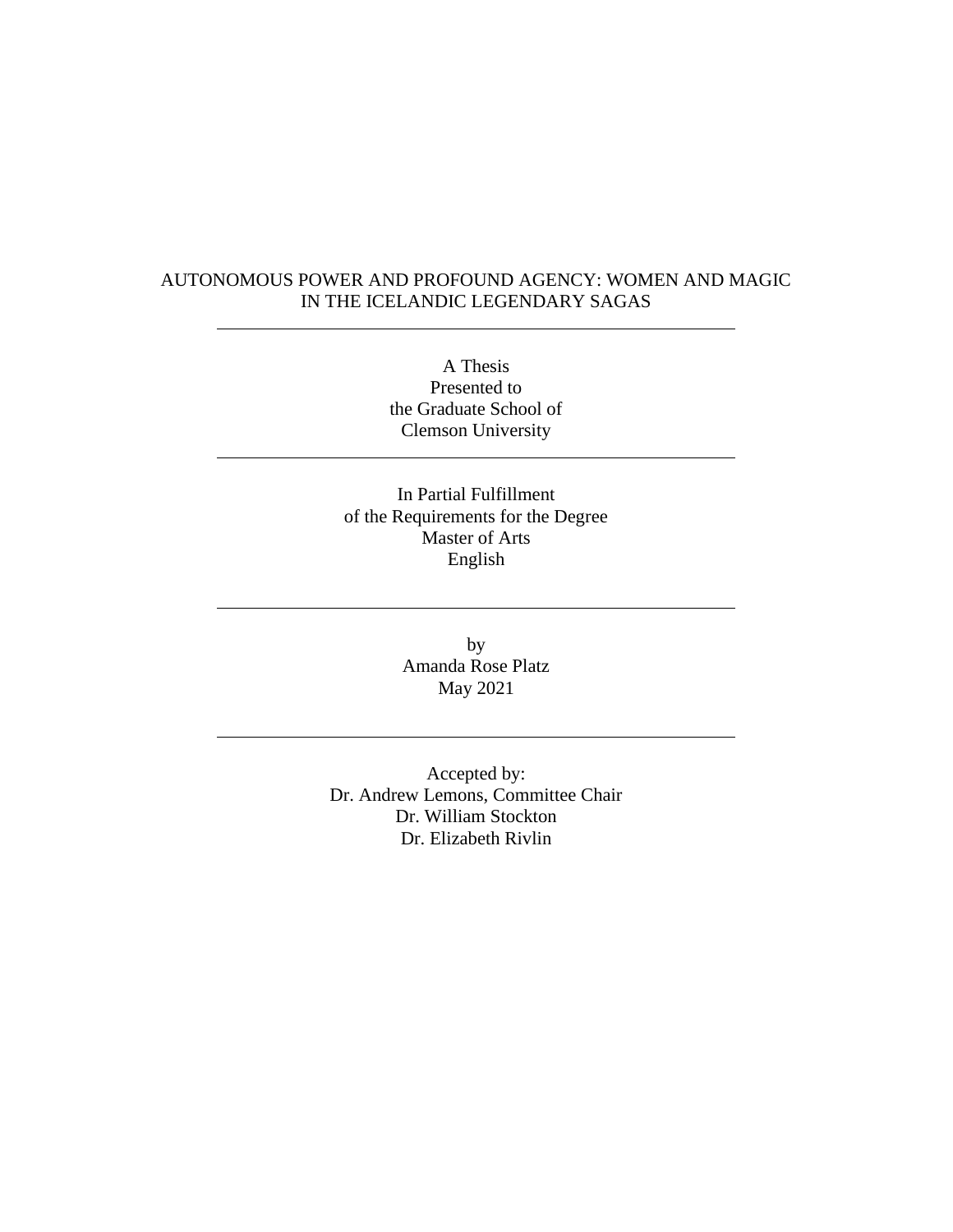## ABSTRACT

The Icelandic Legendary Sagas contain within them a unique representation of women's autonomy and agency, seen strongly in the ways women use magic. Scholars such as Jochens and Friðriksdóttir discuss women's representations most prominently in the Family Sagas, often brushing over the Legendary Sagas due to their fantastical and mythological nature which makes cultural analysis based on the texts difficult. The fantastical nature of the Legendary Sagas, however, presents the opportunity to thoroughly explore unique representations of women's autonomy. Other female archetypes often analyzed in the sagas are represented influencing male action, such as the inciter or whetter who encourages men to fight to regain family honor. However, I will argue in this thesis that the magical archetypes of seeress and sorceress act not as influences on male action but as mostly independent women. This thesis will describe the representation of female autonomy in the Legendary Sagas not just as an extension of the portrayal of women in the Family Sagas, but as a vision of new possibilities of thinking about women enabled by ancient ideas of magic.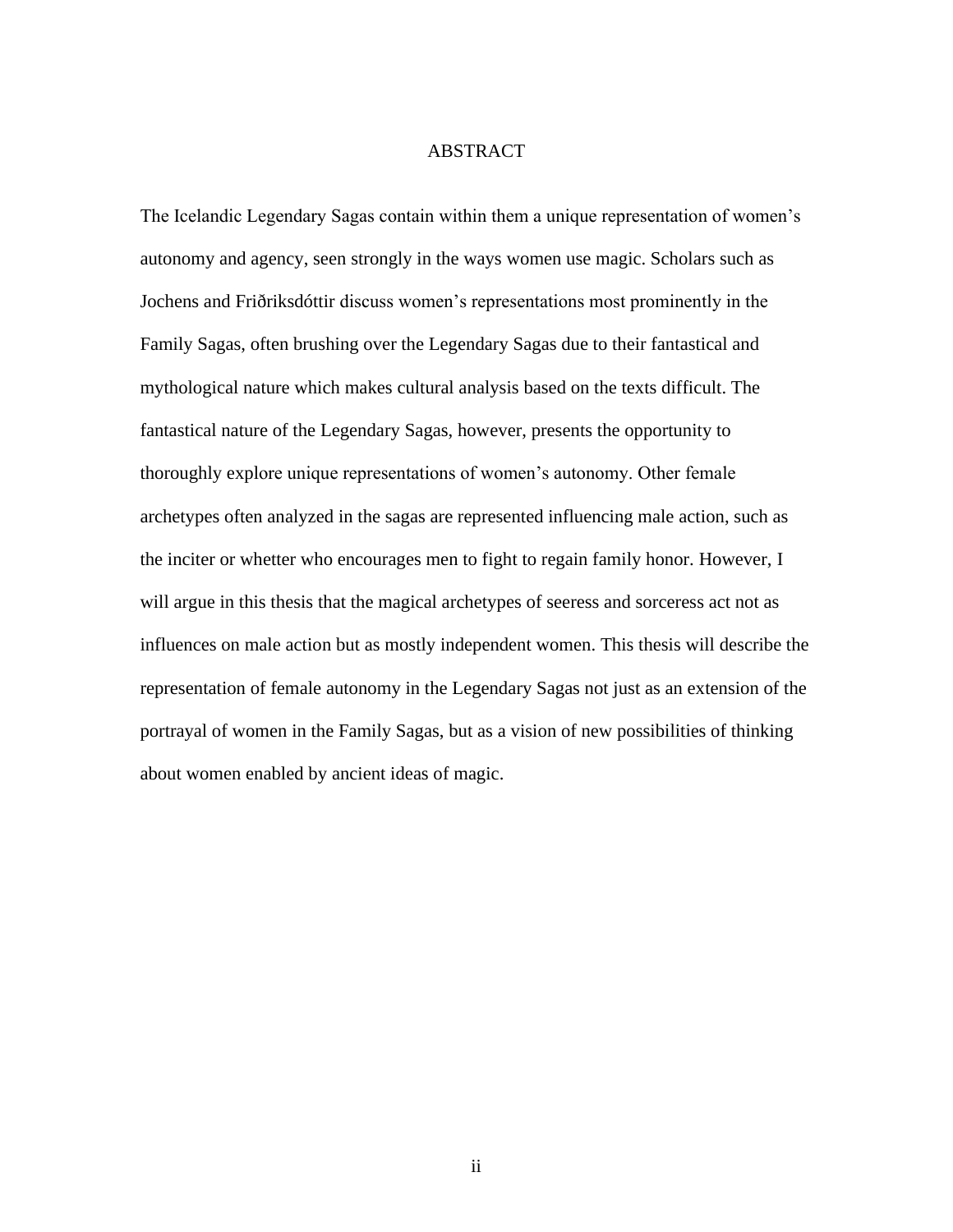#### ACKNOWLEDGMENTS

This thesis could not have been completed without my family's constant support and the encouragement of my friends and roommates. My roommates in particular deserve much thanks for the chaotic shenanigans they endured from me during the past year, as I struggled through the bogs of thesis writing and countless revisions. A special thanks to Jenny Washburne for not only reading countless drafts and providing feedback, but also for picking up the slack where I fell short, and for providing consistent support and positivity throughout the past two years. My committee members must also be thanked for their feedback, counsel, and patience especially during the past month, through major revisions. A final thanks to the professors in the English department at Southern Wesleyan University, who encouraged me to pursue a Master's degree and future career in academia.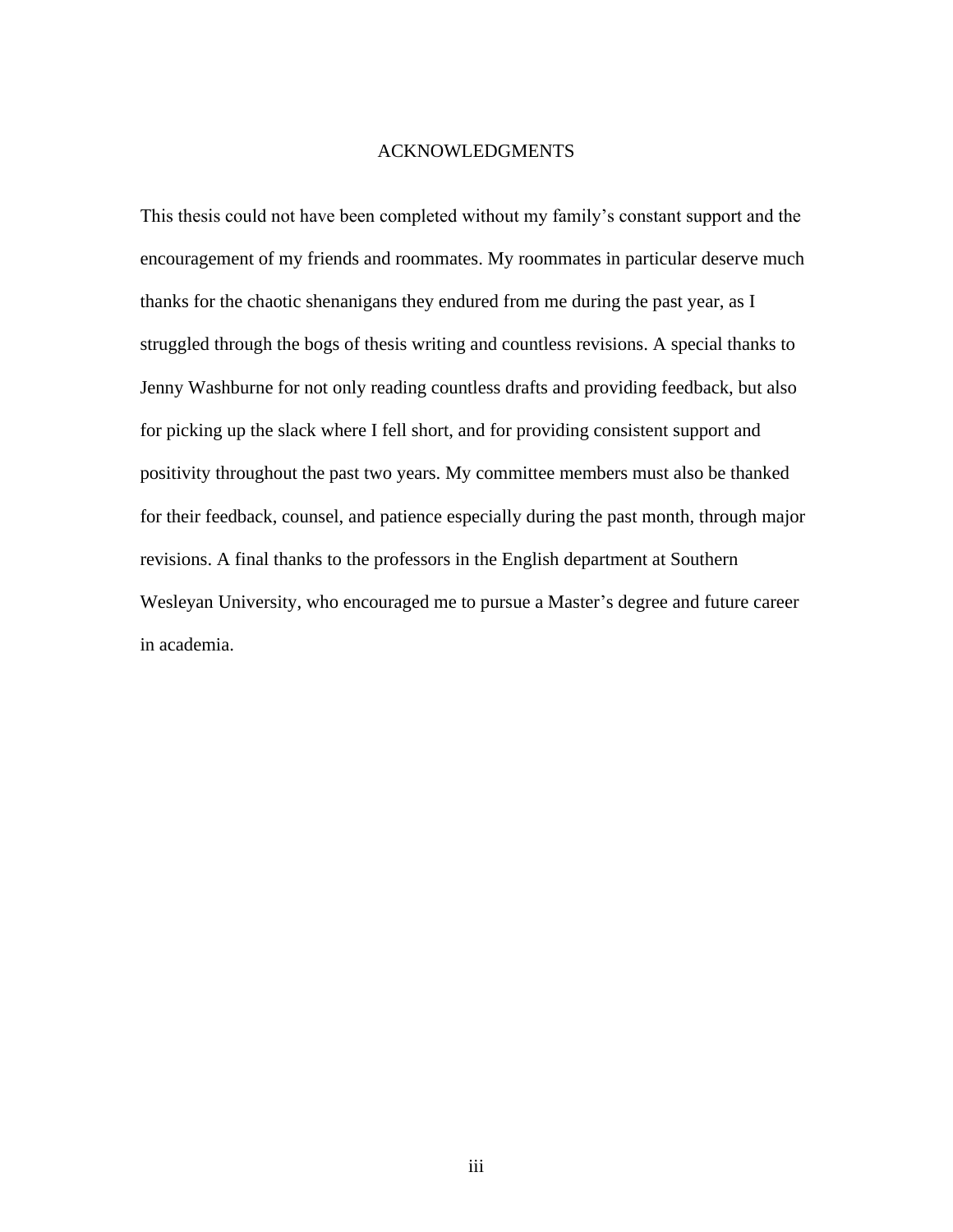## TABLE OF CONTENTS

Page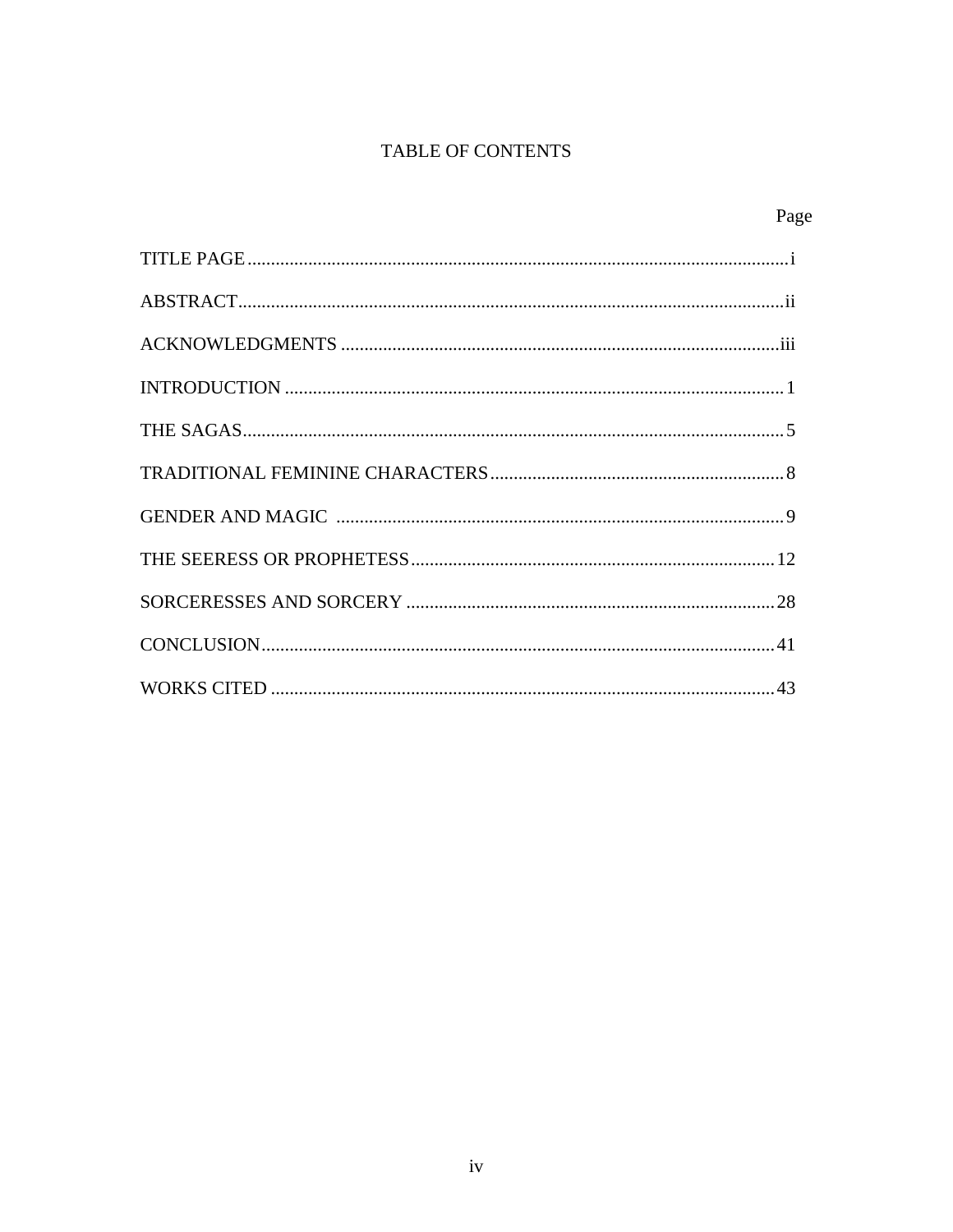#### INTRODUCTION

Women in Icelandic Legendary Sagas (*fornaldarsögur*) are represented as achieving a striking level of autonomy and agency despite many cultural inhibitors and literary biases against women in power. Scandinavian law and custom subordinated women to male authority, preventing women's autonomy and creating strong boundaries between male and female-dominated spheres of influence. Despite the boundaries portrayed in literature and  $13<sup>th</sup>$  century legal documents, saga scholarship has long considered how, in the historical Icelandic Family Sagas (*íslendingasögur*), like *Njáls Saga* and *Laxdæla Saga*, women demonstrate profound vocal agency in the feuds that provide the structural backbone of the texts. The motif of the "whetting scene," in which the wife or mother of a dead warrior incites a reluctant male family member to pursue revenge despite possibly dramatic legal repercussions or escalations in feuding, demonstrates the pivotal role women often play in Family Saga narratives. However, the roles of women in the more mythological Legendary Sagas such as *The Saga of the Volsungs* and *The Saga of Hrolf Kraki* are less established, and perhaps for precisely this reason have attracted far less attention in saga scholarship. Our understanding of women in the Legendary Sagas is further complicated because, while later in date of composition than the Family Sagas, the Legendary Sagas tell stories that are much older and more difficult to relate to any historical situation. Scholars often value realism in place of the fantastical because they suggest that it provides an ability to analyze Icelandic culture in connection to representations in early literature. However, I argue that the Legendary sagas are vital in our understanding of Medieval Scandinavian literature and culture due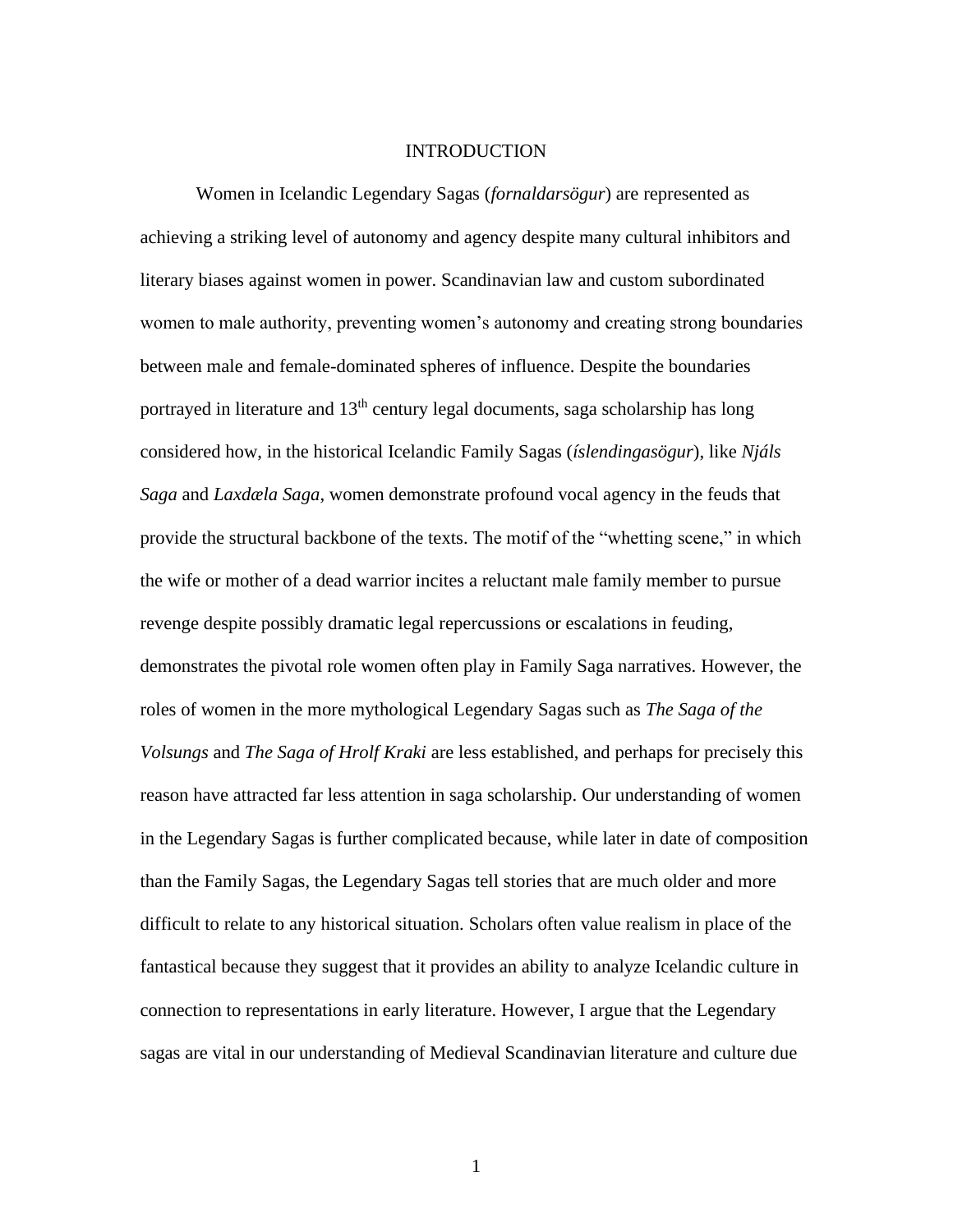to their popularity and even specifically because of the fantastical content that has discouraged scholarship on these sagas. Whereas the powerful women of the Family Sagas are often counsellors and inciters, influencing male action, the autonomous women of these fantastic sagas includeseeresses and sorceresses.<sup>1</sup> These representations project women's real social horizons, such as they were, into a metaphorical otherworldly space where fantasies of female power could be subversively explored through magic. I will argue that the magical archetypes of seeress and sorceress act not as influences on male action but as mostly independent women, in contrast to the traditional Family Saga archetypes of inciter and wise-woman, whose abilities are established in relation to their influence on male activity. This thesis aims to describe the representation of female autonomy in the Legendary Sagas not just as an extension of the portrayal of women in the Family Sagas, but as a vision of new possibilities of thinking about women enabled by ancient ideas of magic.

In order to contextualize the argument of this thesis, an explanation of the scholarly conversation surrounding the topic of women in Icelandic Sagas is in order. The scholarship on women and magic in Icelandic Saga literature is centered around women's magical practices in the Family Sagas. Other scholarship focuses on genre and style without analysis of the character's influence on the genre. Carol Clover's book *The Medieval Saga* is still considered a crucial source for considering Icelandic Saga

<sup>&</sup>lt;sup>1</sup> Muslim author Ibn Fadlan, writing a narrative of his travels to the Scandinavian north, recounts the story of when he witnessed a Scandinavian burial-at-sea. This burial included the ritualistic sacrifice of the dead man's slave woman and was presided over by a female shaman who was referred to as the "Angel of Death." The female shaman presides over the burial rituals and performs certain key rites in the ritual sacrifice and burial including the actual sacrifice of the slave woman. (Fadlan 245-253)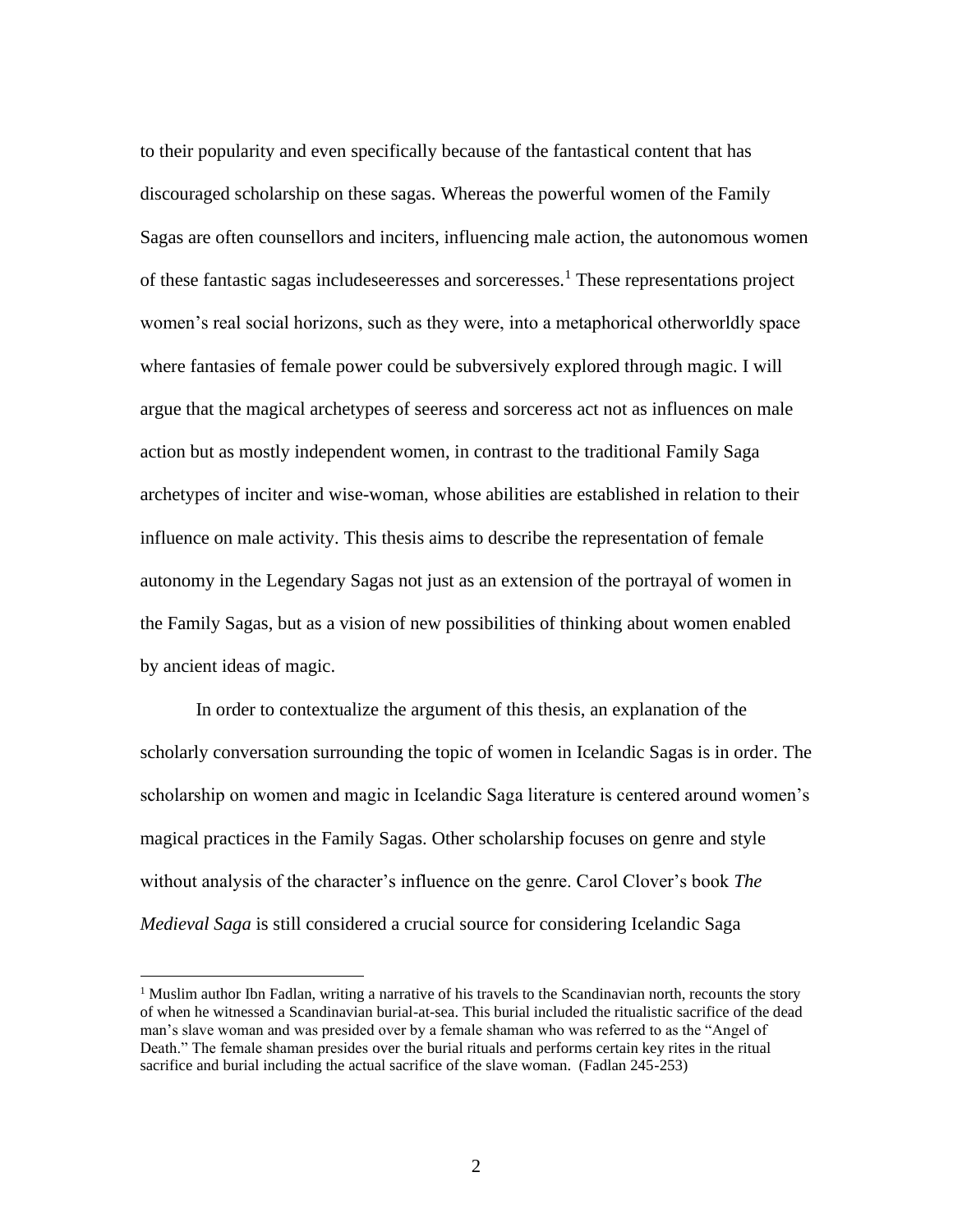literature as a genre, while Margaret Clunies Ross's many texts on Icelandic Saga literature argue about genre and style within the saga subgenres. Clunies Ross's *Cambridge Introduction to the Old Norse-Icelandic Saga* acts as an outline and exploration of the history and genre of the saga, while her *Old Norse Myths, Literature, and Society* is an anthology that collects essays arguing about different facets of saga literature, such as mythological influence and historical perspectives. Carol Clover's work argues primarily about the saga genre, as seen in her book *The Medieval Saga*, which situates the sagas within the context of the literary medieval. Clover's scholarship also includes articles such as "Regardless of Sex: Men, Women, and Power in Early Northern Europe," which argues that scholars wrongly suggest that women had little power in the medieval Norse world, instead proposing that gender roles were not as clearly defined in the time. Friðriksdóttir, Jochens, and Kress each argue about different aspects of women in Icelandic literature. Helga Kress often argues for different aspects of women's speech, as seen in her articles "What a Woman Speaks," and "Gender and Gossip in the Sagas," where she argues that women used speech as a form of power, or that how women were received differently depending on how they use of their voices.<sup>2</sup> Friðriksdóttir's book *Women in Old Norse Literature: Bodies, Words, and Power* argues about different representations of women within the Icelandic Family Sagas, zeroing in on topics such as women's speech and women's use of magic in literature. Her focus on

<sup>&</sup>lt;sup>2</sup> "What a Woman Speaks" suggests that women's voices and outlook can be seen primarily in texts that find their origins or influence in oral tradition instead of other spaces due to the erasure of women's voices by the male-dominated writing sphere. "Gender and Gossip in the Sagas" suggests that Icelandic medieval literature views women's speech as uncontrolled and dangerous, specifically seen in the Family Saga's representation of gossip, which she argues "is closely related to the categories of gender and the grotesque—two other and important sources for their narration" (192)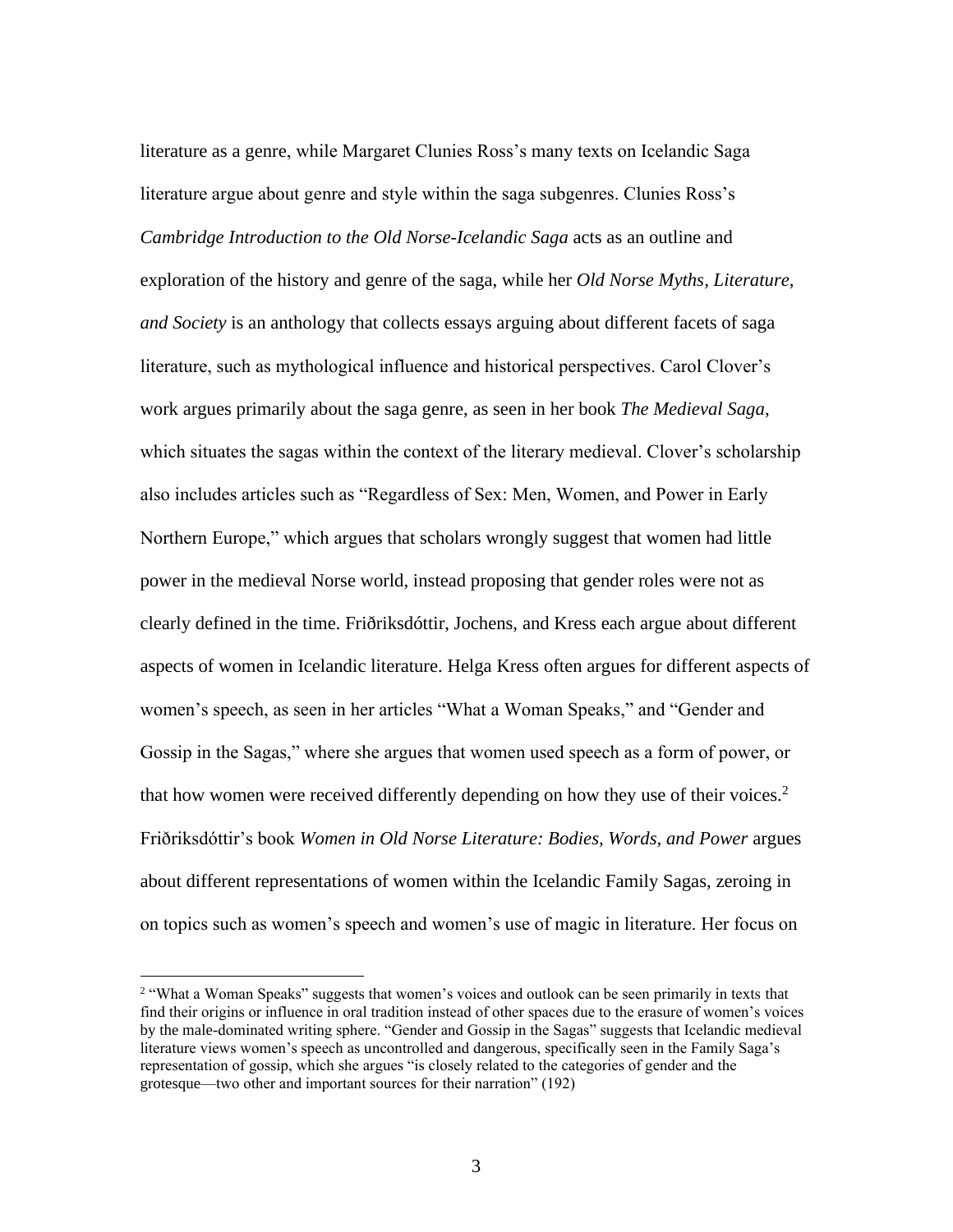magic in Family Saga literature emphasizes the use of magic use as a literary device. Jenny Jochen's book *Old Norse Images of Women* argues about different female archetypes and roles that appear in poetic and saga literature, including the seeress and sorceress archetypes, an argument which she centers around the cultural implications. The critical conversation Jochens and Friðriksdóttir especially enter into analyzes the unique representation of women found within the Icelandic sagas. However, both Jochens and Friðriksdóttir's arguments about the Family Sagas neglect the exploratory nature of the Icelandic Legendary Sagas, which, though more recently composed, were inspired by much older and much more highly fictionalized stories. The fictionalized narrative structure allows for interpretation of women within the Legendary Sagas that specifically emphasizes a unique way of approaching the saga subgenres. The significance of this argument can be explained by exploring the gaps in the scholarship.

This thesis explores the significance of the Legendary Saga's representations of women. The Legendary Sagas exploratory freedom gives the subgenre the ability to represent women who are more thoroughly autonomous, reflecting the mythic and legendary inspirations for sagas. Though they may have originally been matriarchal, $3$ the mythic origins often reflect more autonomous and respected goddesses than other pagan pantheons, whose women, like Hera and Athena in the Greek Pantheon, are often portrayed as petty and spiteful women easy to fear and mistrust. Legendary Saga representations of magical women often show women using their abilities to take charge

<sup>3</sup> Jochen's *Old Norse Images of Women* chapters 2-3 discuss the Nordic Pantheon, including the possibility of matriarchal origins.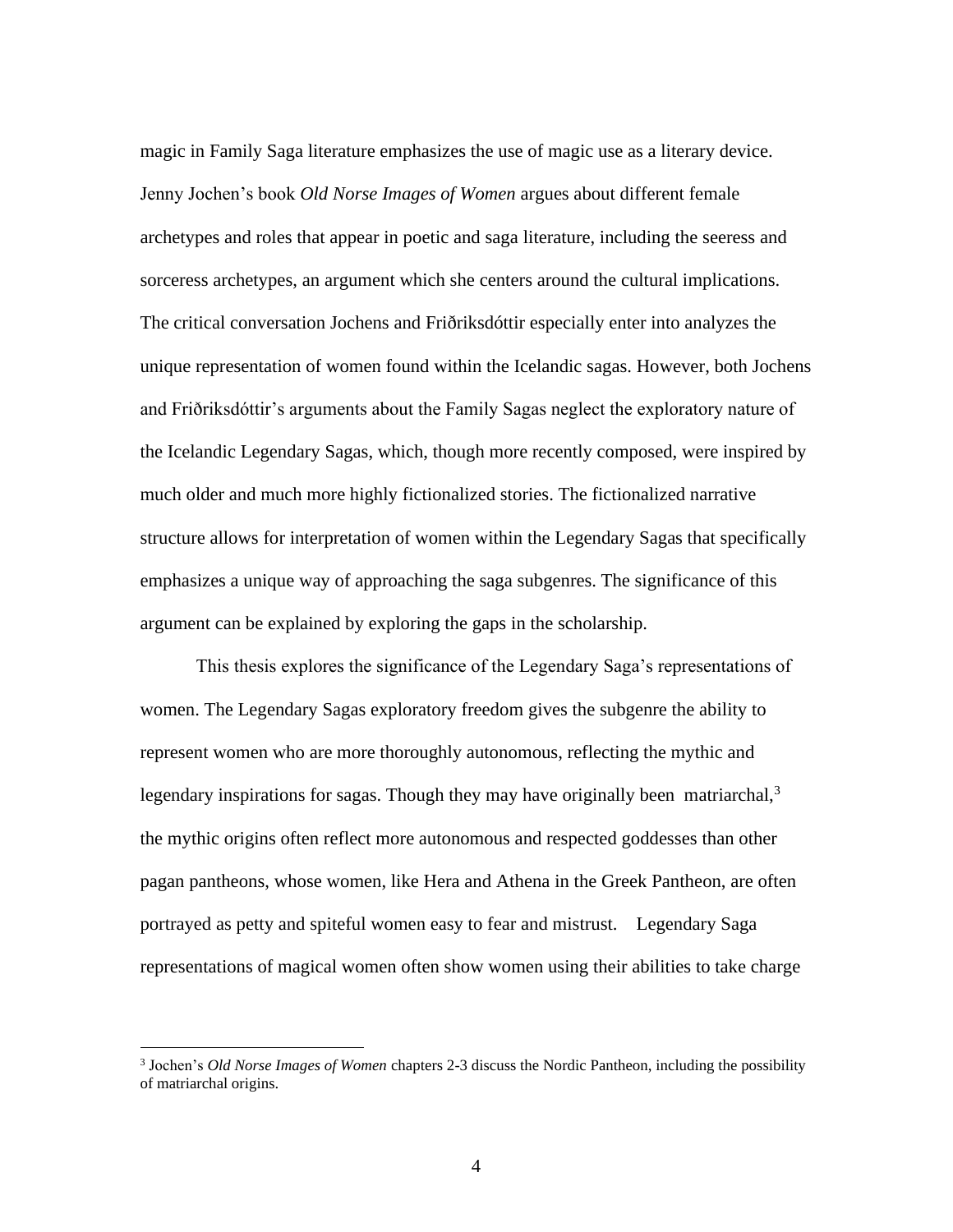of situations instead of influencing the men in their lives. When women do use magic to influence men, their power is established autonomously to the influence on men.The genre's ability to explore the fantastical representations of women creates strikingly positive representations of autonomous women who are both powerful and independent. Carol Clover's 1993 article "Regardless of Sex: Men, Women, and Power in Early Northern Europe" argues that women could inherit land, practice "organized piracy" (3), or were otherwise far more powerful and autonomous than scholars originally suggested. Clover's argument could be used to further argue that the Legendary Sagas rely on realworld power women already had in their representations of powerful women. Both the *Poetic Edda* and the *Prose Edda*, which influenced both of the Legendary Sagas in question, represent magic-using women who have both power and agency, often as goddesses or other supernatural women. Because the Legendary Sagas are not limited by time but instead seem to exist in the realm of myth, they are able to pull from a wide range of representations and influences. In other words, the fictionality of the "lying sagas" or the Legendary Sagas allows them to explore more intensely issues of autonomy, independence, and power of magical women in *The Saga of Hrolf Kraki* and *The Saga of the Volsungs*. The two Legendary Sagas discussed here were chosen because they represent the mythic nature of the Legendary Sagas prominently and thus provide ample room for exploration of the mythic nature of magical women.

## THE SAGAS

*The Saga of Hrolf Kraki* and *The Saga of the Volsungs* represent a medieval genre with unique genre conventions and origins in the Icelandic Saga tradition. Icelandic sagas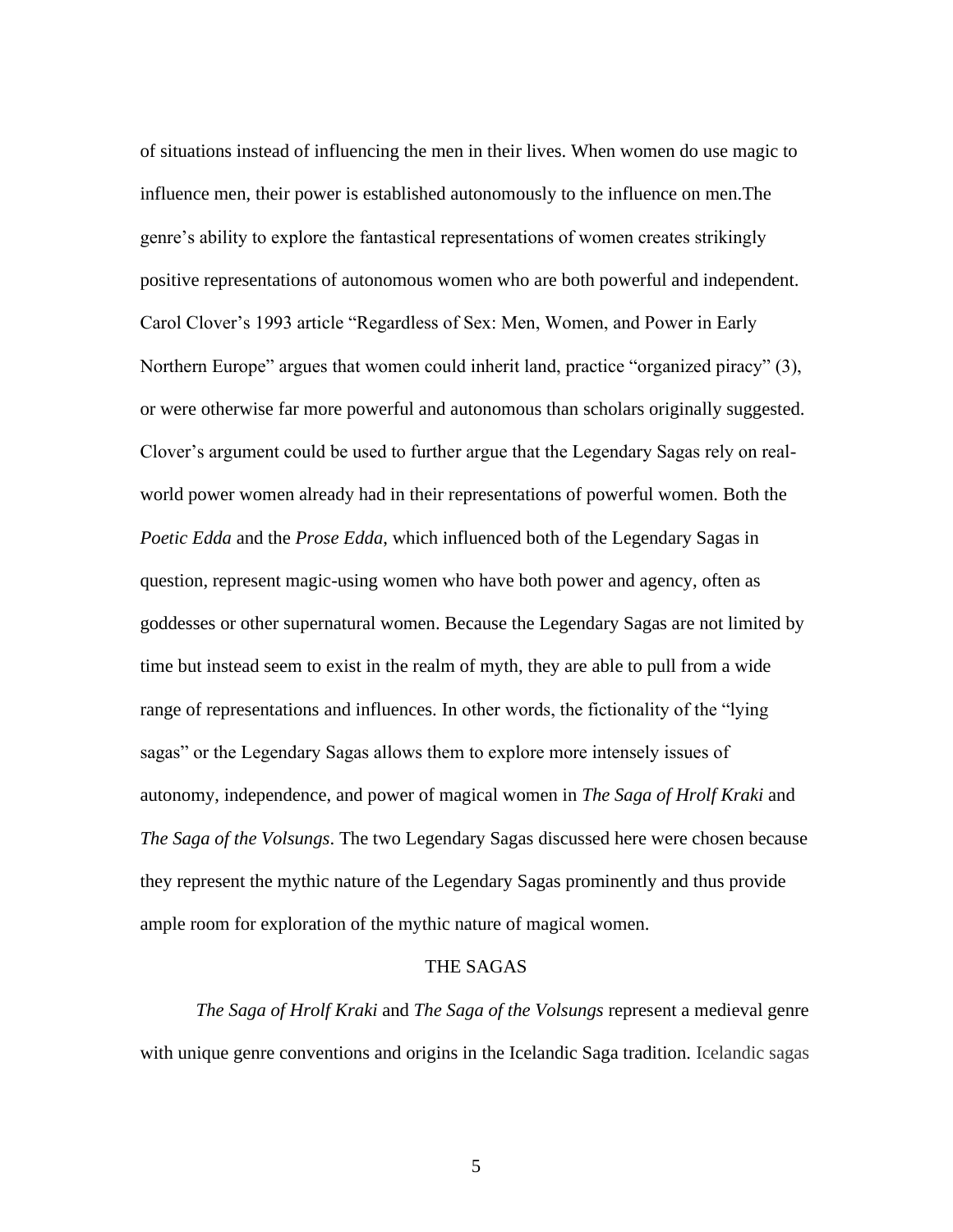first appeared orally, as discussed by Margaret Clunies Ross in her *Cambridge Introduction to the Old Norse-Icelandic Saga* (15)*.* When outlining the saga genres, she suggests that the sagas historically referred to as *lygisogur* or the "lying sagas" are "most" plausibly identified with what modern scholars call *fornaldarsögur*, a term translated variously into English as 'sagas of ancient time' or 'mythical-heroic sagas' or 'legendary sagas'" (28). Clunies Ross expounds on the history of the terms and suggests that the term *lygisǫgur* is a historical term that refers to the "relative lack of historicity, which, though entertaining, implicitly verges on the mendacious" (28). She explains that the some of the original audiences of the sagas would have viewed the Legendary Sagas as fictitious and lacking desired historical accuracy. Clunies Ross's analysis of the historical reception of the Legendary Sagas elaborates on the complex nature and reception of these sagas.

The Family Sagas most often tell the historically based stories of drama and feuding surrounding specific families or heroes, while the Legendary Sagas tend to retell legendary stories. In this thesis, I will focus on two exemplary and canonical and Legendary Sagas in Icelandic Literature, *The Saga of Hrolf Kraki* and *The Saga of the Volsungs*. *The Saga of the Volsungs,* written between 1200 and 1270 ("Introduction" 3), tells the influential story of Sigurd the Dragon Slayer. This saga may have been inspired by events from the  $4<sup>th</sup>$  and  $5<sup>th</sup>$  centuries CE, when "a seemingly endless series of skirmishes and wars were fought as tribes attempted to subjugate their enemies and to consolidate newly won territories into kingdoms and empires" ("Introduction" 2). Though this saga incorporates many connections to historical events or people such as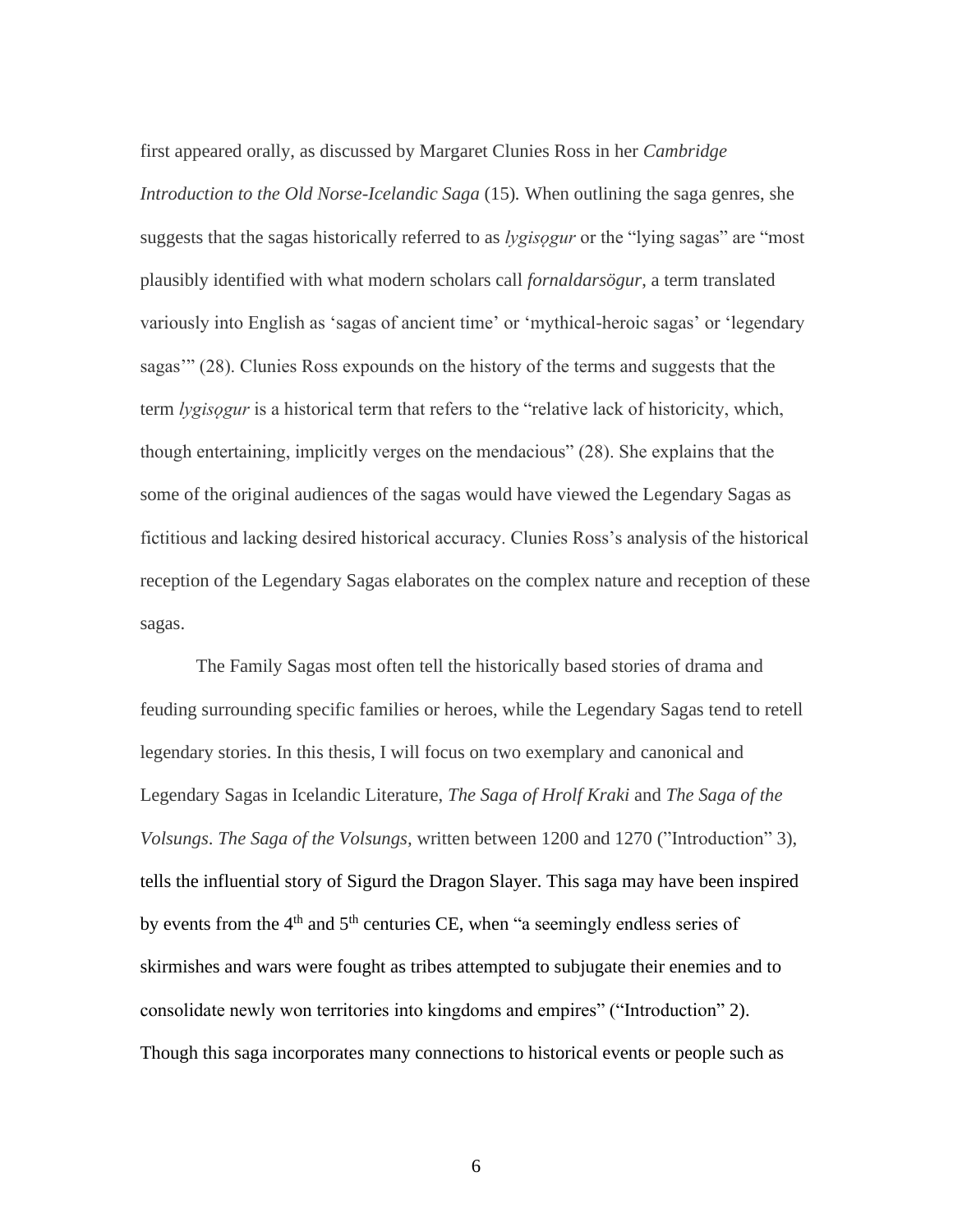Attila the Hun, the narrative remains primarily fictional, twisting history to its own imaginative ends. Friðriksdottir notes that, though the realm of the sagas is "an imagined space and as such obeys the laws of literary creations" (*Women in Old Norse Literature*  3) early saga authors rarely emphasized historicity, instead, "the schism between fiction and nonfiction, historiography and entertainment, and different genres, as perceived by modern scholars, was likely less important in the medieval period than today" (3). The divide Friðriksdóttir mentions here harkens to an interesting and significant facet of saga studies, namely that the divide between fiction and nonfiction is much less significant than may be suggested. Margaret Clunies Ross' article "Realism and the Fantastic in the Old Icelandic Sagas" discusses authorial use of the fantastic, saying that "The fantastic mode in the sagas frequently occurs precisely where there is some uncertainty as to the nature of reality, or where the social norms of the culture are subverted, or where the present confronts the past…" (449). Clunies Ross's argument emphasizes the importance of magic and the fantastical in the sagas, especially as the fantastical explains the subversion or uncertainty found in the narratives. *The Saga of Hrolf Kraki*'s use of magic could readily be seen as subversion or working around societal conventions to allow women to gain more autonomy for themselves. Like the *Saga of the Volsungs, The Saga of Hrolf Kraki* narrates the story of the rise and fall of a quasi-historical Scandinavian hero, Hrolf Kraki, an Arthurian-style king with a following of brave warriors who meet their demise at the hands of Hrolf Kraki's supposedly evil half-sister, a half-elvish sorceress. Some of the stories and characters in this saga appear also in Saxo Grammaticus' *History of the Danes*. Saxo Grammaticus's text seamlessly blends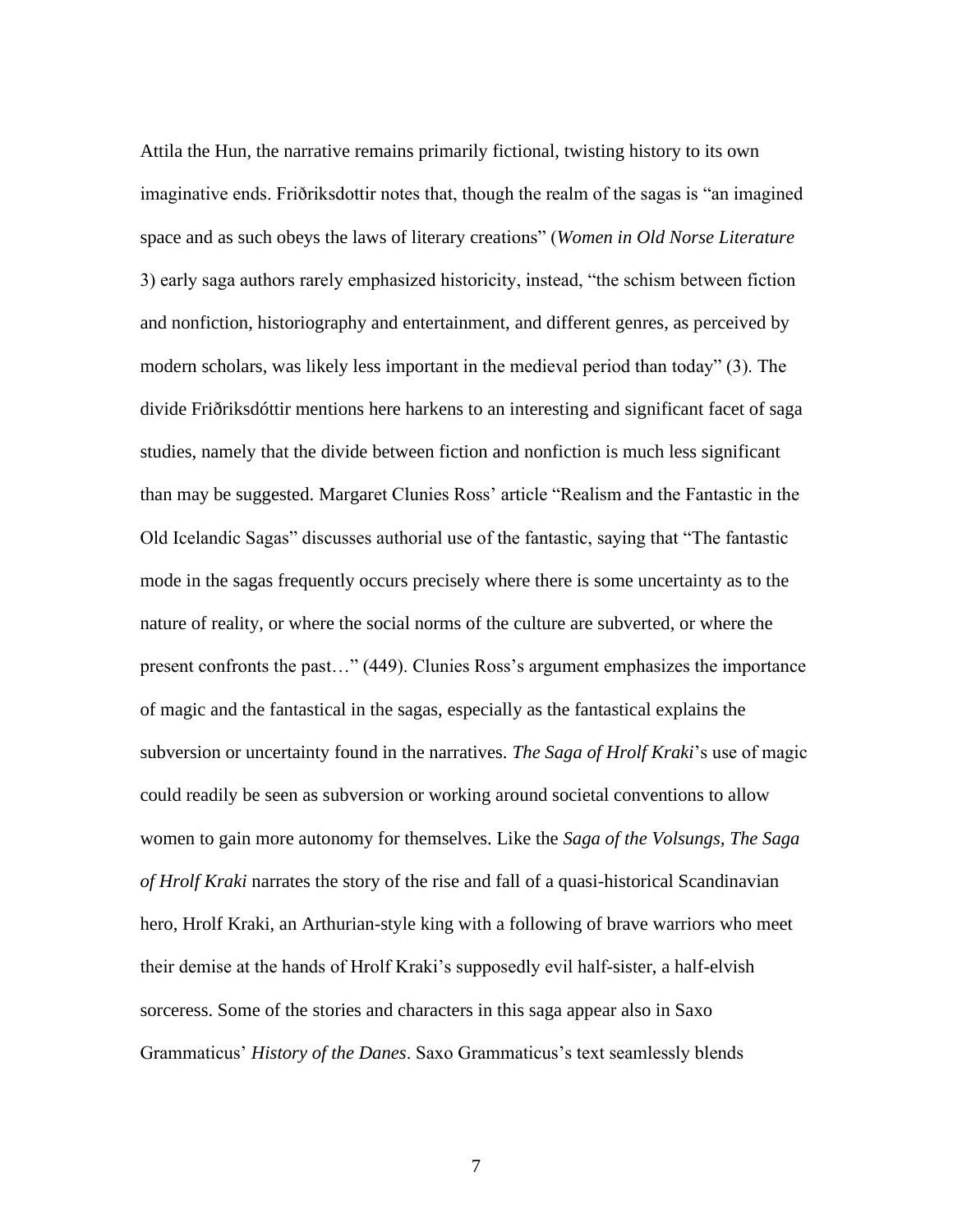mythological and historical material and substantiates certain mytho-historical elements. The Hrolf Kraki saga thus appears to be one of the most prevalent sagas even before it was transcribed in manuscript form. This specific saga demonstrates how heavily the Legendary Sagas relied on myth and legend, especially when it comes to gender and women's roles. *The Saga of Hrolf Kraki* deals with many different mythological characters and creatures, such as Odin and elves who encounter the heroes of the saga and alter their future or their perception of certain women within this narrative. *The Saga of Hrolf Kraki* and *The Saga of the Volsungs* fantastical nature, though viewed as too fantastical by some, allows for fascinating explorations of women's autonomy and independence in saga narratives.

#### TRADITIONAL FEMININE CHARACTERS

In Icelandic saga narratives, if a woman with any personal agency does not use magic, she often acts out one of two primary archetypes. The first archetype is the inciter—a woman who uses her words to incite the men to revenge or violence when the women see that the man is behaving in a manner that suggests weakness. Even women who do possess magical abilities act as inciters from time to time, demonstrating the pervasiveness of this archetypal role. The other archetype that appears in the sagas, as noted by Jóhanna Friðriksdóttir and Giselle Gos,<sup>4</sup> is the role of the wise woman, or women who are seen by the men as remarkably wise and able to give good advice or

<sup>4</sup> Gos's article "Women as a Source of *Heilræði*, 'sound counsel': Social Mediation and Community Interpretation in *Fóstbræðra Saga*" attempts to move the critical conversation away from inciting women and towards what she terms "sound counsel" or wise counsel.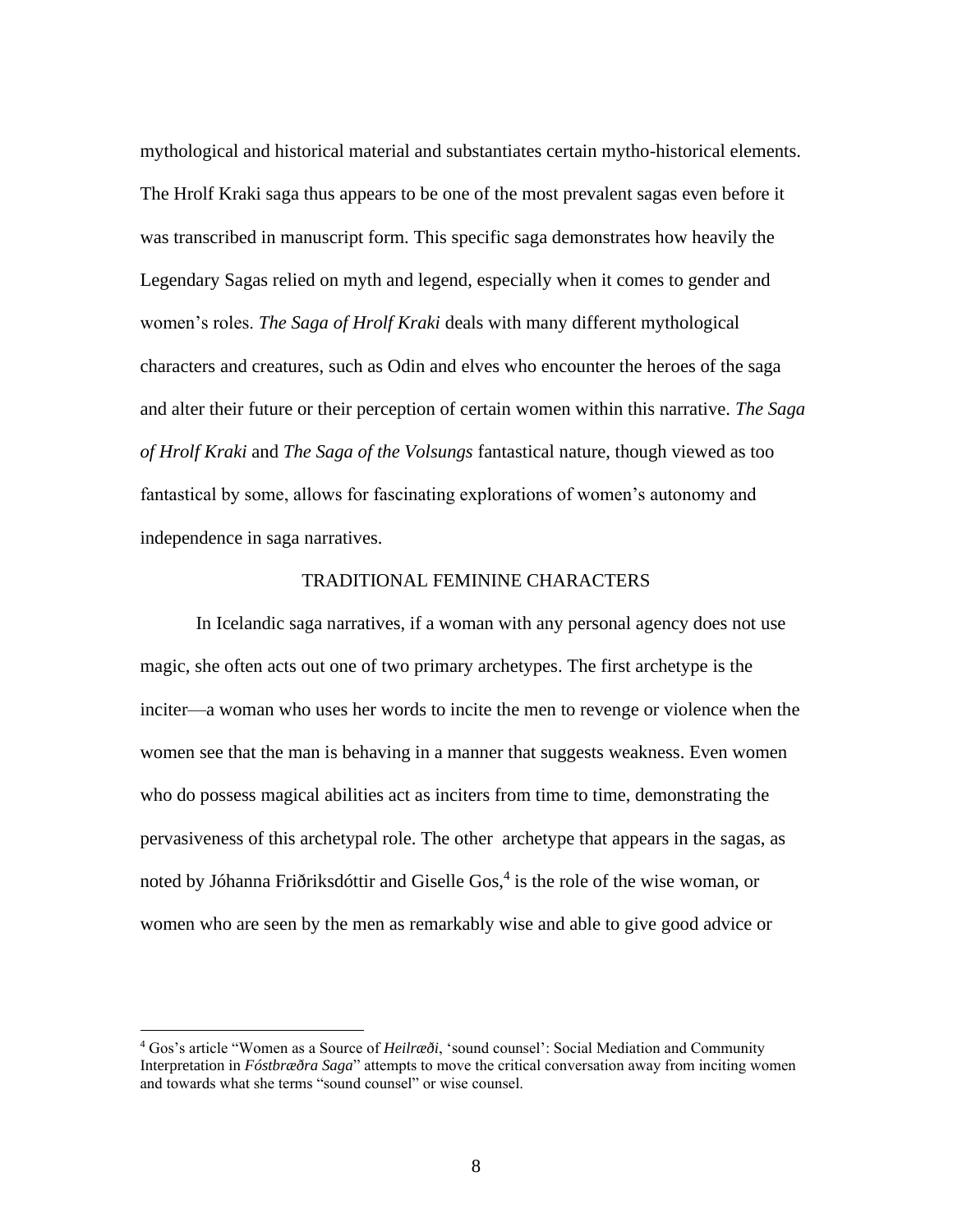good guidance.<sup>5</sup> These two more realistic archetypes use their voices to gain or maintain power and therefore are easily comparable to the more fantastical archetypes in the Legendary Sagas, who at times use their voices to practice magical arts. Though the inciter and wise-woman archetypes are more easily connected to reality, the seeress and sorceress archetypes uniquely present women who, though not connected to reality, are able to independently establish their power. Jochens, in the introduction to her text *Old Norse Images of Women*, discusses the fact that many of these archetypes "may indeed have had a slim social grounding in the history of the Germanic tribes" (3) but suggests that the roles very quickly became mythical and one-dimensional images "exemplifying a single theme" (3). Jochens views the mythical nature of these roles as "one dimensional" and focusing on one idea or theme, suggesting that this is a negative trait. Though the inciter and wise-woman archetypes are seen throughout the Legendary Sagas along with or even in the same character as the seeress and sorceress archetypes, the magical archetypes are portrayed throughout the texts as much more autonomous and independent because they are not restricted to gaining power by influencing men.

## GENDER AND MAGIC

Women were not the only users of magic in Icelandic Saga literature. The scholarly conversation has argued not about whether or not men used magic but about

<sup>&</sup>lt;sup>5</sup> Friðriksdóttir introduces the idea of the wise-woman as a contrast to the inciter role, saying that, while the Inciter is the most prominent female archetype, the wise-woman acts as a direct contrast to the inciter. Instead of inciting men towards violence, the wise-woman "incites" or prompts men to move towards peace instead. She associates the stereotypical archetype of the wise-woman specifically with the Legendary Sagas (*fornaldarsögur*), saying that "so pervasive is this figure in the fornaldarsögur that she is arguably a stereotype associated with that genre" (*Women In Old Norse Literature* 25). Jenny Jochen's *Old Norse Images of Women* focuses on the inciter archetype instead.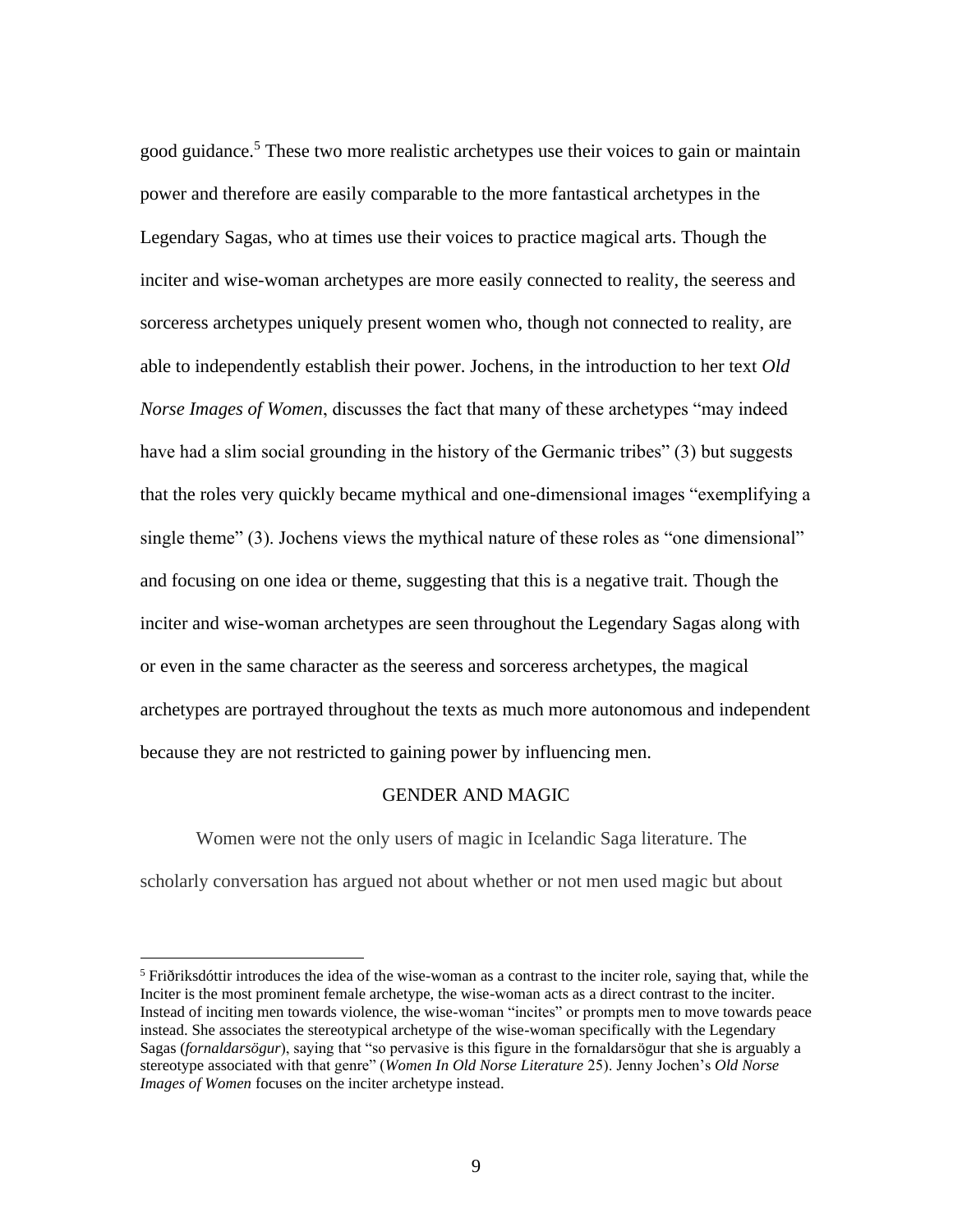whether or not women used magic more often than men. Though relatively sparse, the historical evidence suggests that women were likely the first major practitioners of magic in the ancient times. Jenny Jochens supports this supposition against claims that early magical practices were evenly distributed among both men and women, writing that "the conclusion is near that from the beginning the entire scope of wisdom had been dominated by women" (120). By "wisdom," Jochens is especially referring to the concept of prophecy or prophetic knowledge, and here argues thatwomen actually dominated magical practice in the ancient Scandinavian world. The division of magical practice along gender lines could have had many purposes, however women's consistent use of magic and the legal condemnation of most male practitioners suggests several possible implications. Perhaps magic was seen as a woman's power, like midwifery was before the invention of the masculine medical profession.<sup>6</sup> Another view is that that magic was regarded with tolerant disdain, and therefore left to the women. This would explain why judgment was passed on men who resorted to using such a weak form of power to maintain their own. Jóhanna Katrín Friðriksdóttir, in her book *Women in Old Norse Literature* speculates that women turned to magic to maintain their honor, because "Widows and other independent women are more likely to use magic than those with husbands. By independent, I mean women running their own households, with a male patriarch absent" (*Women in Old Norse Literature* 54). Friðriksdóttir argues that such independence for women would not have been welcomed but instead feared as a threat to

<sup>6</sup> Monica Green's book *Making Women's Medicine Masculine* covers the topic of women's medicinal practices prior to the invention of the modern masculine medicinal field, discussing issues of literacy and illiteracy within the medical field and the impacts that the literate masculine community had pushing women out of the medical field.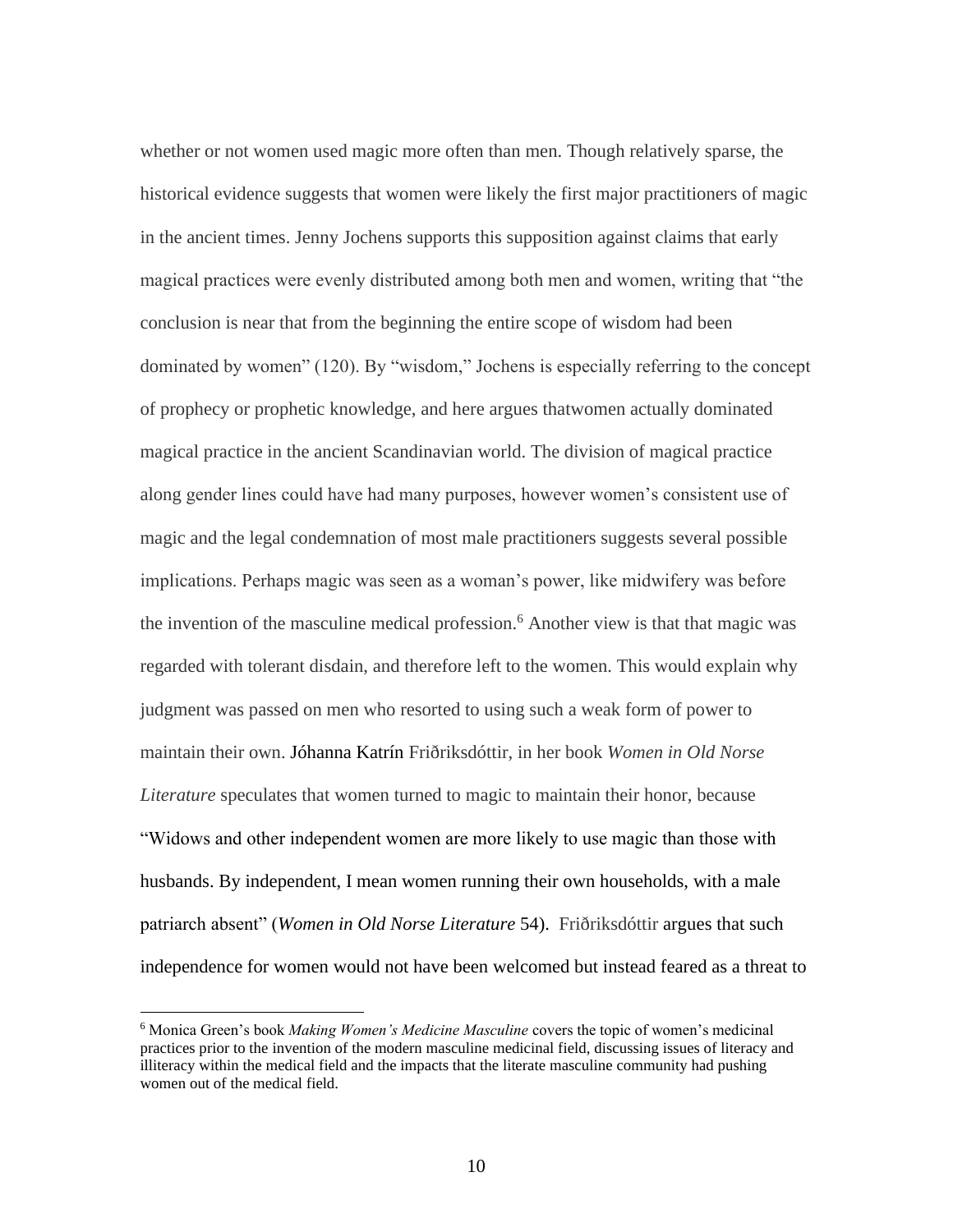the safety of the woman in question (*Women in Old Norse Literature* 54). Her suggestion is that magic was a strong way of maintaining power and autonomy when women had no one to protect them. If women were left alone and disenfranchised by the men in their lives, they were forced to resort to more unique means to maintain their own safety. Women were excluded from most legal documents of the era, which excluded them from representation in the governing body without a man and from holding any legal power. The legal document of Iceland, the *Grágás* or the "Grey Goose" describes the only situation in which women hold any power when discussing representation of women's household saying that "The same men are rightly called on behalf of a household led by a woman as on behalf of the household of an unfit man" (Dennis 151). Women in certain instances were able to run their own households without a man but still required male representation in courts or the system of government and thus lacked any power for themselves. Jochens and Friðriksdóttir's above arguments represent the majority of scholarship centered around female magicians. Friðriksdóttir's article Women's Weapons: A Re-Evaluation of Magic in the "Íslendingasögur" notes that "People try to gain control of the world around them to further their own agenda by any means they hope to be effective" (414). Magic may very well have been used by real women to attempt to establish themselves as autonomous and independent of men when the legal standards of the time would not allow for such independence. The status of magic as a last resort for women without means may help explain how use of magic could be viewed as feminine or womanish, especially in the more realistic Family Sagas. Yet the two archetypes of magic-wielding women represented in the Legendary Sagas suggest little in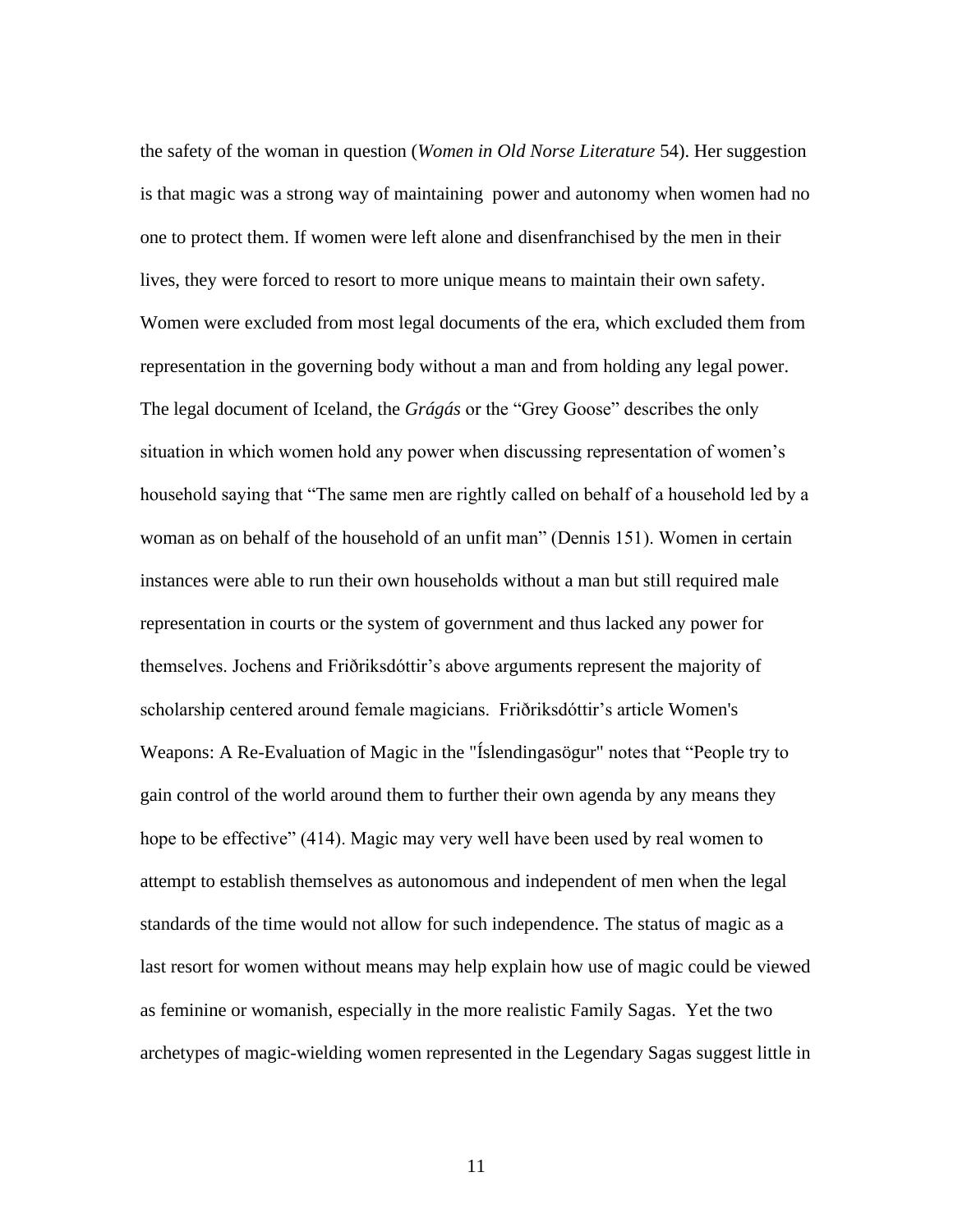the way of condemnation. The seeress and the sorceress, in fact, play powerful roles in the legendary world, often more pivotal in the saga's narratives and power structures than those of their male magic-using counterparts.

I will now discuss the two primary archetypes of magical women that appear in these sagas: the seeress and the sorceress. These two archetypes strive in different and unique ways to explore the power of female characters in the legendary sagas, specifically *Saga of Hrolf Kraki* and *The Saga of the Volsungs*. The seeress archetype uses subtle magic commonly associated with women to establish herself as a respected and honorable character in the eyes of men and women alike. The sorceress archetype, by contrast, cares little for the approval of society and instead strives to use both magic commonly used by women and magic more commonly utilized by male sorcerers to create a distinct autonomy and power for herself. Both archetypes are able to become honorable or independent in their own way, however they are painted by the saga authors (or transcribers) as either protagonistic or antagonistic depending on how much independence the woman strives to achieve. A more detailed analysis of these two archetypes will begin with an analysis of the seeress or prophetess role in the following section.

## THE SEERESS OR PROPHETESS

One of the magical female archetypes in the Icelandic Sagas is the archetype of the seeress or prophetess. The Icelandic Sagas represent women in the archetypal seeress role using magic like *seiðr* to foresee the future or see hidden things. In the Legendary Sagas *The Saga of the Volsungs* and *The Saga of Hrolf Kraki*, these women are not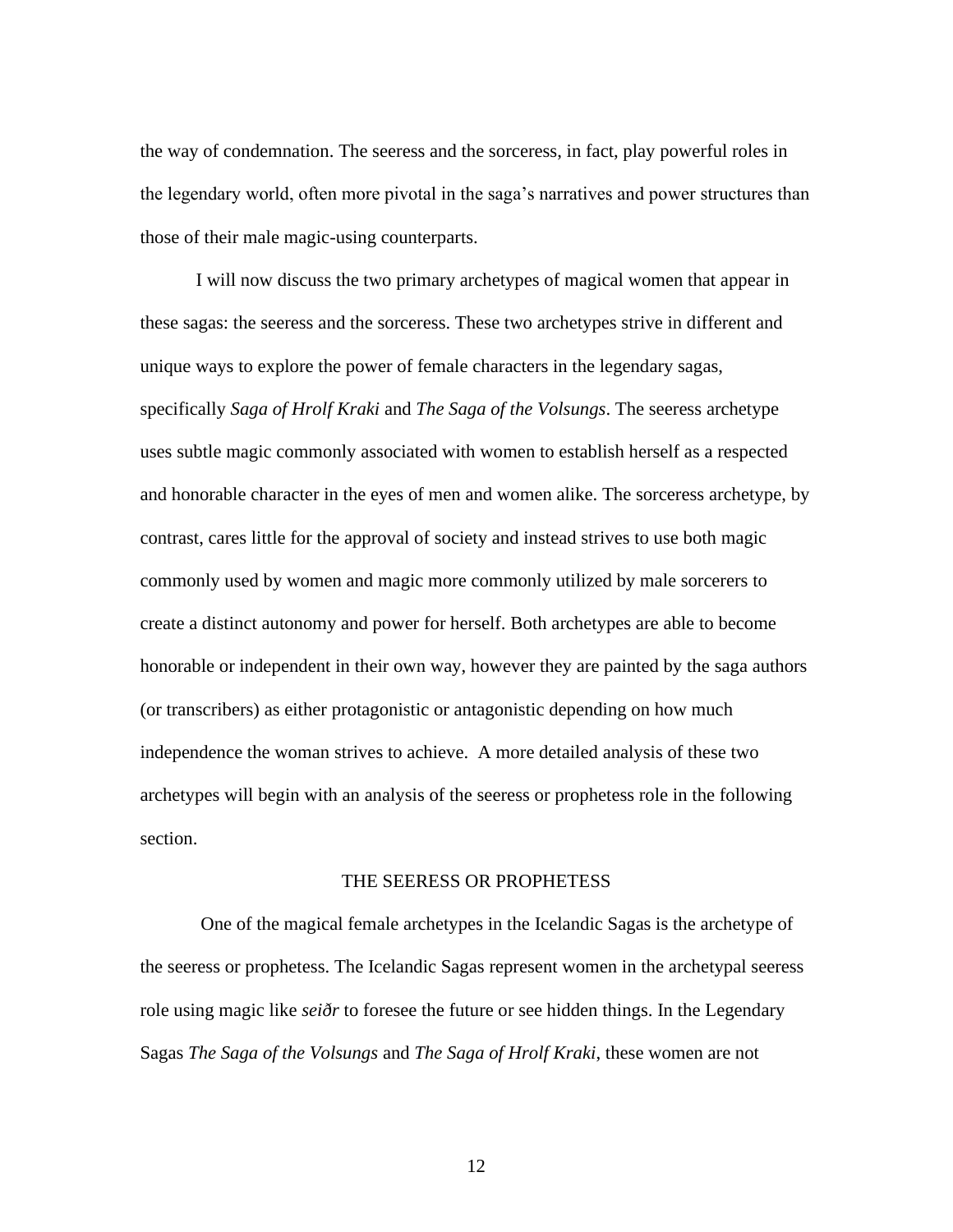shamed for their abilities but are in fact honored and respected seeresses. The seeress archetype in the Legendary Sagas is predominantly female, as Friðriksdóttir suggests for the Family Sagas.<sup>7</sup> The seeress archetype appears in *The Saga of Hrolf Kraki* and *The Saga of the Volsungs*, primarily in Heid in the *Saga of Hrolf Kraki* and Brynhild in *The Saga of the Volsungs*, two women whose prophetic powers appear during pivotal moments in the sagas. These two women demonstrate the significance of the seeress archetype in these two sagas by giving prophecies in a manner that promotes respect and honor of the seeress. The first view readers get of the Seeress archetype is towards the beginning of *The Saga of Hrolf Kraki*, followed by *The Saga of the Volsungs* portrayal of Brynhild in the latter half of that saga.

The first seeress appears at the beginning of *The Saga of Hrolf Kraki. The Saga of Hrolf Kraki* begins with the Danish king Frodi killing his brother King Halfdan and searching for King Halfdan's sons so that Frodi's usurpation would be complete. When King Frodi's searches turn up nothing substantial, he calls in seeresses and sorcerers to find them. After they cannot help, Heid appears.<sup>8</sup> In the saga, Heid's prophetic abilities require ritualistic practices such as placing her on a scaffolding to be displayed as she prophecies. In *The Saga of the Volsungs*, Brynhild reveals seeress abilities, though she is not referred to with the title in the text nor does she participate in ritualistic practices like Heid does. Brynhild gives prophetic counsel to Sigurd and Gudrun and even directly

<sup>7</sup> See Jóhanna Friðriksdóttir's *Women in Old Norse Literature* page 52.

<sup>&</sup>lt;sup>8</sup> Jesse Byock's endnote at the entrance of Heid in the text says that Heid is also the name of the seeress in the Eddic *Voluspa*, however he does not provide a source-note for this. Hollander's *Poetic Edda* translation does not refer to the seeress in the *Voluspa* as Heid, nor does he give her any name.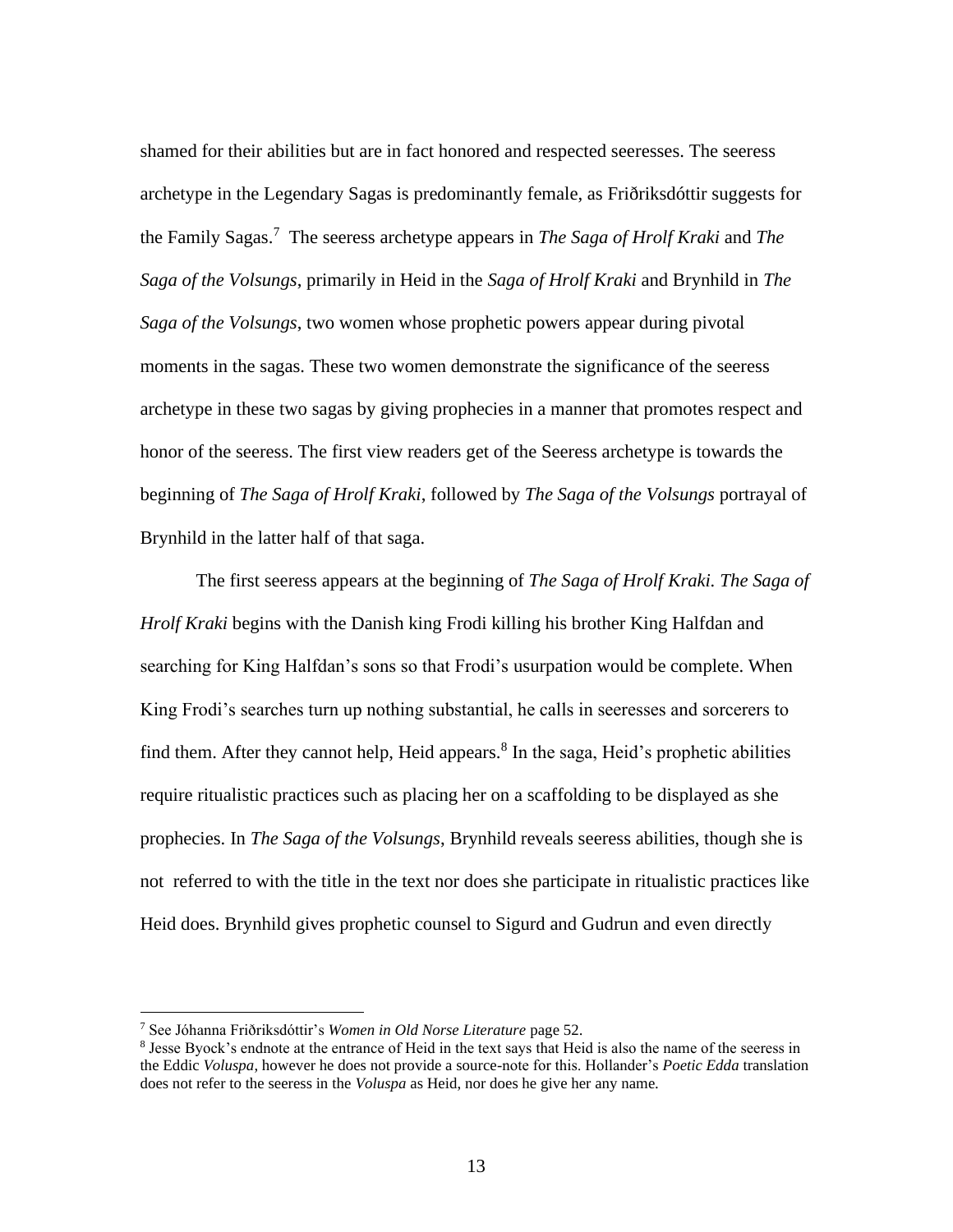prophesies to them both, though her prophetic powers are not displayed in the same way as Heid's more ritualistic practice.

The second major appearance of a seeress is in the latter half of *The Saga of the Volsungs* with the introduction of Brynhild. Brynhild in the *Saga of the Volsungs* plays a combination ofthe inciter, the wise-woman, and the seeress. She is able to make use of magical abilities to foresee the future and translate dreams, her ability to incite the men around her to take revenge for her, and her wisdom to guide Sigurd, Gudrun, and others in their quests. Finding the two more realistic archetypal roles alongside the fantastical seeress archetype all within the same character demonstrates the versatility of women in the Legendary Sagas and suggests that women were able to use multiple techniques to gain or create their power. Despite the demonstrated versatility, the seeress archetype contains a startling amount of power that enables the women who practice it to not only step outside of established inciter and wise-woman archetypes but also gives them more independence and autonomy, solidifying women's power in relation to themselves and not in relation to the influence they have over men.

The Legendary Saga representation of the seeress emphasizes the importance of the genre. Friðriksdóttir and Jochens focus their analysis of the seeress on how the Family Sagas seeresses represent real-world events, characters, and roles, analyzing the realistic nature of the Family Sagas and focusing on different ideas relating to real-world cultural analyses made possible by the Family Sagas. Though Friðriksdóttir and Jochens focus on the Family Sagas, the Legendary Sagas are full of representations of seeresses or female magicians, specifically magicians with a wide reach. The Legendary Sagas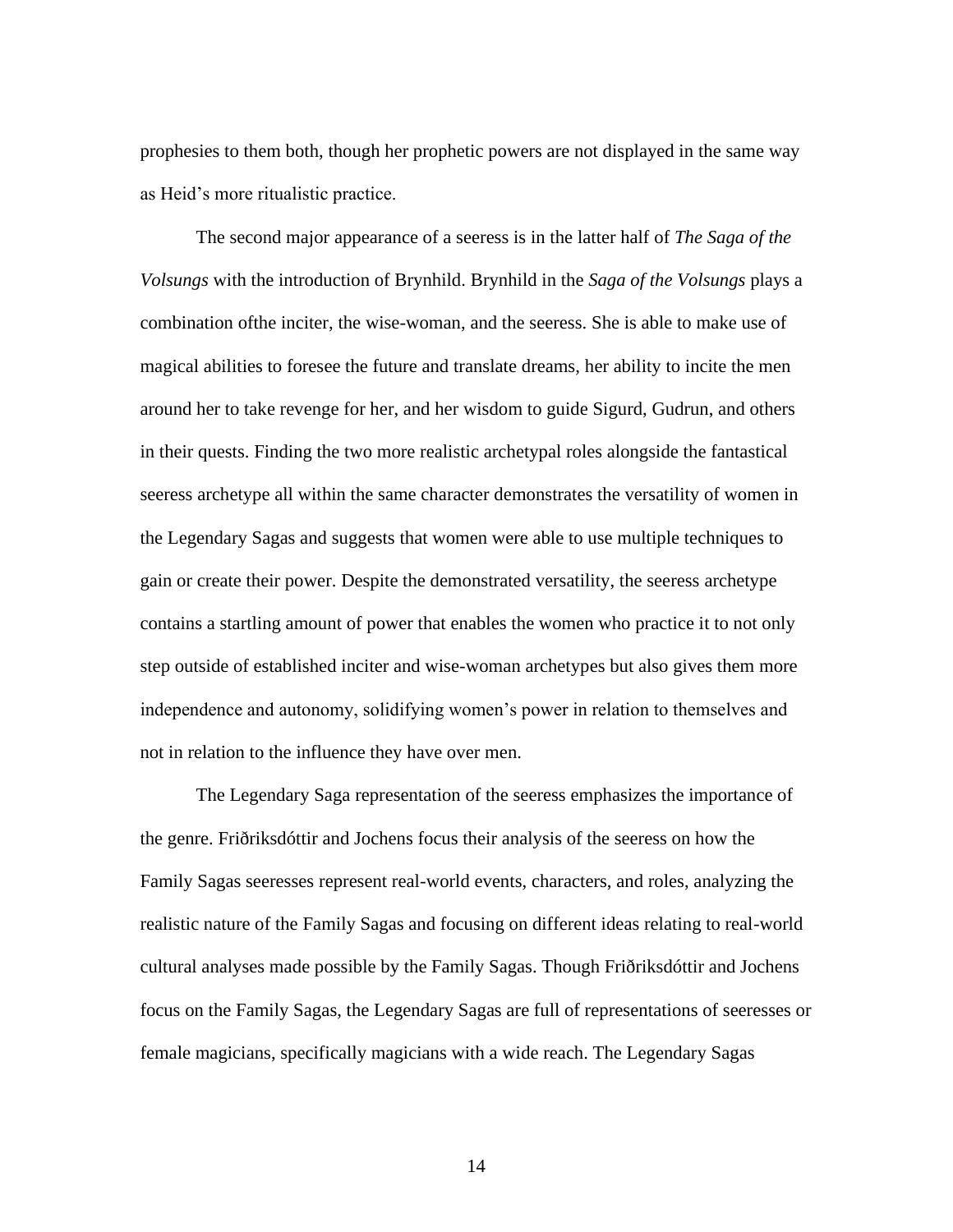representation of seeresses helps us to expand our view of genre and promote the Legendary Saga subgenre as fully capable of analyzing and exploring the representation of autonomous and independent women. The seeresses in the *Saga of Hrolf Kraki* and *The Saga of the Volsungs* specifically demonstrate a profound ability to use their magic specifically to perform their own roles or pursue their own independent goals instead of being restricted to using their magic to influence the male authorities in their lives. The Legendary Saga seeress is seen as a powerful and significant presence before she even appears in the sagas, which can be seen in the reactions she gets from the people who encounter her.

Several instances of male prophecy appear in the sagas as evidence that women were not the primary users of said magic. the *Saga of Hrolf Kraki* and *the Saga of the Volsungs* both represent several men with possible foresight: Sigmund the Volsung; Vifil, protector of Helgi and Hroar; and Svip, father of Svipdag, Beygad, and Hvitserk. Of the three men, Vifil barely prophecies and Sigmund only prophecies once at his death, leaving Svip perhaps the only actual practitioner of any real form of seeing, and that only seeing something unseen to him and not prophesying future events. At the beginning of the *Saga of Hrolf Kraki,* Vifil predicts that people are coming to search for Hroar and Helgi, the heirs to the usurped and murdered King Halfdan. The text, however, is extremely vague regarding *how* he predicts such an event and instead of saying he foresaw something, says that he noticed that "the air and the paths are alive with magic, and powerful spirits have visited the island" (*The Saga of Hrolf Kraki* 3). Though Vifil's observations could be seen as some form of foresight, the text indicates merely clever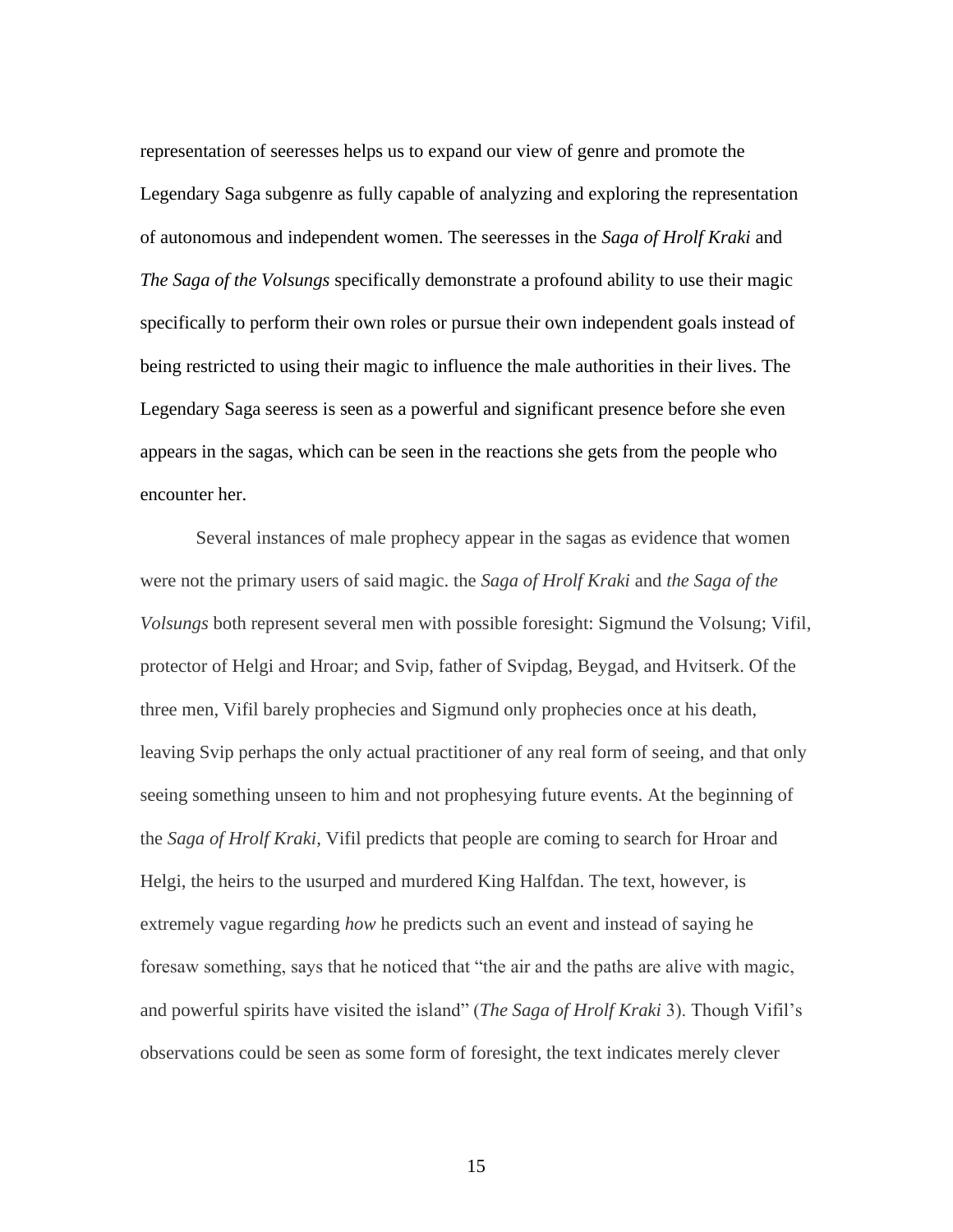observations and not actual prophecy. The *Saga of the Volsungs* shows Sigmund performing what seems to be an actual prophetic event, however his prophetic knowledge comes at the end of his life. There are no rituals performed, and Sigmund clearly and directly states his prophecy for the future—that his sword "is intended for another. You are carrying a son. Raise him well and carefully, for he will be an excellent boy, the foremost in our line…" (*The Saga of the Volsungs* 54). Sigmund's prophecy was far more straightforward than the prophecies of most of the seeresses, telling Hjordis exactly what she needs to know in as simple of terms as possible. Svip's prophecy is closer to the traditional *seiðr*, as the vision he has comes to him in a dream, and he is able to translate the dream and relay the vision to his sons. Any sort of prophetic vocalizations men make in these two sagas are remarkably straightforward, lacking in poeticism or riddling of any kind. They have no need to be in any way indirect. However, the male prophecies in these sagas lack many of the qualities of traditional female *seiðr* prophecy. Perhaps this is due to the feminine nature of the magic form most often associated with prophecy. The magic *seiðr* was often seen as a feminine form of magic. Men were shamed or viewed as "contaminated by *ergi*, passive homosexuality that was considered highly shameful" (*Women in Old Norse Literature* 49). The archetype of seeress is thus highly gendered, and despite Odin and male saga characters practice of *seiðr*, the magic itself was viewed as demeaning or effeminizing. This forced any man with prophetic abilities to make them appear more masculine, giving them the freedom to be direct and straightforward in their prophetic vocalizations.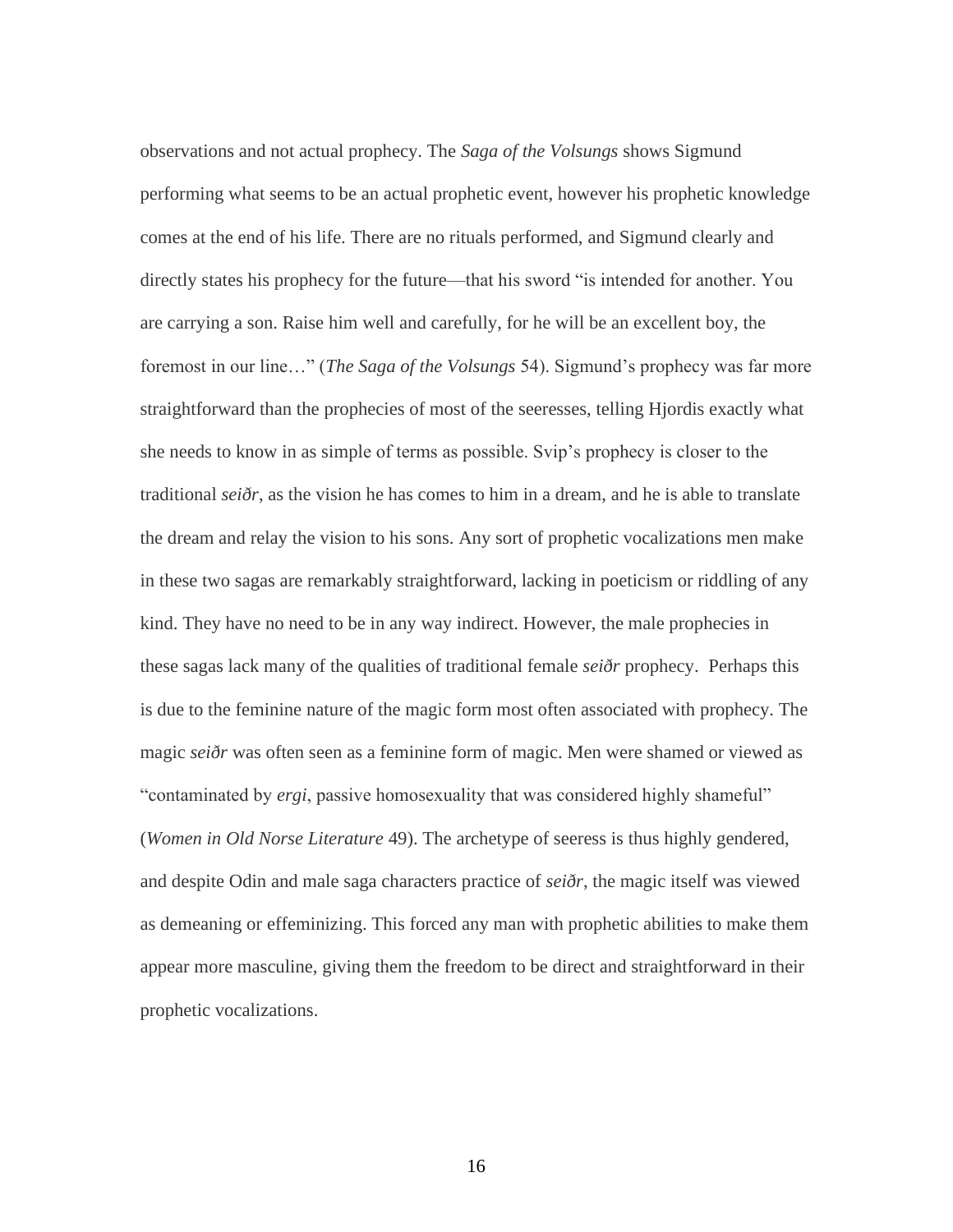The Legendary Sagas gather much inspiration from mythic sources, especially when approaching the subject of magic. When discussing women's magic in the Legendary Sagas, it is important to briefly acknowledge the significant influence mythological figures played in the inspiration for these women's powers due to the significance of the fictional mythic in establishing the genre and gender exploration. Since the magical archetypes come from myth and legend, inspired by goddesses whose independent nature is easily visualized, it is important to understand the influential texts. Freya's power has been discussed by scholars such as Friðriksdóttir and Neil Price, who both suggest either that Freya was the originator of *Seiðr* magic or that *seiðr* was specifically feminine magic<sup>9</sup>. Freya's power influenced primarily the fictional and reallife representations of seeresses, who use *seiðr*, primarily an oral tradition focused on trance-like state and women's vocalizations. Neil Price suggests that though Odin was undisputedly a master of *seiðr,* "the sagas nevertheless make it abundantly clear that this kind of sorcery was conventionally the province of women" (69) and that the sagas tend to describe the magic with overtones of Freya's influence. Friðriksdóttir also emphasizes that *seiðr* was "specifically associated with Freyja, the Vanir goddess who first taught this kind of magic to the Æsir" (*Women in Old Norse Literature* 49).The specific type of magic known as *seiðr* was primarily acknowledged as women's magic despite Odin's supposed claim to the magic. This association of *seiðr* with mythical women inevitably genders the specific magical practices associated with any usage of the *seiðr* prophetic

<sup>9</sup> Neil Price's text *The Viking Way* and Jóhanna Friðriksdóttir's *Women in Old Norse Literature*, chapter 2 specifically, both address Freya's influence and the femininity of certain magical practices, especially focusing on the femininity of prophecy.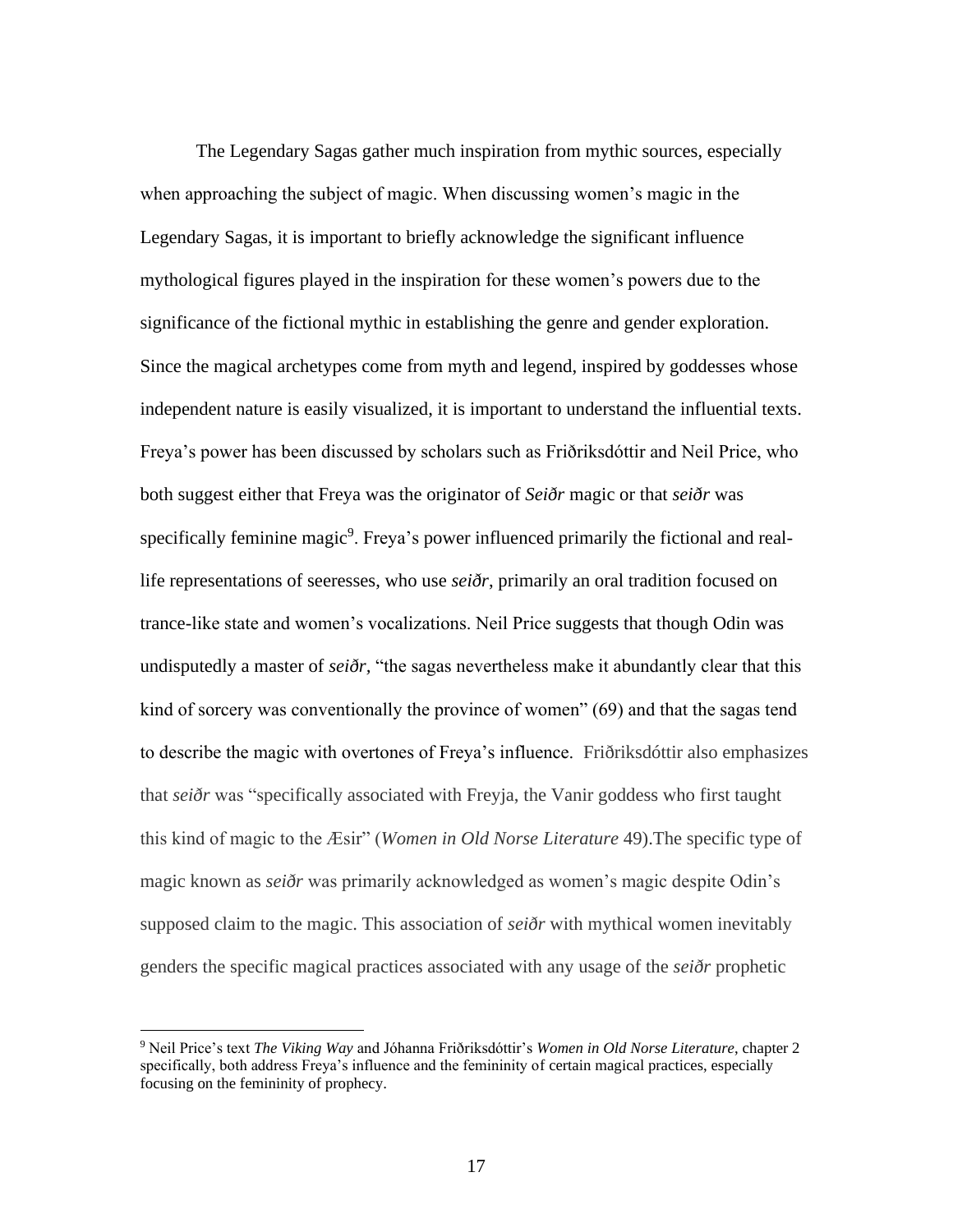magic. The feminization of prophecy is easily seen in the mythological of magical women that inspired the Legendary Sagas.

*.* Women's voices have a special significance both historically and within scholarship on Icelandic saga narratives. Even when writing was a part of the society, women in most cultures often did not have access to education and tools to learn how to write<sup>10</sup>. Friðriksdóttir notes that "magic relies on verbal utterances, verses, charms, formulaic phrases, or curses" (*Women in Old Norse Literature* 50). Magic was not only a method of power, it was a way for women to practice using their voices to maintain and gain power for themselves. Helga Kress's "What a Woman Speaks," emphasizes the importance of women's speech and says that the seeress "places great weight on her words, which turn out to come true" (Kress 7). Kress's argument points out the significance of the words coming out of a seeress's mouth. If the prophecies come true, those listening or calling on the prophetess to speak have reason to listen to and respect her. Though Kress's analysis emphasizes real-world implications in the Family Saga's representations on women, her emphasis on the weight of words and vocalizations is significant to our discussion of women's imagined voices within the Legendary Sagas. Prophetic speech therefore plays a part in the power seeresses are able to hold for themselves.

Oneexample of the power of women's prophetic speech in these two sagas is Heid's speech in the *Saga of Hrolf Kraki.* Throughout Heid's prophecy scene in the *Saga* 

<sup>10</sup> Jenny Jochens, in *Old Norse Images of Women*, suggests that women may have played a part in the creation of runes and writing in early Scandinavia. For more information, please see *Images* page 127.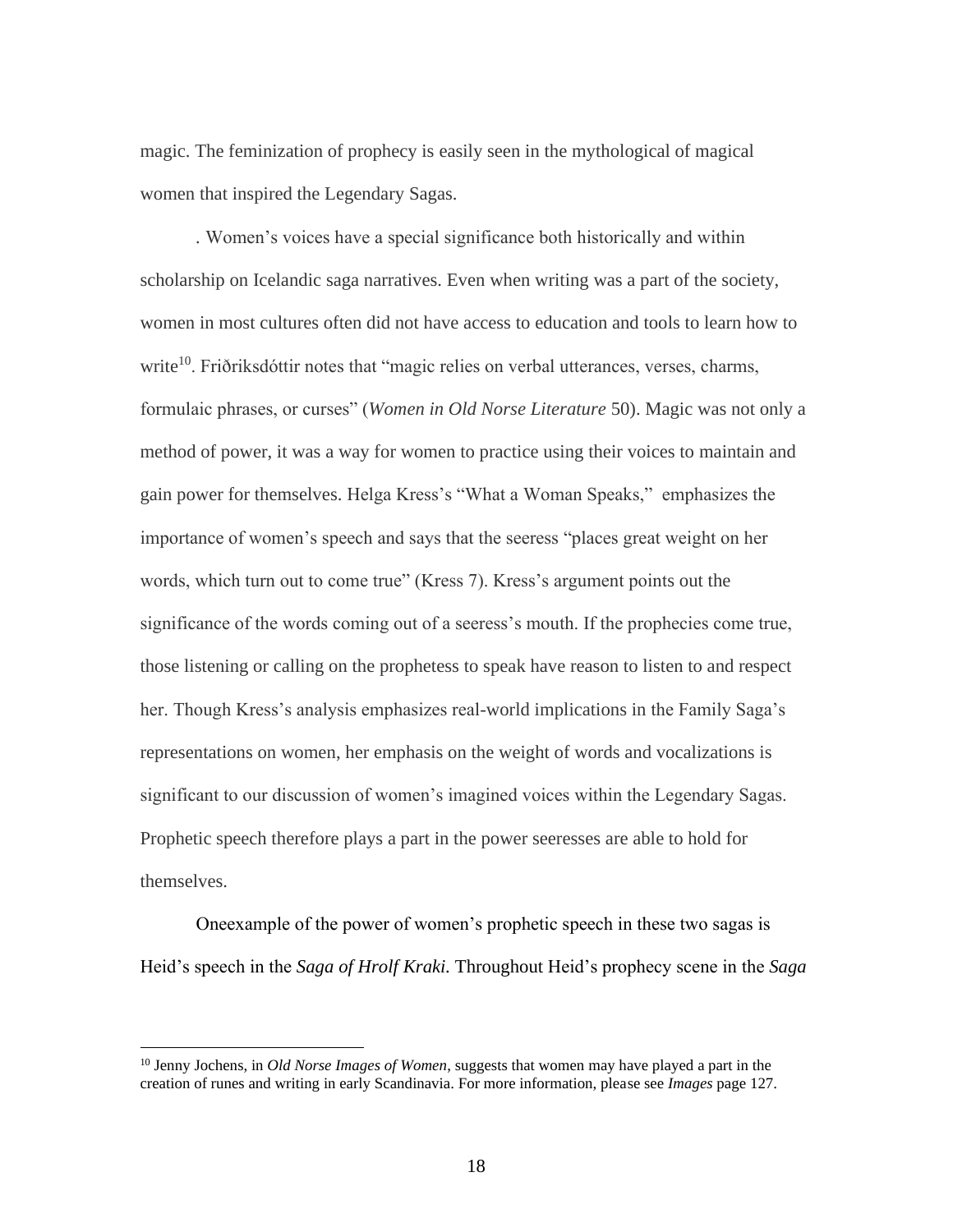*of Hrolf Kraki*, she speaks in poetic riddles, often making it hard to discern the meaning of her prophecies. The prophecy that starts the scene creates both a clear but confused image of not the future, but the present,

Two are the men

I trust in neither,

they the excellent ones

who sit by the fire's side. (*Saga of Hrolf Kraki* 6)

The riddling speech here is likely supposed to be cryptic and confusing and strengthens Heid's hold over the situation. King Frodi is forced to ask her what she means, and she is under no obligation to give him an answer. Heid's prophecy acknowledges two men, whom the reader knows is Helgi and Hroar, the brothers that Frodi is searching for, but Frodi clearly does not catch on. We the readers know that the boys had been running about the hall in front of King Frodi, though only their sister and her husband knew who they were. After acknowledging two men, Heid says she trusts in neither, a fact which further confuses the prophecy and demonstrates Heid's power. Why does she not trust them? Especially as, in the very next line, she names them "the excellent ones" (6). Though Heid's prophecies seem to be both cryptic and obvious, she strategically uses and manipulates the words emerging from her mouth as a tool. The entire prophecy is true, as seen in Heid's explanation of the unseen past and the events that transpire immediately after her prophecy. Her entire prophecy carries on in the same manner as the above segment, seeming to be both clear and convoluted. Without her prophetic words, Frodi will not find the boys and his fragile power will slip away. But despite Frodi's desperate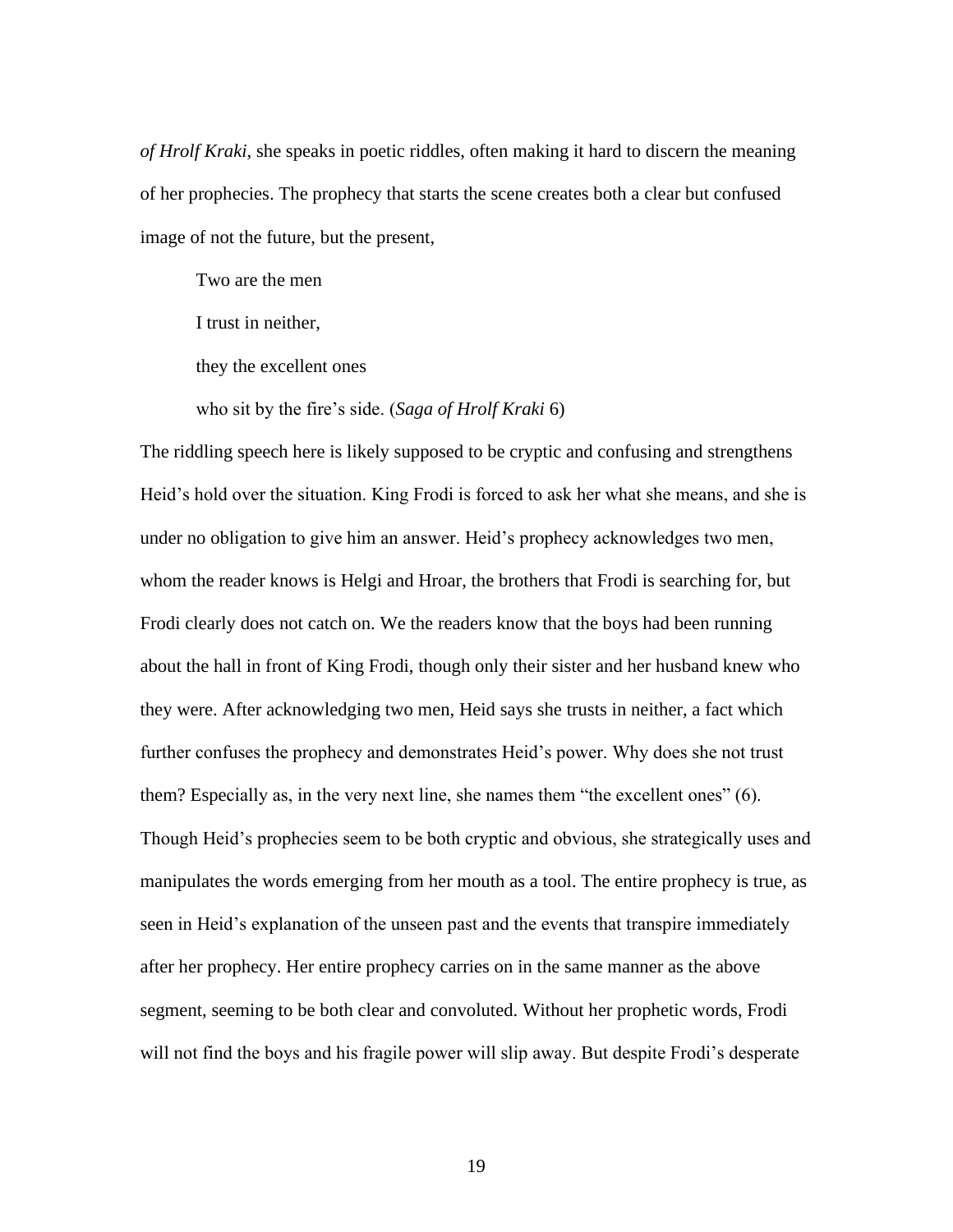attempts to hold onto his power, Heid only seems to wield power in this scene. Her prophecies in essence set in stone the future he feared. In the end, "Her mouth gaped wide, but the spell became difficult," (*The Saga of Hrolf Kraki* 7), which could signal a lack of control over her prophecies, or it could demonstrate the overwhelming nature of Heid's power. Heid's powerful prophecy wrenches her jaws open and forces words out of her mouth. Frodi's demise now seemingly set in stone, Heid must flee in order to preserve her life from the rage of a king whose power is slipping from his grasp due to the power of a woman. Heid's use of speech in this scene directly reflects the notion that women's voices are particularly powerful.

The way female magic users in general are perceived or received in the sagas varies greatly depending on the particular magic they use. In contrast to Kress and Jochens, I argue that the archetype of the seeress is one that, for the most part, is portrayed positively.<sup>11</sup> Jochens suggests that women magic-users are portrayed infrequently and unfavorably throughout the Legendary Sagas (*Images* 126). However, the *Saga of the Volsungs* and *The Saga of Hrolf Kraki* both represent several women who viewed favorably who practice magic. The seeresses in these two sagas appear to advise or share prophecies with other characters in the saga—sometimes but not always the heroes. Women such as Brynhild seem to hold a sort of moral ambiguity in their position as seeress, however no seeress in either *The Saga of Hrolf Kraki* or *the Saga of the Volsungs* is portrayed as an absolute villain. Signy, from *The Saga of the Volsungs*, has the gift of foresight and is viewed as a hero in her saga, for example. Even though these

<sup>&</sup>lt;sup>11</sup> See Jochens *Old Norse Images of Women* or Kress "What a Woman Speaks."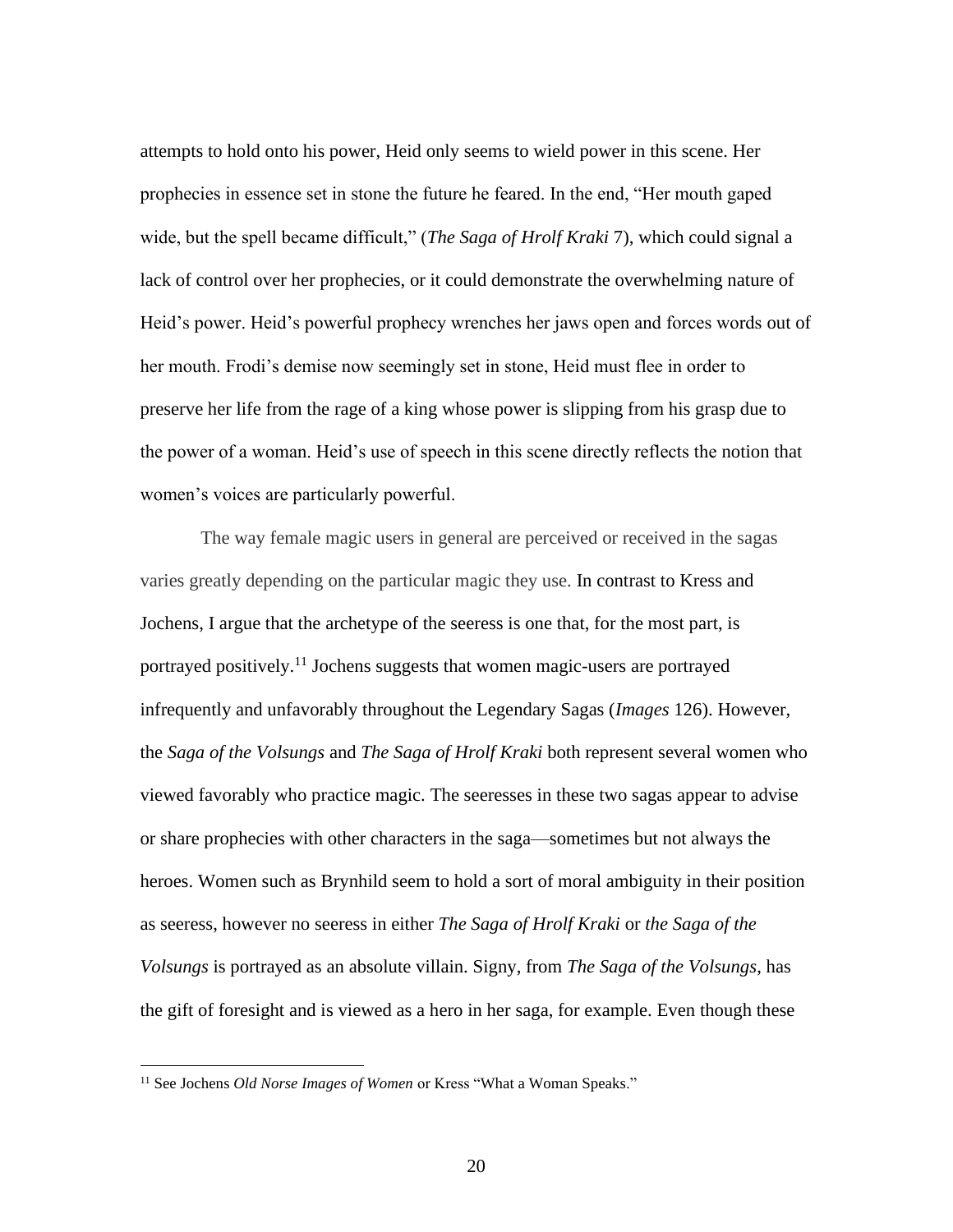sagas were written down in a post-Christian Icelandic culture, the prophetic women were not automatically shamed or villainized in either saga. This could be reminiscent of ancient beliefs about seeresses coupled with Christianized ideals about prophets serving God.<sup>12</sup>The respect these women held in their societies even went to the top of their social castes, even the respect of kings. King Frodi himself held Heid in high respect, calling upon her and setting up stage needed to for prophecy, preparing the location for her needs.<sup>13</sup> Gudrun and her maidens traveled far to hear the prophetic wisdom of Brynhild and Sigurd calls her the wisest woman he has ever met.

The seeress's unique reception can be seen first in Heid, the seeress in the *Saga of Hrolf Kraki* who plays the most significant role in the saga narrative. The primary seeress in the *Saga of Hrolf Kraki* is Heid, the prophetess who appears in the third chapter whenKing Frodi is still searching for his nephews, the usurped King Halfdan's sons. King Frodi does not call on Heid—she simply appears, right after King Frodi announces that he would "show great honor to the man who could tell him something about the boys" (6). Almost as soon as King Frodi announces the honor he will bestow on the man who finds the boys, Heid comes to claim that honor. She is already confident that she, a

<sup>&</sup>lt;sup>12</sup> When discussing the presence of magic in Icelandic literature, scholars such as Jochens, and Kress both discuss the appearance of Christianity as it influences the representation of magic-using women in the sagas. Since the Legendary Sagas were written well after the appearance and establishment of Christianity in Iceland, this is an entirely relevant and important insight to take. See Helga Kress "What a Woman Speaks" and Jochens *Old Norse Images of Women* pp 113-131, or Margaret Clunies Ross's *Prolonged Echoes: The Reception of Norse Myths in Medieval Iceland* for more information on the influence of Christianity on myth, magic, and women.

<sup>&</sup>lt;sup>13</sup> Stefanie V. Schnurbein's article "Shamanism in the Old Norse Tradition: A Theory Between Ideological Camps" argues for the presence of shamanism in the Old Norse tradition, discussing the use of *seiðr* and the *seiðhiallr* or "a high frame on which the *Völva,* or seeress, sits" (117). The passage in the saga narrative shows Heid on a *seíðhallr*, which, according to Schnurbein's article connects Heid's ritualistic magic to shamanistic practices.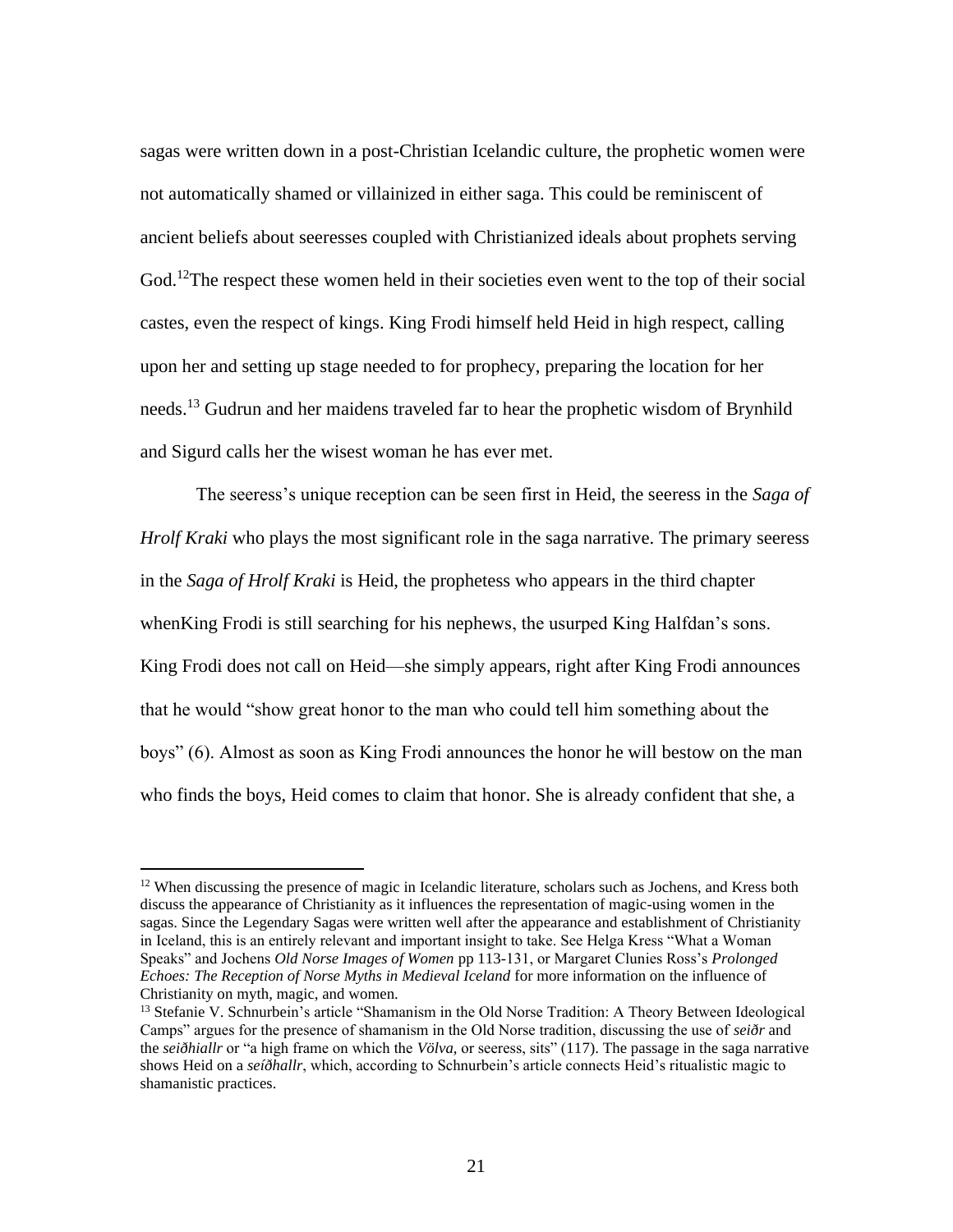woman, can claim honor promised to the "man" who finds the boys. When she arrives in Frodi's hall, she already has a certain level of respect which strengthens her claim to the honor offered. He immediately prepares a feast for her and has her placed on a high trance platform for everyone to see (6). She is the guest of honor and the forefront of everyone's attention. Frodi either genuinely compliments her or attempts to appease her with compliments, saying that he knows "much will be made clear to you. I see that there is great luck in you" (6). He views her with respect because he sees that her abilities are genuine. Heid is well-known in the surrounding world of the text, it would seem. If, as Byock suggests in his endnotes, Heid has the same name as the seeress in the Eddic *Voluspa*, this renown would not be surprising, and may back up the suggestion that Heid in the *Saga of Hrolf Kraki* is the same seeress seen in the *Poetic Edda Voluspa*. If anyone can find the boys King Frodi is looking for, it would be her—especially if she is the same seeress Odin approaches in the Edda, and Frodi honors her preemptively for something he is confident she will be able to do. Heid's reception in this scene is revealed in the way the other characters react to her appearance and her presence.

Heid's speech is very convoluted and confusing: a feature which is used throughout the scene to reveal her power and authority. This intentionally confusing language begins to anger the King, who is forced to question Heid or directly announce his confusion during her prophecy. Seeing that other people may be understanding what Heid's prophecies mean after Signy throws a gold ring at Heid to bribe her into silence only further angers and confuses the king, whose reaction to Heid grows more hostile by the minute. After the seeress almost steps down prematurely, until King Frodi threatens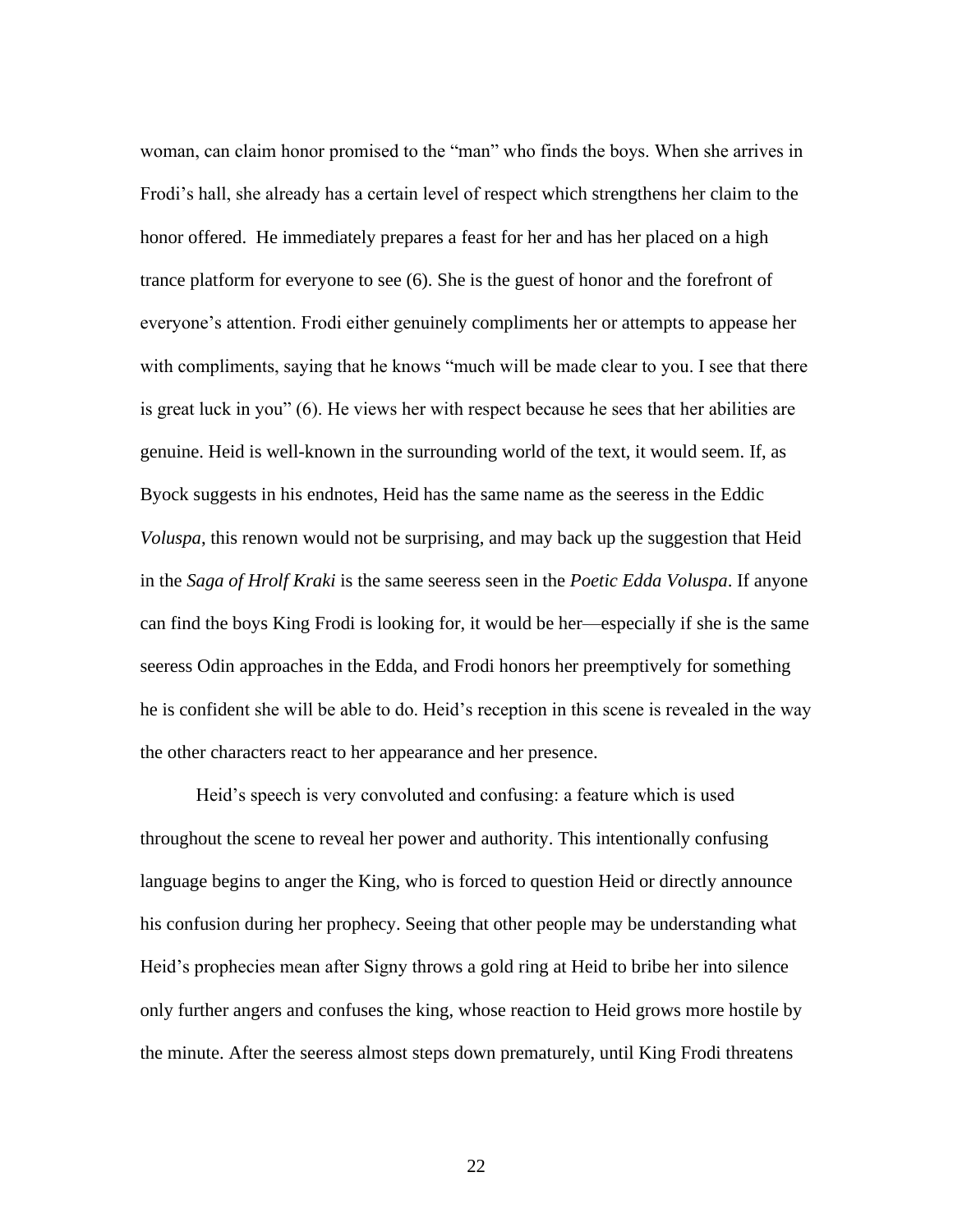her and says "I still do not understand any better than previously what you are saying" (7). Heid's prophecies seem to be a struggle by the end--"her mouth gaped wide, but the spell became difficult" (7)—however her power over the crowd does not seem to diminish. Though in the end, she must flee King Frodi's presence for fear of his murderous rage, she maintains a level of authority over the room, seen in the reactions of those around her. Heid's prophetic abilities are powerful. Her mouth gapes open when she speaks prophecies, chants seem to emerge from her mouth. Instead of simply sharing prophetic ideas, Heid's magical abilities are clear. She does not simply have some gift of foresight, but actual magical seeress abilities that enable her to see things others could not. She knows things that she should not have known, and uses this knowledge as a form of power, acknowledged before she even walks into the room and respected by the majority of those she comes in contact with. Though after her prophecies she flees the hall, Frodi does not chase after her, instead sending his men after the two boys who just fled the hall. Though Frodi likely ignores Heid because he now has his target and has no need of her, it is equally likely that, though she fled for her life to escape a tyrant's wrath, she held enough respect and honor in the eyes of the people to prevent Frodi from easily targeting her. After she flees, there is no more mention of her in the text, however much can be learned in the brief space she appears regarding the honor and autonomy she had as well as how those around her perceived her. Her powerful abilities enabled her to both be autonomous and honored. Though Heid's speech influenced or incited men in the room, her power was not sparked by such incitement. Heid is not the only seeress in the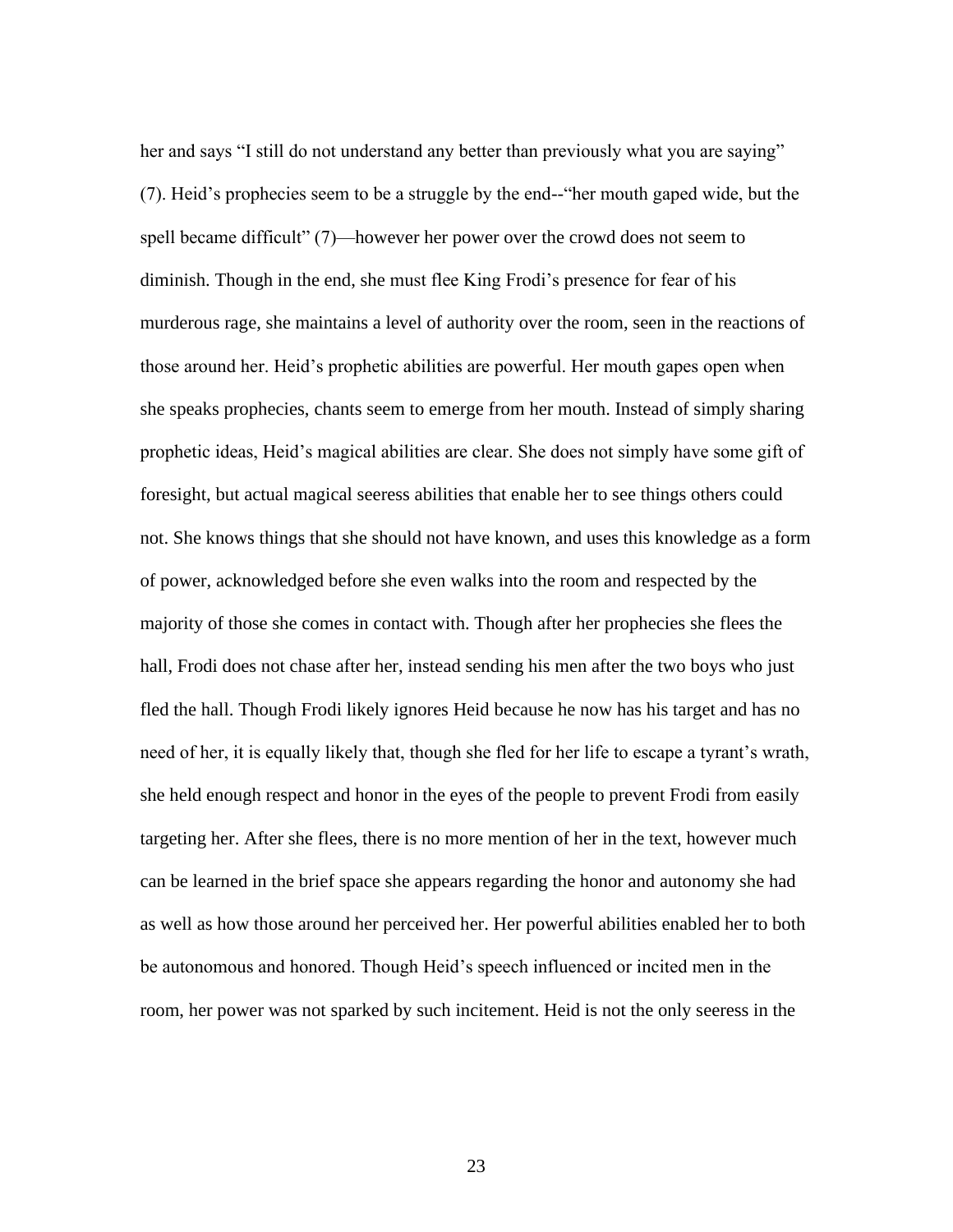two sagas, and her reception differs slightly from the reception of Brynhild, the other major seeress in the sagas.

*The Saga of the Volsungs* reveals yet another powerful seeress in its pages. Brynhild is the second major seeress in the two legendary sagas in question, playing a significant role in the plot of the saga. Her character appears in many iterations of the Volsung legend and is therefore discussed by scholars such as Jochens and Grimstad and Wakefield in relation to her role in the *Poetic Edda*and the *Nibelungenleid.<sup>14</sup>* Scholars that do focus on Brynhild in the *Saga of the Volsungs* focus on primarily her archetypal roles as a warrior woman or an inciter. Since her introduction in *The Saga of the Volsungs* is identical in almost every way to the Eddic *Sigrdrífumál* lay introducing the valkyrie Sigrdrífa, it is not surprising that most scholars focus on Brynhild as a valkyrie or warrior-woman. The *Poetic Edda* "Lay of Sigrdrífa" or *Sigrdrífumál* shows Sigurth (Sigurd in the *Saga of the Volsungs*) heading towards Frankland or Frakkland and seeing a bright, high-burning fire. After heading towards it, he discovers a woman sleeping in full armor and helmet. Once he removes the helmet, he realizes it's a woman and that she seems trapped, so he then cuts off the armor, which was supposedly too tight for her and had almost grown into her skin. It is after this that she awakens and teaches Sigurth much of her wisdom (Hollander 233-240). This story is nearly identical to Brynhild's introduction in the *Saga of the Volsungs*—the only significant difference being that the Eddic text names the woman Sigrdrífa and in the saga she is Brynhild*.* The *Poetic Edda* 

<sup>14</sup> For more information, see Jochens *Old Norse Images of Women* Chapters 4 and 7 and Grimstad and Wakefield's "Monstrous Mates: The Leading Ladies of the *Nibelungenlied* and *Völsung Saga*."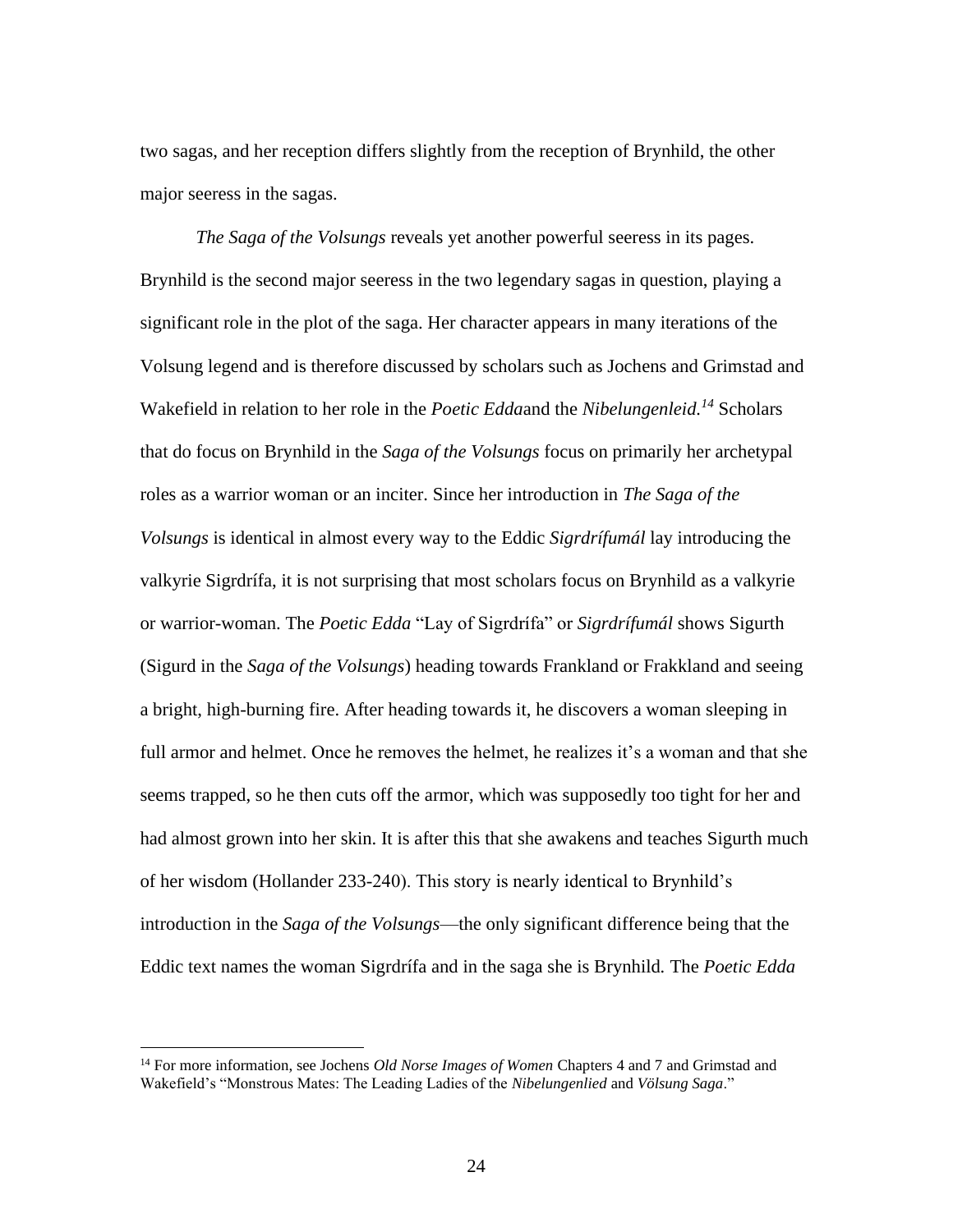refers to Sigrdrífa and Brynhild as two different people, although the Saga text conflates them. Though this easily connects Brynhild to the valkyrie imagery, Brynhild also embodies certain imagery associated with the seeress, and is able to see the future and interpret dreams. Brynhild is not just a Valkyrie-inspired character, instead revealing multiple archetypes within one person.

Brynhild seems to embody multiple archetypes within one person. Brynhild, because she is easily combined with valkyrie-imagery apparent in the Poetic Edda, embodies the archetype of the warrior-woman, the inciter, the wise-woman, and the prophetess all in one person. However, her wisdom at times stems from her prophetic abilities and attempts to guide Sigurd towards paths that will not end in his death. After Brynhild has given Sigurd poetic wisdom, Sigurd declares that "Never can there be found a wise woman in the world than you" (71) and asks her for more wisdom. It is after he asks her for more wisdom that her wisdom begins to reveal insights into the future. She advises him to "not swear a false oath, because hard vengeance follows the breaking of truce" (71), a paragraph before he swears an oath to marry her and only her. Sigurd will later break this oath due to witchcraft from his future mother-in-law, and Brynhild's vengeance will destroy his entire family line. She also advises him "I see only a little of your future life, yet it would be better if the hate of your in-laws did not descend upon you" (71). Brynhild later in the text incites her husband, Sigurd's brother-in-law, to hate and murder Sigurd in his sleep. Earlier in this same section, she advises Sigurd to "Beware of ill dealings, both of a maid's love and a man's wife; ill often arises from these" (71). Because of Gudrun's love his memories are stolen from him and he forgets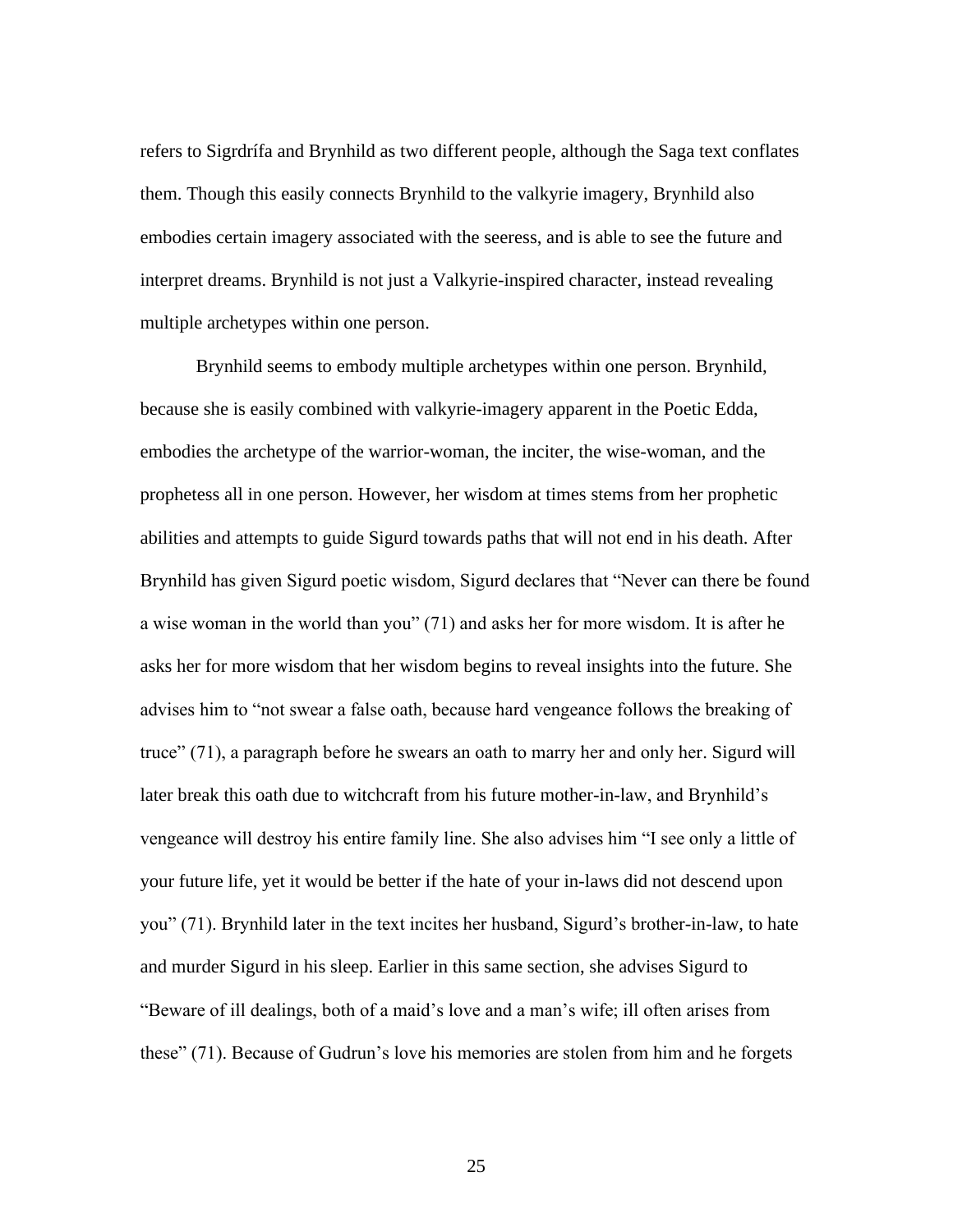Brynhild, who later, in her vengeful wrath tricks Sigurd and lies to her husband, saying that he dishonored her, in order to get Sigurd killed. All of these prophetic sayings come addressed as "wise counsel," even though they appear instead to be prophesies. Brynhild even acknowledges that she can see Sigurd's future, though she says she can only see a little of it. Because of her prophetic wisdom, Sigurd falls in love with her and desires to marry her. He sees her as an honorable, wise woman whose counsel and wisdom make her most worthy of marriage. Though she later directly prophesies, her earlier and more subtle prophecies give her much power and honor in the eyes of the story's main hero. Brynhild's prophetic abilities are only beginning to reveal themselves, subtly at first, but more prominently as the saga progresses.

Brynhild and Sigurd meet again, when she directly prophecies that "you will marry Gudrun, the daughter of Gjuki" (75), which Sigurd immediately disbelieves. Sigurd's devotion to Brynhild causes him to in this moment ignore her wisdom and prophetic abilities, even causing him to renew his oaths to her—oaths which she had earlier advised against, foreseeing that it would only end in trouble. However, after this second encounter with Sigurd, Brynhild's true prophetic abilities come to light. During her meeting with Gudrun, the daughter of Gjuki whom she had just prophesied would marry the man who just swore oaths to marry her instead. Her prophetic insight in this instance comes in the form of dream-interpretation, where she simply and directly lays out for Gudrun what will happen in her future. Gudrun's respect for Brynhild can be seen before they even meet. Gudrun describes Brynhild as someone who has wisdom and foresight to interpret her dreams, saying "I will visit Brynhild; she will know" (76).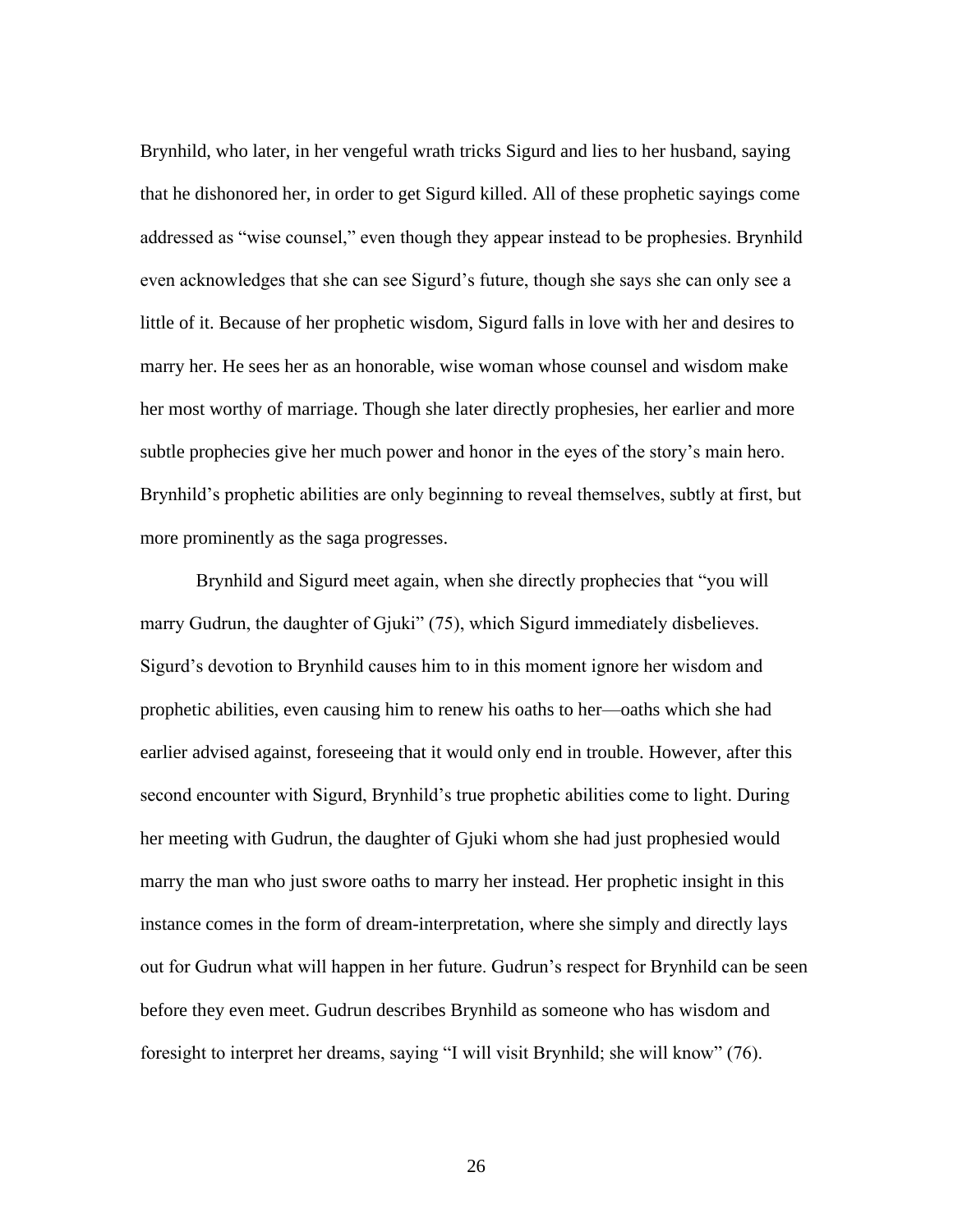Brynhild's prophetic abilities seen under the guise of wisdom are known far enough around the saga-world that Gudrun knows of her abilities and goes to visit her. Brynhild's abilities are less shamanistic, perhaps muddled by Christianized writing. However, her words are at times clearly prophetic, disguised as wisdom sayings. Her prophetic abilities are respected world-wide as wisdom, but the supernatural nature of her "wisdom" speaks to greater power that is misinterpreted as wisdom, but nevertheless allows her to assert herself in more than one way as an independent and influential woman. Brynhild, like Heid, embodies a seeress whose reception is largely positive throughout her time in that role.

The two primary seeresses discussed in this section use their power of foresight or *seiðr* to create and maintain their authority and autonomy over their world. The other minor appearances of seeresses within these two Legendary sagas, women at the end of the *Saga of the Volsungs* who dream of their husbands demise as well as random references to seeresses throughout both sagas, further emphasize the importance of these powerful archetypes and their prevalence both in mythological texts and more realistic saga narratives. Heid and Brynhild are able to use their abilities as seeresses in order to hold power over the present or future events. The seeress has a remarkable amount of pre-established respect that enables the characters to step into a powerful place in the narrative. This respect and honor seen in these two Legendary Sagas contradicts Jochens's suggestion that all magic-using women were portrayed as evil, trollish people. Friðriksdóttir's focus on prophecy as primarily a literary device also undermines the autonomy these women held for themselves. The seeress, however, is not the only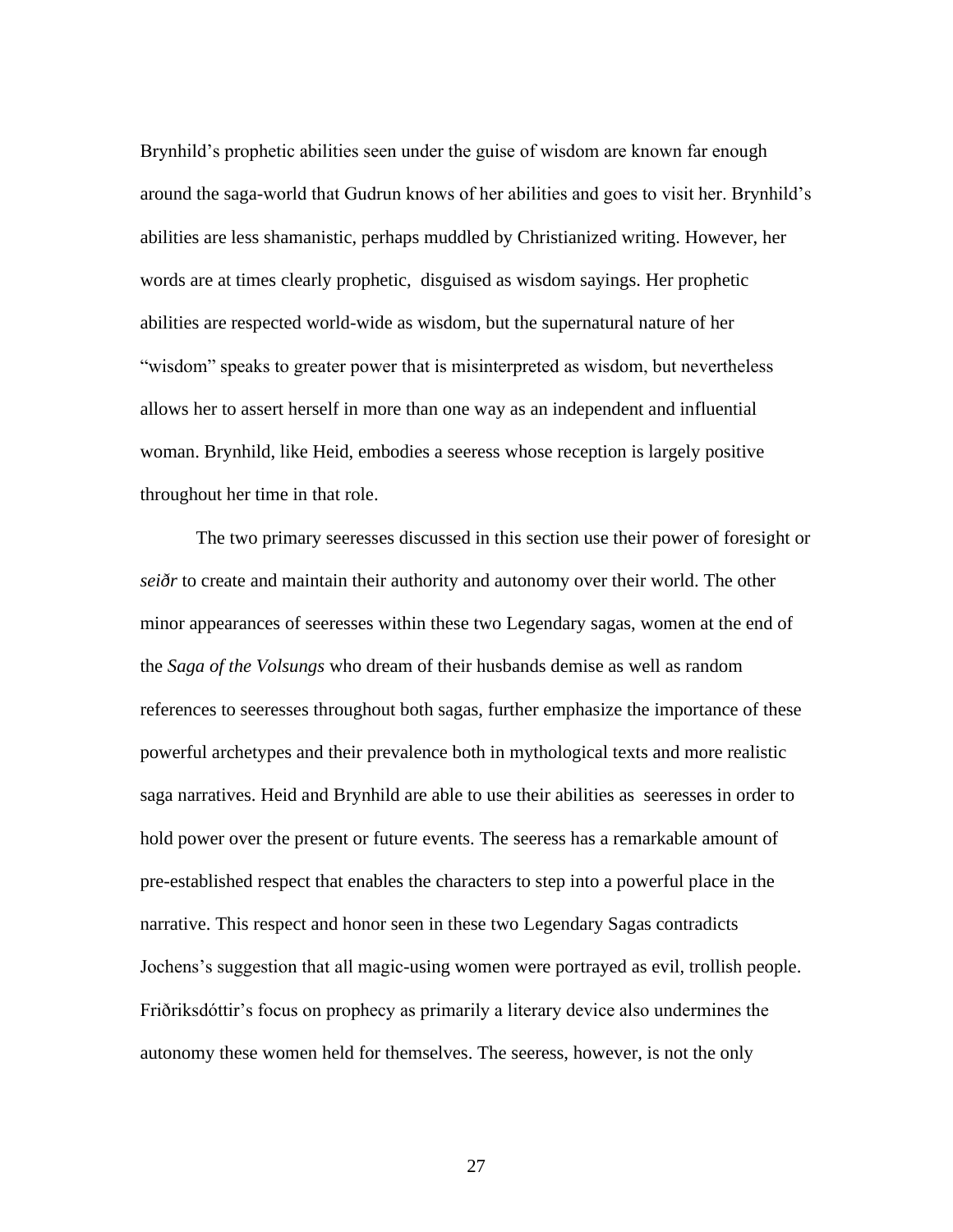magical archetype appearing in the sagas, and the portrayal of the sorceress uniquely contrasts the portrayal of the seeress.

## SORCERESSES AND SORCERY

The Legendary Sagas not only portray the fictional archetype of the seeress, but also women embodying the archetype of sorceress. The sorceress's magic differs from the magic used by seeresses in many ways, although Jochens and Friðriksdóttir do not separate the roles of seeress and sorceress, focusing primarily on prophetic abilities.<sup>15</sup> However, sorceresses in the Legendary Sagas are remarkably powerful women whose magic allows them to be autonomous and independent, which is likely why several of them are villainized. The saga's representation of the sorceress differs from the representation of the seeress in more than just the descriptions of their different abilities, but also in the character's perceptions of the sorceress.

The sorceress and the seeress, though both magic-using women characters, are represented in different ways and having different abilities. The difference between the seeress and the sorceress becomes clear upon a quick analysis of their powers. The prophetessis able to see the future, translate dreams, or see hidden things, as demonstrated earlier in this thesis. The sorceress, in contrast, is not able to prophecy, but performs much more complicated and sometimes violent magical acts, such as shapeshifting, conjuring, body-switching, potion-creations, rune-carving, and performing

<sup>15</sup> Friðriksdóttir's *Women in Old Norse Literature* simply focuses on the "motif of women using magic" to argue that "Its appearance in the ísendingasögur primarily serves a narrative function; it was used for literary purposes" (57). She does not use any space in her chapter on women and magic in Icelandic Family Sagas to distinguish between the seeress and the sorceress. Jochens chapter in *Old Norse Images of Women* on women and magic is called "The Prophetess/Sorceress," although she does not adequately distinguish either role as separate or distinctive.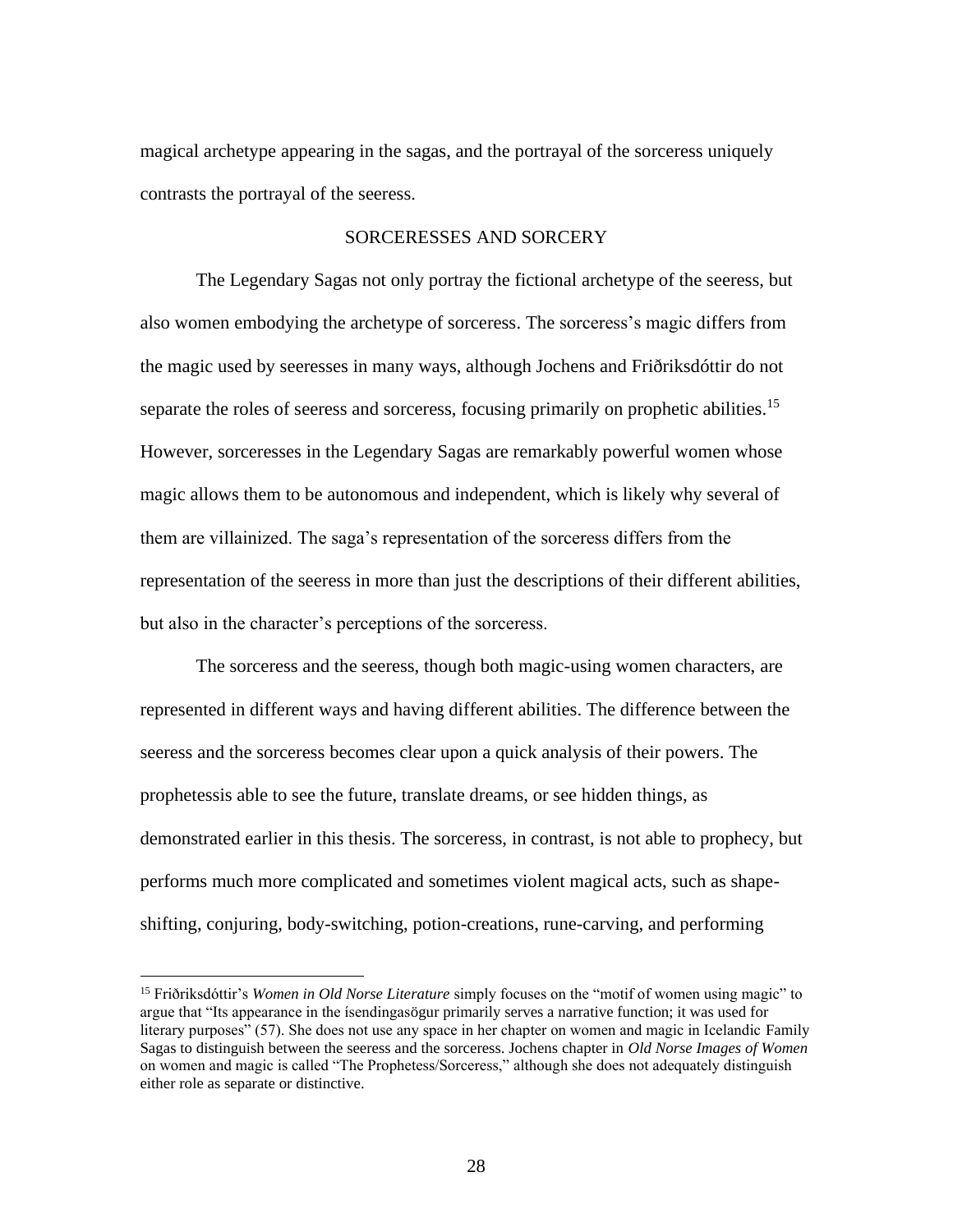curses Most sorcery seems to involve some level of shape-shifting into or conjuring animals, which could represent early shamanistic or religious beliefs and practices and may more strongly relate the practice of sorcery in Icelandic literature to early pagan religious practices.<sup>16</sup> Because of the powers they display, the sorceresses who appear in *The Saga of Hrolf Kraki* and *the Saga of the Volsungs* are represented as morally ambiguous. Jochens discussion of female magicians in the Legendary Sagas suggests that the Legendary Sagas "strengthen the new tendencies found sparingly in the older sources that imply greater male involvement and the association of magic with evil" (Jochens 126). Though Jochens suggests that any and all magic is looked down upon in the Legendary Sagas, I suggest that the sorceress archetype is specifically painted as an evil character type in contrast to the positive perception of the seeress due to the sorceresses represented autonomy and independence. The perception of sorceresses specifically as evil or villainous, in contrast to the seeress, may not only reflect the Christianization of Iceland, but may also reflect the masculinity sorceresses took upon themselves by practicing magic less feminized than prophecy. Since *seiðr* was traditionally feminine magic, anything outside of *seiðr* is more easily accessible by men and thus more easily masculinized. Women who practiced sorcery, for example, often practiced a much more

<sup>&</sup>lt;sup>16</sup> Odin, Loki, Freya, and other figures in the Nordic pantheon were able to transfigure themselves into animals or other beings or had strong connections to animals. Loki is one of the primary examples of a being who could shapeshift, exemplified throughout the Prose Edda, such as the tale of Idun and her apples, where Loki asks Freya to "lend him a falcon shape of hers" (60) and then proceeds to kidnap the goddess Idun, whose charge was the apples of immortality the gods ate. Such tales suggest that shapeshifting was a common theme in Scandinavian myths. Shapeshifting is also seen in the *Saga of the Volsungs*, where Sigmund and Sinfjolti put on wolf skins and are transfigured into wolves. Not every instance of shapeshifting involves donning a skin of the animal in question, such as Sigurd and Gunnar's shapeswitching later in the saga.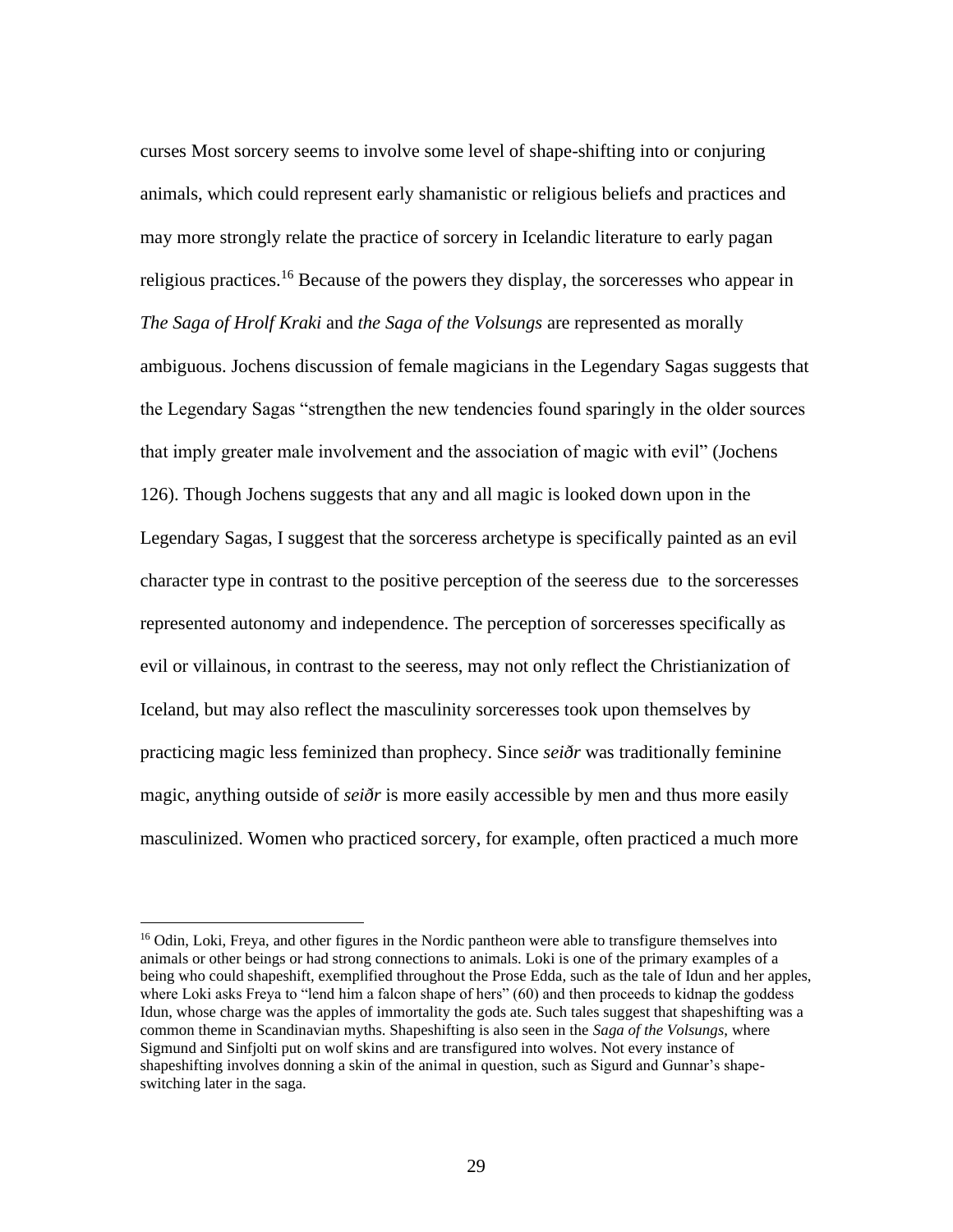violent form of magic than seeresses. Skuld, for example, conjures evil and violent creatures from Scandinavian mythos to take part in her army. The magic that Skuld and the other sorceresses practice includes magic also practiced by men in the sagas, such as King Adils, Bodvar Bjarki, Vifil, Svip, and even Odin, who appears in both sagas under different disguises and interferes in the lives of the heroes of the saga. Though men practice sorcery in the sagas, the women who practice sorcery are uniquely represented in a variety of characters.

Men who practice sorcery in the sagas are not few and far between, nor are the male characters represented as entirely villainous. Bodvar, Vifil, Svip, and Bodvar's brothers all are at the very least portrayed positively if not viewed as heroic figures within their respective sagas. The different ways women and men were perceived when practicing magic suggests an interesting dichotomy that explores the relationship between gender, magic, and power in these fictional saga narratives.

The men who practice sorcery are received differently than the men who practiced prophecy and are even represented differently than the women who practice sorcery. Though King Adils is described as an evil antagonist, most of the other sorcerers are seen as heroic and capable men whose magic contributes to their power and greatness—such as Bodvar Bjarki. However, the most proficient male sorcerer, King Adils, is described as "a heathen sacrificer" who "sacrifices to a boar, and I scarcely understand that such a monster can exist" (*The Saga of Hrolf Kraki* 63). This practice of sacrificing to some sort of god associates the practice of sorcery with ancient pagan or shamanistic practices, which may in part explain why Christianized Iceland looked down upon this specific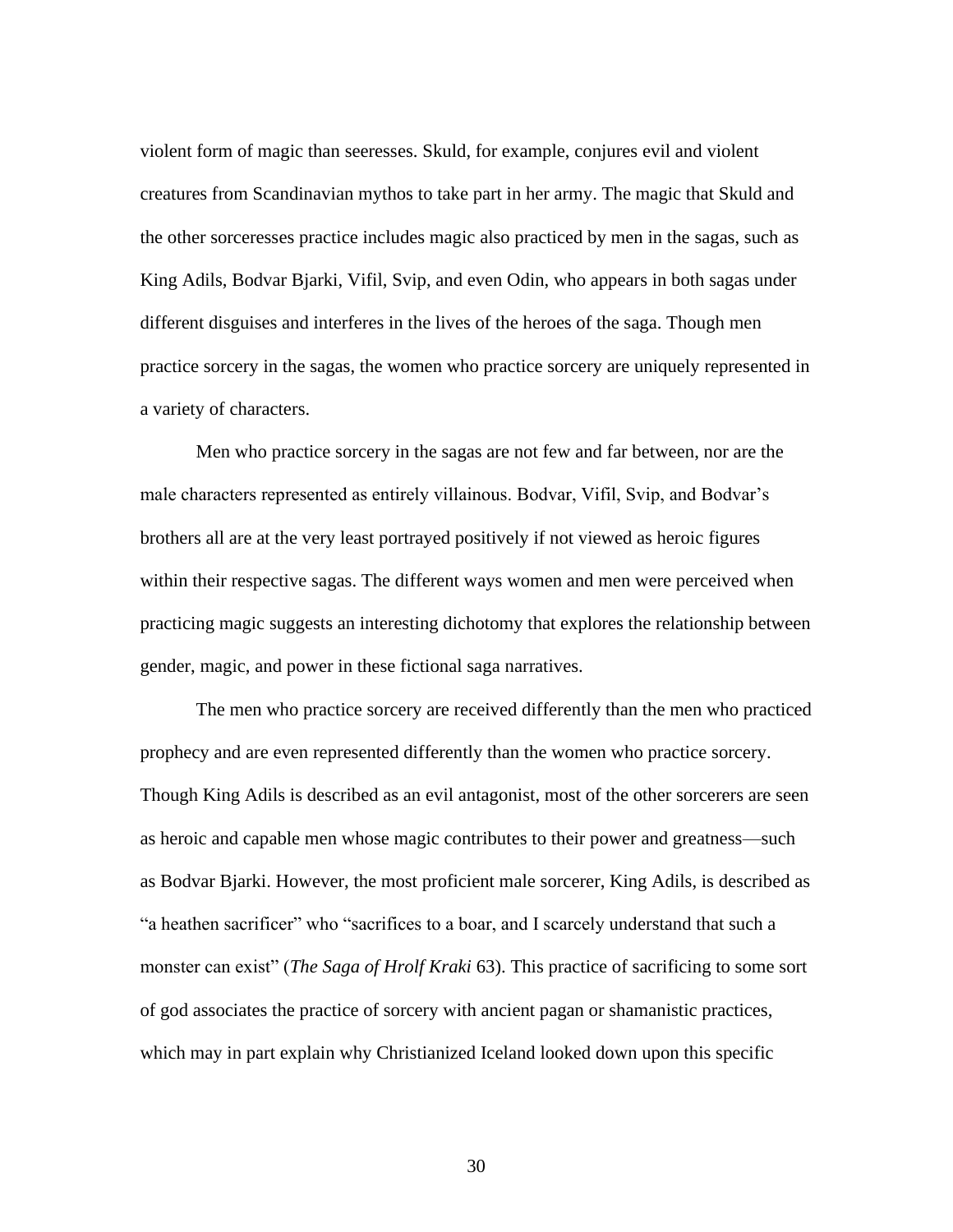magical abilities over other forms of magic. Bodvar Bjarki is another male magician in the sagas, however he appears not as a villain but as a protagonist. Unlike Adils, whose powers are connected to his sacrifice to a pagan god, Bodvar Bjarki's powers are inherited, coming from his father, who was cursed to turn into a bear by the evil witch Hvit, and his mother Bera (whose name literally translates to "female bear"). Though Bodvar Bjarki is not the only man who practices magic as a force for good in these two sagas, he is the most prominent, the others only appearing sporadically throughout these two sagas. The positive perception of male sorcerers directly contrasts the negative role that sorceresses are often portrayed in. Women who use sorcery practice powerful magic that has powerful effects on the sagas plotlines and story arcs. The sorceress, however, serve more than just a plot-device function. The sorceressalso acts as a masculinized villain whose portrayal can easily explain why Jochens believes that the Legendary Sagas portray women magic users as evil and corrupt trollish people. However, the Legendary Saga portrayal of sorceresses is actually much more nuanced than Jochens would have us believe, instead suggesting that, though sorceresses are often villainized in some respects, the portrayal of sorceresses is often startlingly positive considering the role the archetype plays.

The first appearance of significance of the sorceress presents the often villainous presentation the sorceress receives throughout saga literature. One of the first appearances of a sorceress in *The Saga of the Volsungs* is near the beginning of the saga. A she-wolf who attacks the captured Volsungs at the beginning of the text, for example, is rumored to be a sorceress, the mother of the evil king Siggeir, who "had assumed this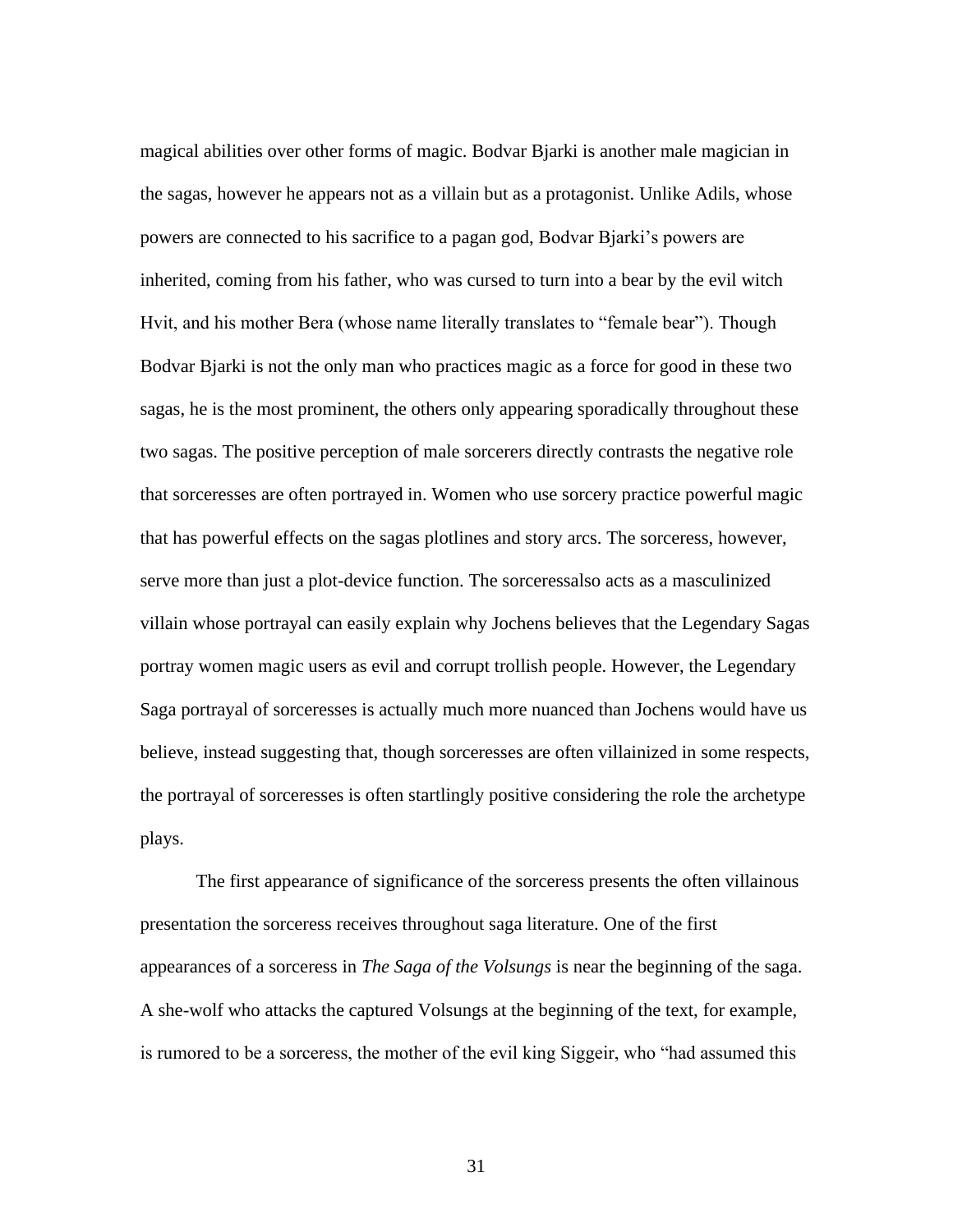shape through witchcraft and sorcery" (*Saga of the Volsungs* 42). The assumption is never directly confirmed, but the saga already seems intent on suggesting that she is indeed King Siggeir's mother. If she is his mother, she is already associated with evil since her son is so violently hated and so violently hates the Volsungs. King Siggeir's mother-wolf's punishment is to die by Sigmund's teeth—he bites out her tongue and she bleeds out. Such violent punishments are certainly fitting for a woman who, in any form, attacks and kills such noble men as the Volsungs. The introduction to sorcery may be an attempt to blame the unfortunate circumstances of the Volsung's demise on something magical, an attempt to explain away the oddity of each of them being eaten by a wolf. The author's vague approach to the possibility of the wolf being a sorceress could indicate that this is merely a plot device, attempting to explain some strange facet of the story, as Friðriksdóttir suggests.<sup>17</sup> Or it could merely be how the story was passed down through time. The concept of a sorceress turning herself into a wolf and devouring the Volsung clan is morbid and disgusting, and immediately paints a picture of sorcery as an evil and perverted form of magic used only for villainy.

Despite this grim and startling introduction to the idea of sorceresses in this saga, the very next page reveals a sorceress who assists Signy the Volsung in some rather morally questionable activities of her own. Signy uses the sorceress to swap bodies or physical appearances with the sorceress (*The Saga of the Volsungs* 43). After swapping bodies with the sorceress, Signy, visiting her twin brother under the guise of the

<sup>17</sup> Friðriksdóttir's *Women in Old Norse Literature*, says that "In many sagas, magic is used to explain misfortunes and tragedies that would otherwise seem inexplicable accidents or natural disasters and simply part of the hardships of life; magic serves to rationalize these occurrences" (52).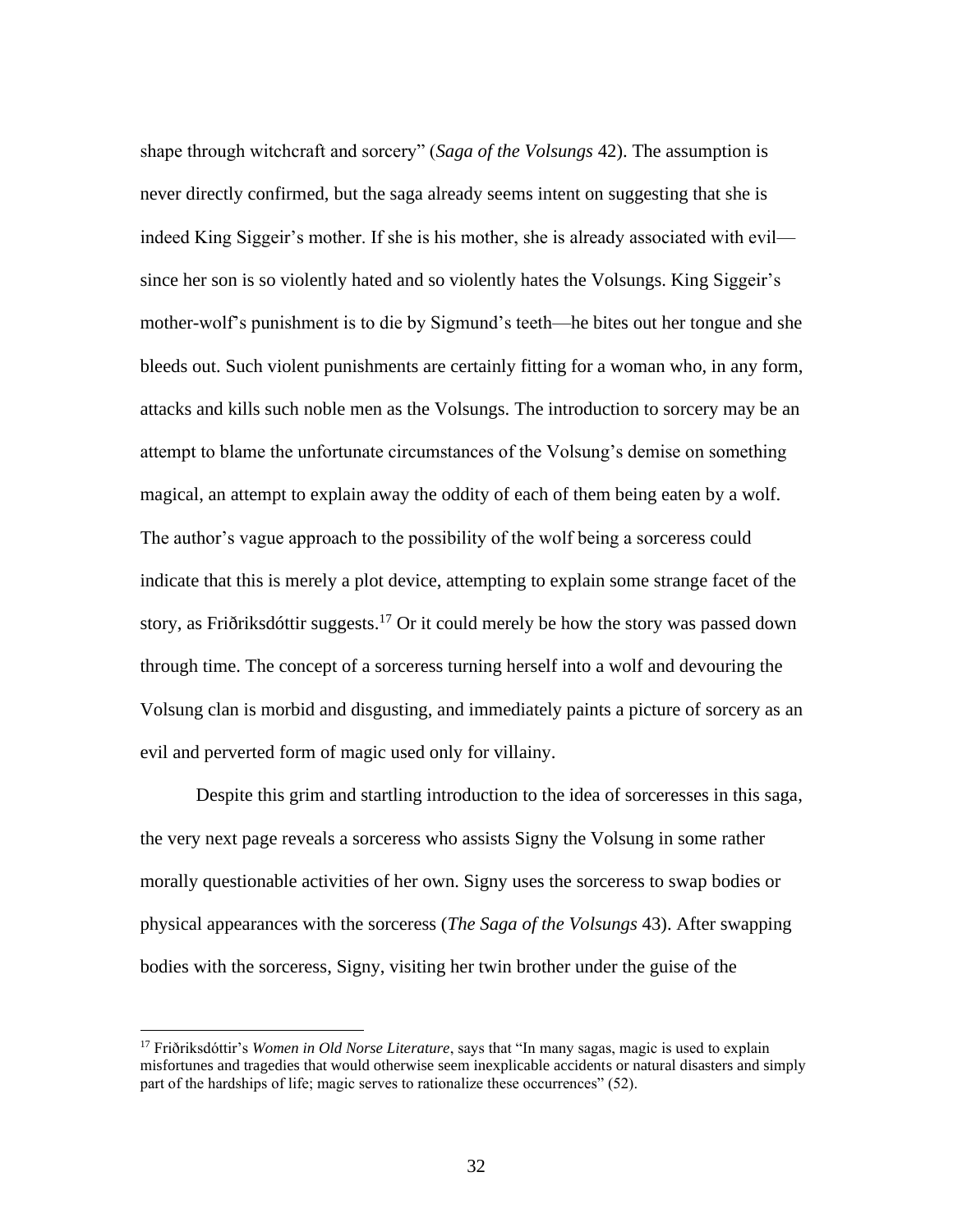sorceress, gets herself impregnated with her brother's child in order to produce a child "very like the Volsung stock" (*The Saga of the Volsungs* 43). Though incest is strongly rejected by most Scandinavian societies, this act of incest produces the perfect Volsung to gain revenge for his family. He embodies the "best traits" of the Volsungs. The sorceress in this tale is unnamed, appearing only to swap places with Signy, and then disappears, though her appearance is described by Sigmund as "a fine and handsome woman" (43), bringing to mind the idea of sorceresses being villainized through their sexuality.<sup>18</sup> The fact that the sorceress's magic was used to promote incest only exacerbates the matter. Though she is described as a very beautiful woman and her body is used to facilitate incest, she participates in Signy's revenge plan for her family. Though her appearance is brief and she remains unnamed, and the sorceress seems to act as little more than a plot device yet again, the sorceress here acts as a positive view of a sorceress's role in Icelandic sagas. The seeress plays a significant role in the ensuing revenge-plot against King Siggeir, a major point of the plot throughout *The Saga of the Volsungs*.

The final sorceress to appear in the *Saga of the Volsungs* is Grimhild, the mother of Gudrun. The text refers to Grimhild as "a woman well-versed in magic" (75) at first introduction, indicating that Grimhild will probably play both a significant role in the plot and will be morally ambiguous at best. She is not described as a seeress, but as someone who uses magic, a distinction which further emphasizes the divide between the seeress and sorceress. Grimhild is a far more subtle sorceress than the other two discussed so far

<sup>&</sup>lt;sup>18</sup> This idea of the sorceress as a "fine and handsome woman" is discussed by Katherine Morris in "The Lascivious Witch," which appears in her book *Sorceress or Witch?: The Image of Gender in Medieval Iceland and Northern Europe* pp. 129-153.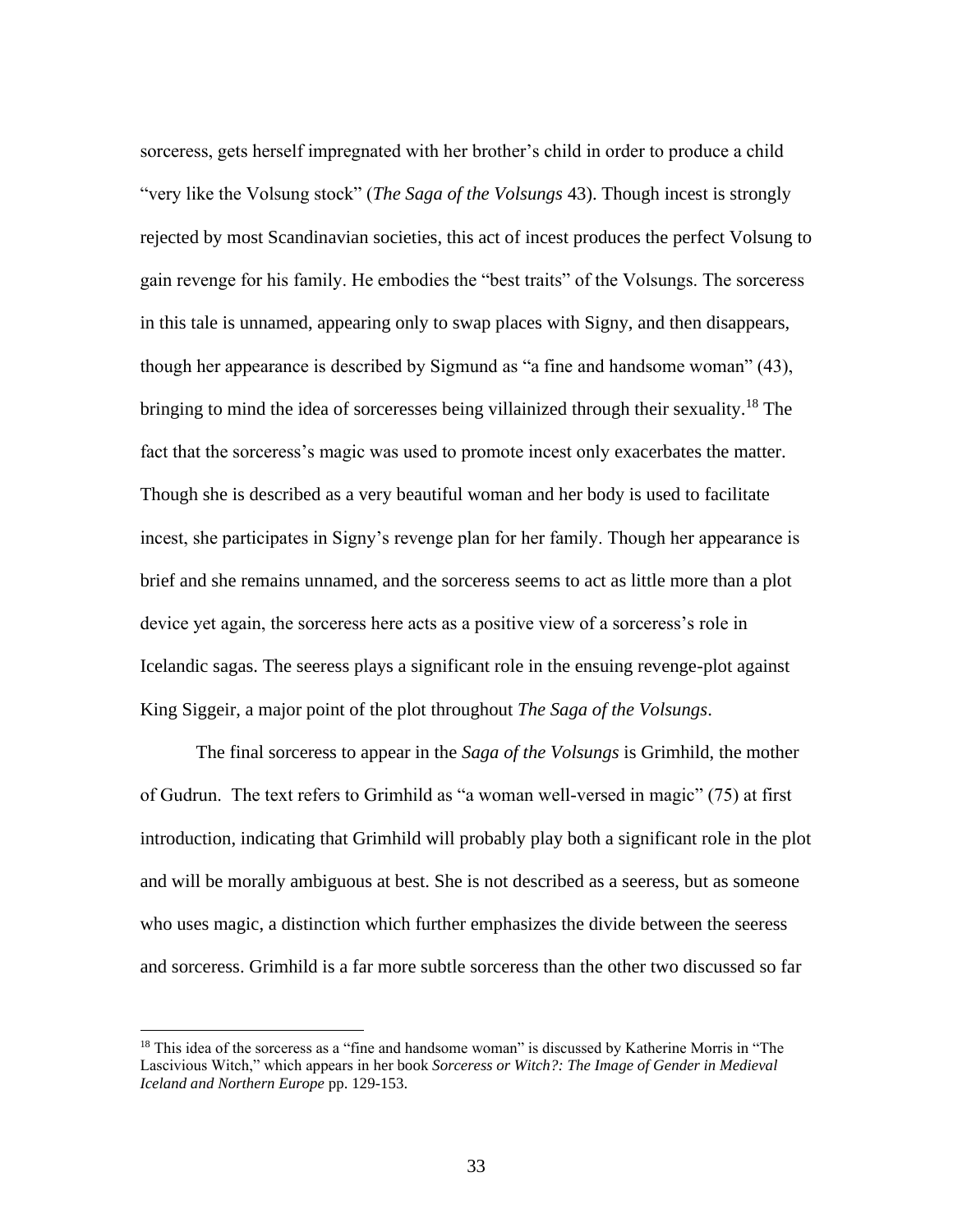in this thesis. Grimhild's magic, though acknowledged by the text itself as powerful, is not dramatic and violent, instead appearing more subtle, manipulative, and thus feminine and at least slightly more acceptable in the text. Though Grimhild teaches shape-shifting magic to her son and Sigurd later in the text, she is most often represented using more feminine types of sorcery, brewing potions and tricking people in a manner not unlike the common stereotypes of the witch.<sup>19</sup> Her specialty seems to be forgetfulness potions brewed to manipulate marriages and love. She gives Sigurd a potion to make him forget Brynhild and Gudrun a potion to forget that her brothers had killed her husband. Both instances of Grimhild's meddling create chaos and the eventual destruction of the Volsung line. Her first potion causes Sigurd to forget Brynhild, the vengeful and intense warrior-woman/seeress whose magic and inciting abilities cause the death of Sigurd. Gudrun slips him this drink secretly, saying "It is a great joy for us that you are here and we wish to set all good things before you. Take the horn and drink" (78). She puts the potion in the drinking horn and gives it to him as a high honor, neglecting to inform Sigurd that the potion would make him forget Brynhild and leave him available to marry Gudrun. Though Grimhild's actions may have been intended to help Gudrun and provide a better future for her, the actions inevitably caused the destruction of the Volsung line the heroes of the saga and a family of legend.

<sup>19</sup> Katherine Morris also discusses the negative perception of the sorceress/witch in her book *Sorceress or Witch?: The Image of Gender in Medieval Iceland and Northern Europe*, chapter 2 pp 59-92. Valerie Flint's *The Rise of Magic in Early Medieval Europe* chapter 8 also discusses forbidden magics in Christian medieval cultures, giving further insight into the nature and perception of sorcery. Pages 232-233 specifically refer to love-potions, including an example from *Njals Saga*.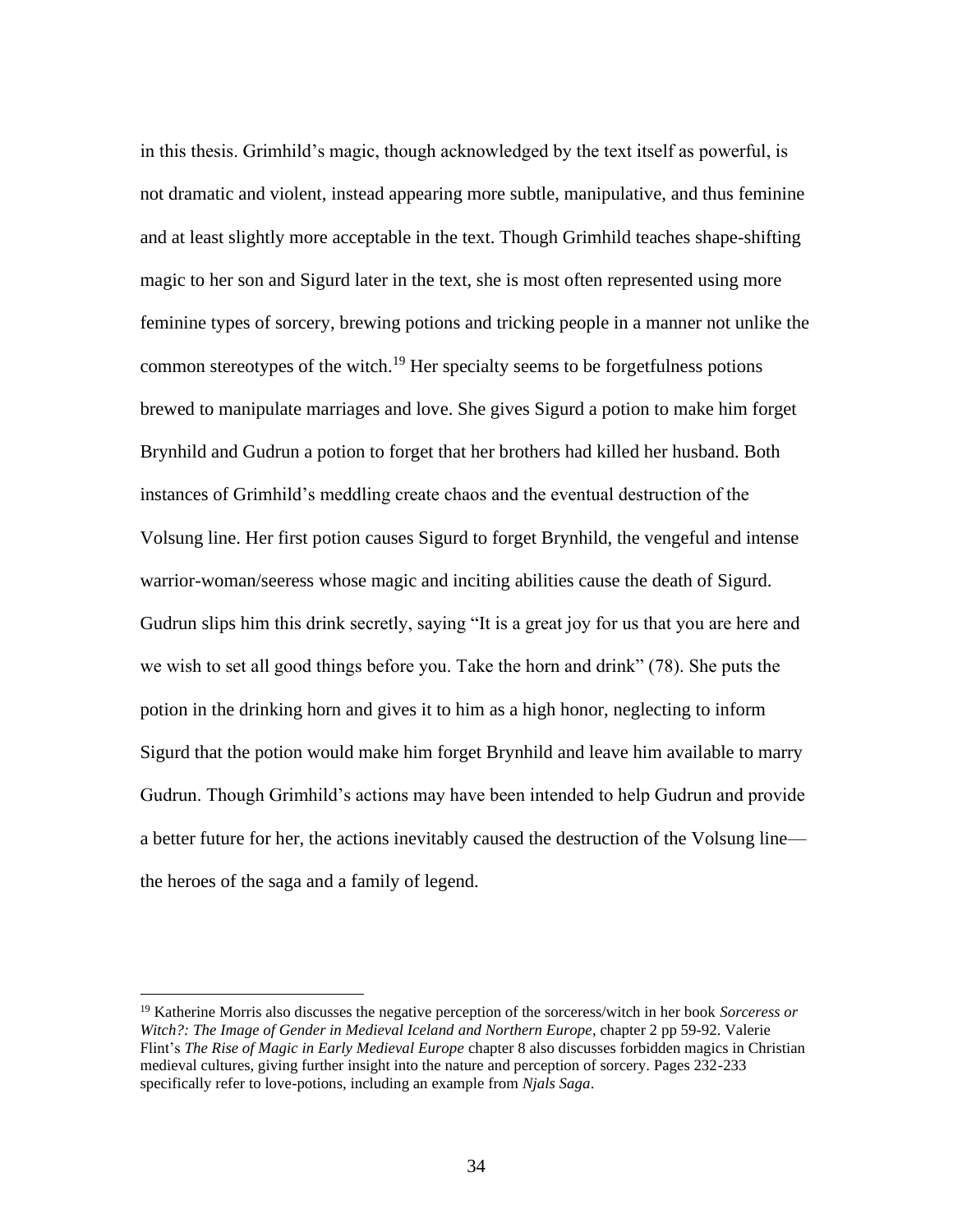*The Saga of Hrolf Kraki* also contains sorcery that was viewed in a darker light than other magical roles. The first major encounter with a sorceress is Hvit. The initial reference to her as a sorceress is very subtle, however it becomes readily apparent that Hvit was no ordinary woman, nor was she simply an angry woman or a "Potiphar's wife" to Bjorn's "Joseph." The King's men encounter Hvit in Finnmark, a location that housed the Saami people, and as Jesse Byock endnotes, "had a reputation for magic and witchcraft. The name 'Finn' is often used synonymously with 'sorcerer'" ("Notes"  $82$ ).<sup>20</sup> Lindow supports such a claim by saying that "Shamanism was certainly known in medieval Scandinavia, for it was practiced by the Sami people with whom, as I mentioned, the Scandinavians long had contact" (99). Original audiences would have likely seen that the King's men were in Finnmark and immediately assumed some sort of magic may take place. After Hvit marries King Hring, who by this point is well advanced in years, her true character begins to reveal itself. She attempts to seduce Bjorn, the King's son, suggesting that since the King was away they had the opportunity to "share one bed" (36). Bjorn angrily slaps her at this suggestion, an affront which immediately prompts her anger. She "struck him with her wolfskin gloves, telling him to become a cave bear, grim and savage: 'You will eat no food other than your own father's livestock and, in feeding yourself, you will kill more than has ever been observed before. You will never be released from the spell, and your awareness of this disgrace will be more dreadful to you than no remembrance at all" (*The Saga of Hrolf Kraki* 37). Hvit speaks a

<sup>&</sup>lt;sup>20</sup> See John Lindow's essay "Cultures in Contact"(pp 89-109) or John McKinnell's essay "Encounters with Vǫlur" (110-131) in *Old Norse Myths, Literature, and Society*, edited by Margaret Clunies Ross for more information.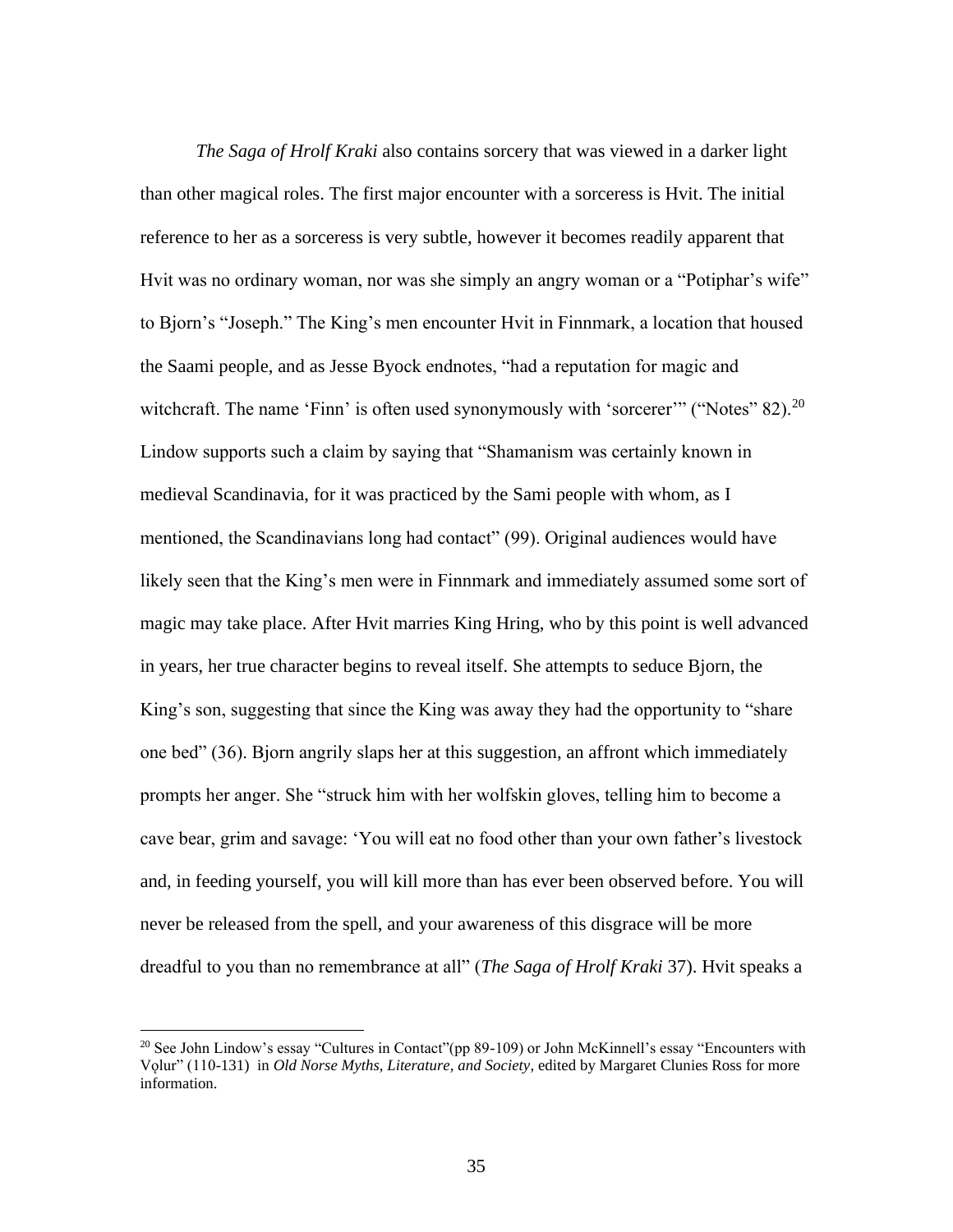curse on Bjorn which is confirmed in the very next chapter. Hvit's use of magic to curse a man who rejected her advances would automatically classify her as an evil sorceress, easily confirmed by Katherine Morris's analysis of the Lascivious Witch or the Sorceress in her book *Sorceress or Witch?*, which suggests that witches or sorceresses were villainized by presenting them as wildly sexual beings in contrast to the Church's teachings regarding virginity and sexuality. After this event, the men in the saga refer to Hvit as "a great troll" (*Saga of Hrolf Kraki* 38), "this cowardly witch," and "this ogress" (*Saga of Hrolf Kraki* 43), confirming the men's perception of her as evil and ugly. Jochens actually discuss the use of the word "Troll" as a descriptor of sorcerers and sorceresses in the Icelandic Legendary Sagas, saying that "the word *troll* became more frequent, describing both men and women, with *trollskapr* employed for the concept of magic…Great size, strength, and ugly appearance are characteristics of both male and female trolls" (126). Jochens analysis enforces the condemnation of Hvit seen here. However, Hvit is the only woman magician in either *The Saga of Hrolf Kraki* or *The Saga of the Volsungs* who is described with such language. This singling out of Hvit could be the result of her attempt to seduce her step-son, or it could be ethnic—her connection to the Saami may contribute to her description as trollish. The indictment of Hvit as trollish or an ogress "other's" her, separating her from the heroic people by monsterizing her. Friðriksdóttir analyzes the monstrous women seen in saga literature, emphasizing the giantess as "unruly opposites: immodest, sexually aggressive, physically active, defiant, and grotesque" (76). Hvit is not a giantess nor is she a troll, however the men attempt to monsterize her, seeing her as different and "other." Though Hvit's magic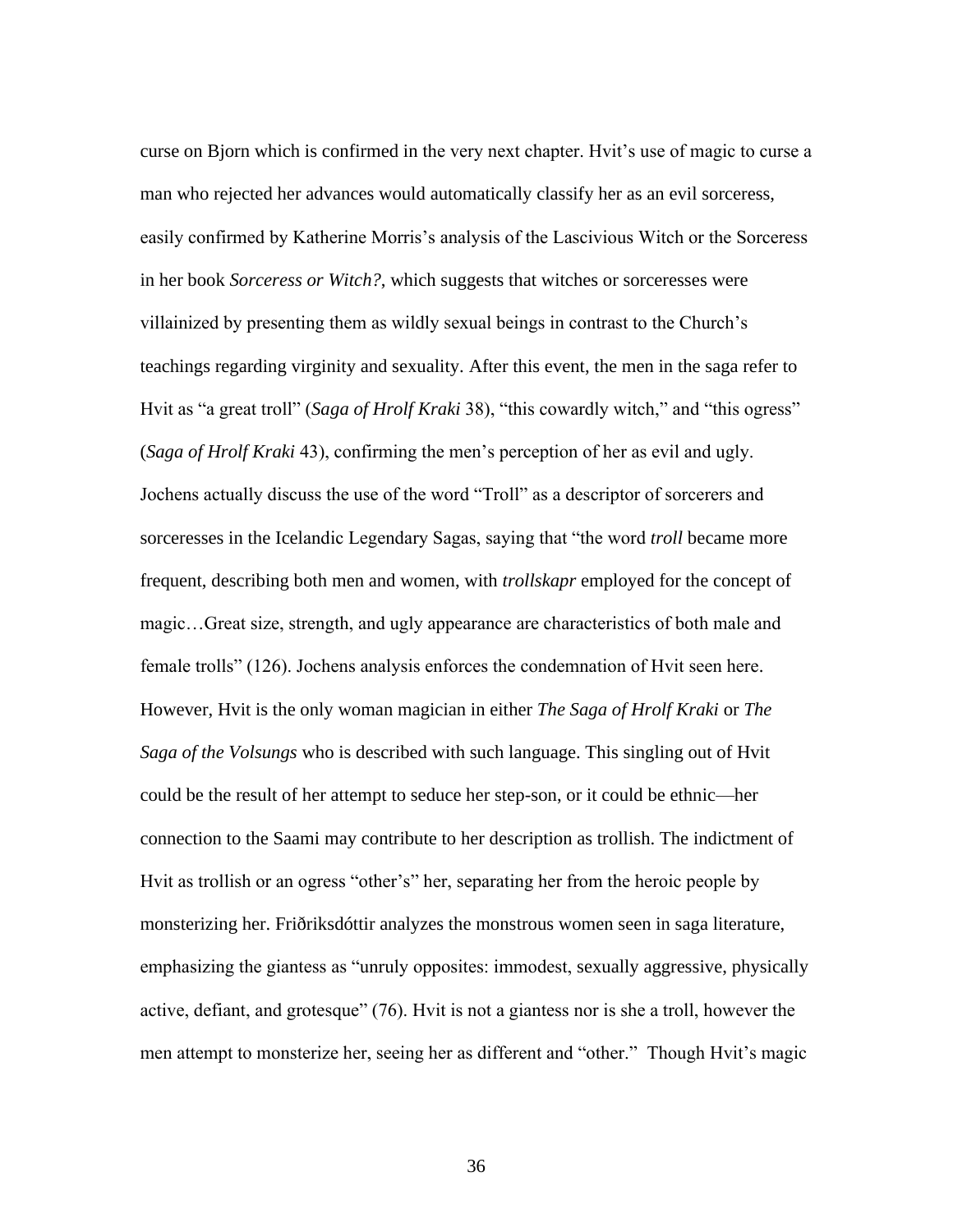punishes Bjorn for rejecting her unwanted advances, her curse can be seen not only as the vengeful retribution of a monstrously sexual woman, but an attempt to salvage her honor so that she is not disgraced for her advances. Her powers are exercised only at extreme moments in the saga, where her advances on Bjorn were denied, and she was threatened after such an event. Hvit is then killed in a rather violent manner as punishment for the curse she performed on Bjorn. Kress notes that "In the Icelandic Sagas, women are only ever killed if they are skilled in magic and seid, the only sphere to which men have no access" ("What Women Speak" 13). Kress's comment here completely ignores that men actually did have access to magic and in fact, Bjorn's son Bodvar is one of the major male practitioners of sorcery in the *Saga of Hrolf Kraki*. Women such as Hvit and King Seggeir's mother were, however, killed for practicing magic that directly cursed or harmed heroic male figures in the saga. The violence is not done against women who simply practiced magic. The sagas represent a significant number of women who are not harmed or murdered for their practice of magic. However, sorceresses are often represented as villainous and worthy of death because their magic specifically enforces autonomy and independence from men and holds no sway over them. This representation in the Legendary Sagas is one of the key pieces that separates seeresses from sorceresses and establishes the Legendary Saga's ability to explain different practices that women used to gain access to autonomy.

The final sorceress this thesis shall look at is Skuld, the daughter of King Helgi and the cursed elfin woman who comes to visit him in the night after he lost his beloved wife-daughter Yrsa. Skuld is described as a sorceress of immeasurable power and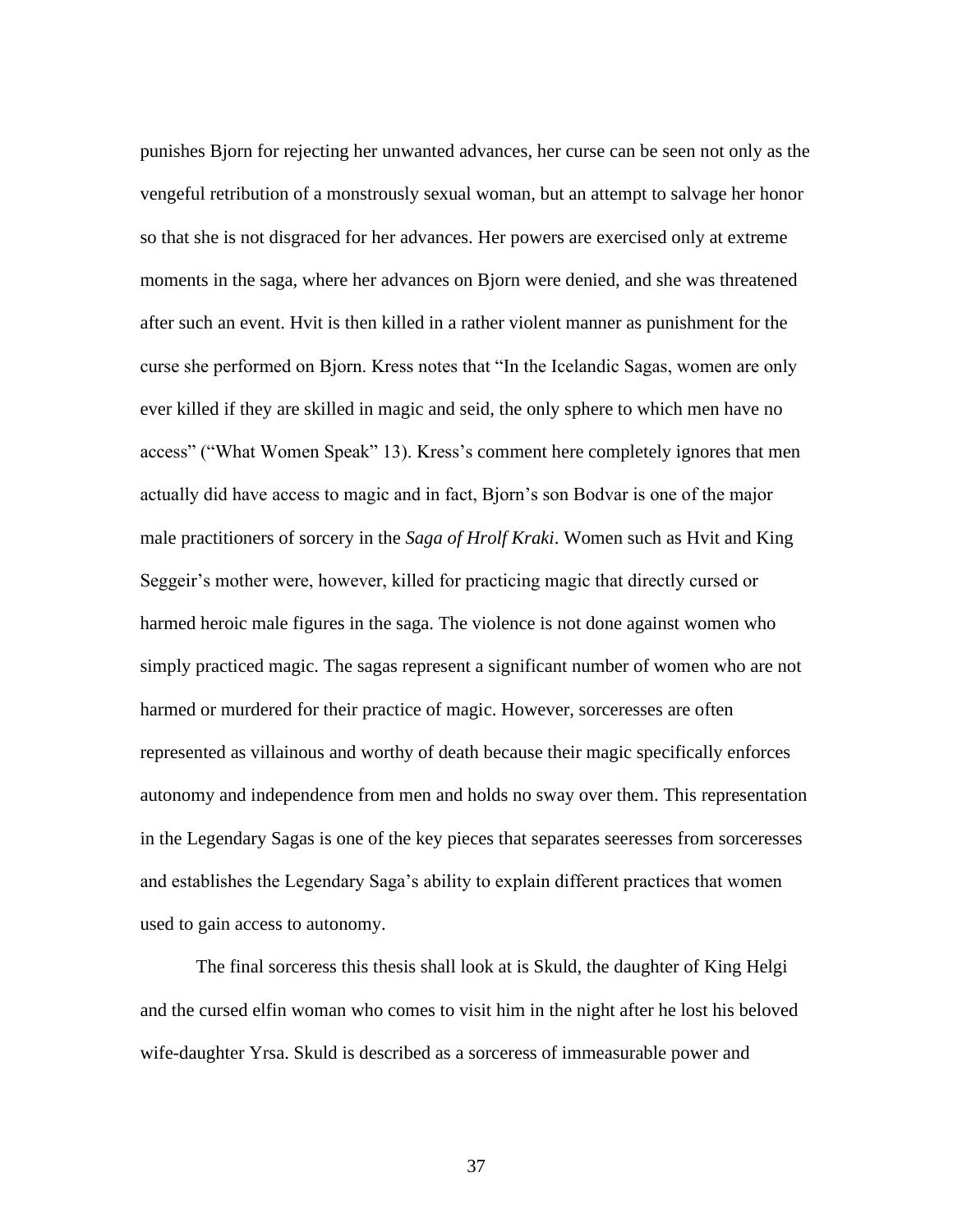"vicious temperament" (*The Saga of Hrolf Kraki* 23). Her half-elf heritage is only brought up in conjunction to her violent and vicious nature, suggesting that Skuld is a vicious woman because of her elfin heritage. Ármann Jakobsson's "Beware of the Elf!" article suggests among other things that the elf was a morally ambiguous figure, so confusing that Snorri Sturleson created two types of elves—dark elves and light elves in the *Prose Edda*. <sup>21</sup> The saga describes Skuld's sorcery as powerful, saying that because of her elfin heritage "King Hrolf and his champions would pay" (*The Saga of Hrolf Kraki* 70). Skuld's major appearance begins with an attempt to incite her husband too regain his honor, saying "what a weakling you are...to accept whatever shame is handed to you" (*The Saga of Hrolf Kraki* 70). However, she quickly turns from incitement and influencing her husband to taking charge of regaining their honor on her own—with him as her sidekick. She does not need his help to accomplish anything—instead she takes the fight into her own hands, and is left remarkably unscathed in the sagas descriptions of the event. The language to describe Skuld throughout her assault on Hrolf Kraki is remarkably tame, describing her having "the fierceness of the Skoldungs"(72). The only direct insult to her is after the battle, when it is said that "she ruled poorly and only for a short time" (78). However, the reference to Skuld having the "fierceness of the Skoldungs" would certainly have been a complement for a man, since the Skoldung clan was renowned and well-respected throughout the ancient North, appearing in *Beowulf,*  for example.<sup>22</sup> The manner in which Skuld is described is therefore almost heroic in

<sup>&</sup>lt;sup>21</sup> For more information, see Jakobsson, Ármann. "Beware of the Elf! A Note on the Evolving Meaning of 'Álfar."

<sup>22</sup> Jesse Byock, in his introduction to *The Saga of Hrolf Kraki*, discusses the Skjoldung clan as it relates to this saga (pp xiv-xviii).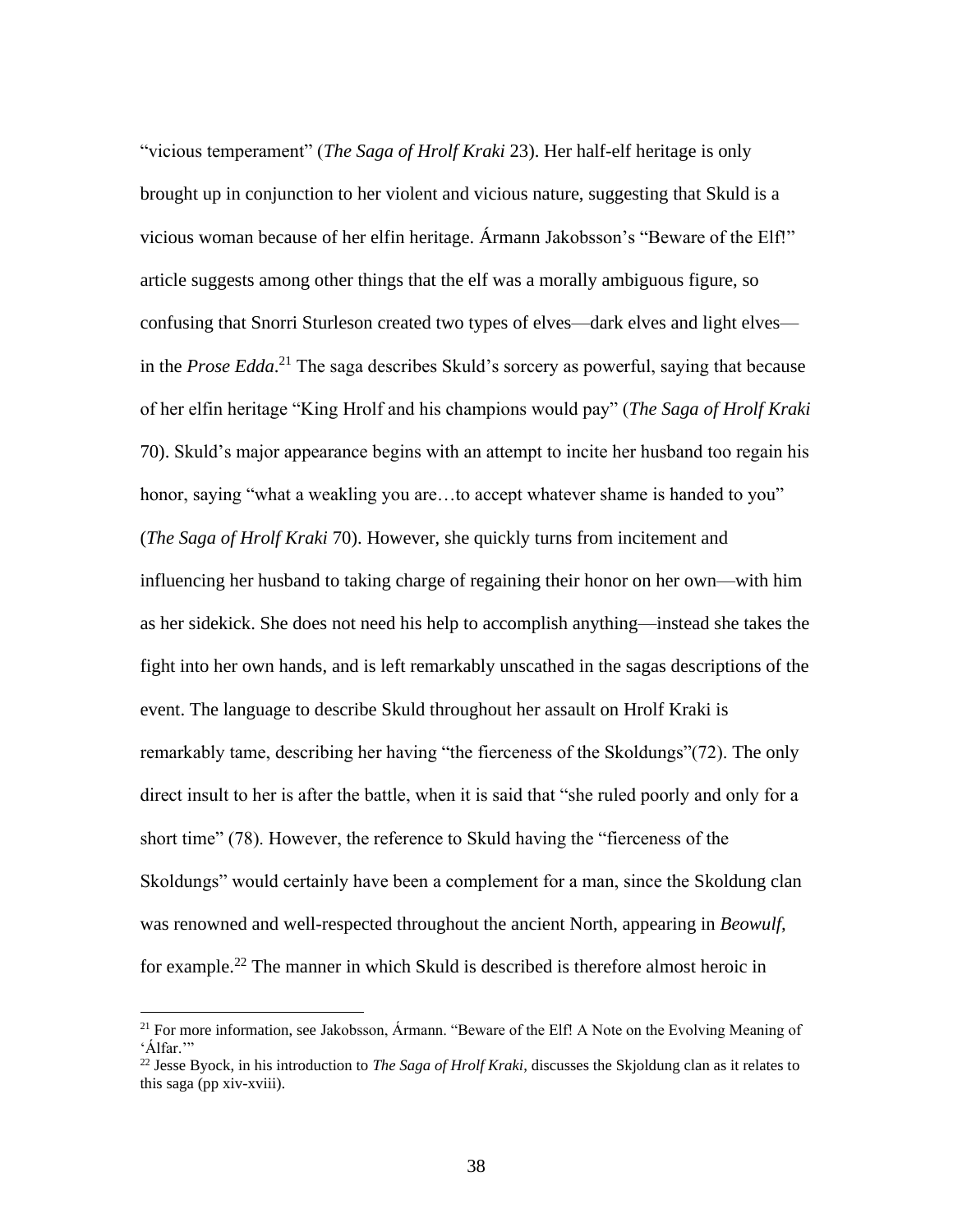nature—she even comments on the honorability of her brother, the very man she is building an army against—saying that "King Hrolf, my brother, is unlike all the others, and the loss of such men is a dreadful misfortune" (73). Skuld, though in the very next sentence described as King Hrolf's enemy, does not seem to hold the same villainous descriptions Hvit or other sorceresses held. Her cause, it seems, may be considered in some way just, even though it goes against the saga hero. The villanization of Skuld is thus a bit more subtle and appears not in the form of insults to her character but in descriptions of the type of magic she performs—summoning "vile creatures" (71), waking the dead (76), sitting in a black tent on a witch's scaffold (76), and sending "a storm of enchantments" (78) upon the heroes. Skuld conjures a massive army, and then primarily incite them to do her bidding. She steps in with spells and enchantments, having been restrained from performing magic by Bodvar for a time, but for the most part seems to step back. Her villainy, or lack thereof, in this particular legendary saga is thus a strange analysis of women's autonomy, perhaps subtly works against the traditional stereotype acted out by Hvit and the other sorceresses discussed above of sorcery being an evil magic misused by women to take control of something they had no right to control. Though Skuld does not rule well, she does rule for a time after Hrolf dies. After she is tortured and killed, the kingdom passes to Hrolf's daughters. Skuld is described as an evil witch because she, contrary to the saga authors intent, appears less as a demonic force for evil and more as an independent woman using her magical abilities to reclaim her husband's honor. Her husband's honor had been stolen from him by her half-brother Hrolf when he tricked Hjorvard into being subjugated by an old adage (the story is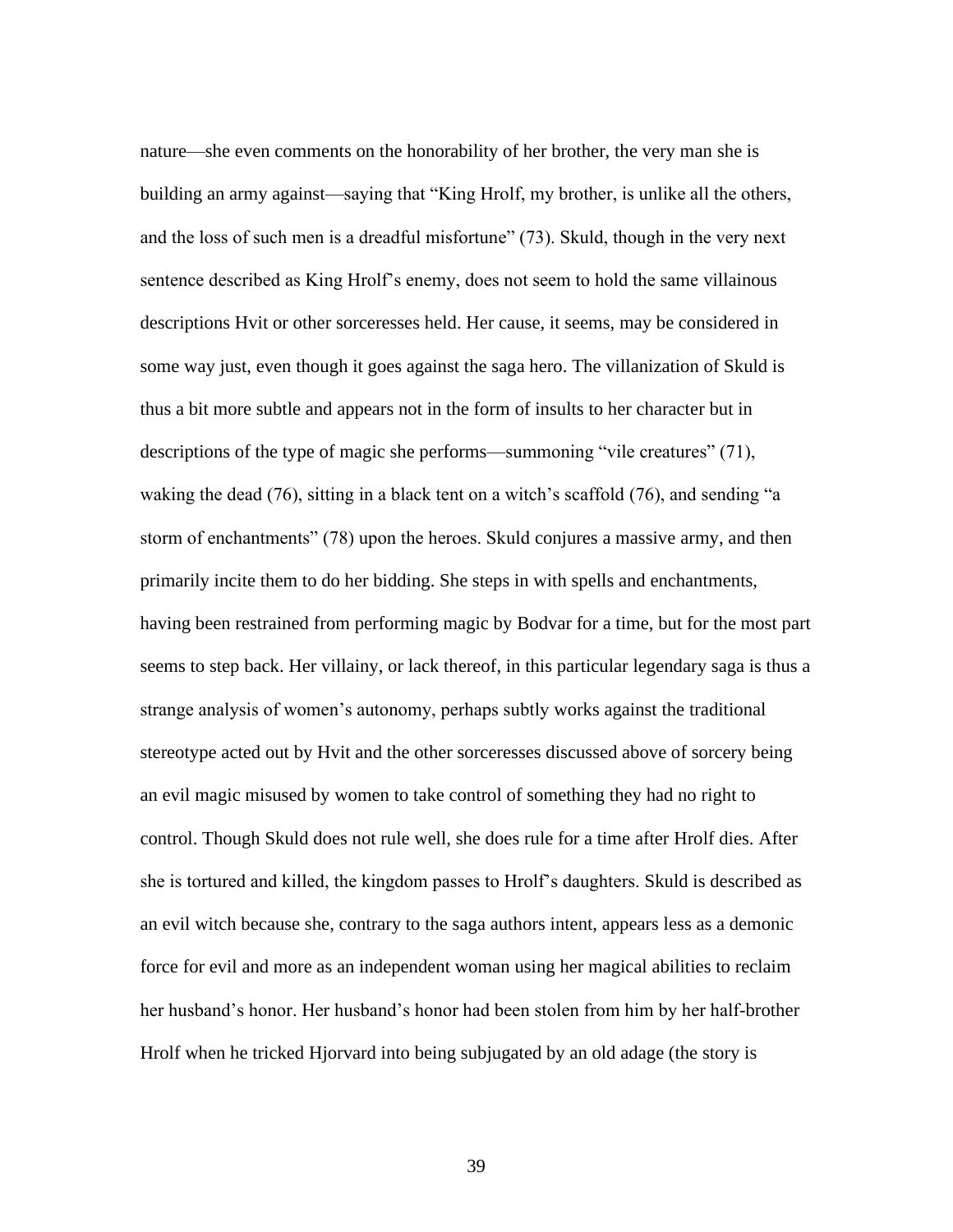simply that Hrolf had to pass bodily fluids and handed Hjorvard his sword while he did so. He then cited an old adage that said that whoever "holds the sword of a man who is undoing his belt, will from then on be the lesser of the two" (*The Saga of Hrolf Kraki* 34). Skuld saw the affront to her husbands honor and dignity and rightly sought to reclaim his honor when he had deemed it not worth recovering. Skuld more than the other sorceresses captures in one character the nuanced representation of the sorceress easily seen when comparing all the representations.

The sorceress role in the *The Saga of Hrolf Kraki* and *The Saga of the Volsungs* is represented in a much more morally ambiguous manner than the seeress. Despite the moral ambiguity, the women who are represented in these two legendary sagas as practicing sorcery are able to achieve a surprising level of autonomy and agency unseen even in the seeresses discussed earlier. Women who practiced sorcery, like Hvit, Skuld, and Grimhild, did not need the men in their lives in order to stand up for themselves or for those they loved. Hvit married a very elderly man who was likely nearing the end of his life, thus would be unable to protect or care for her effectively. Skuld's husband quickly bowed down to the will of Hrolf Kraki and did not work to maintain his own power or autonomy under King Hrolf. Grimhild sought only what was best for her daughter, though it meant using magical trickery and ended up putting an end to the Volsung line. Though each woman mentioned here is described in the sagas in at the very least a morally ambiguous light, if not characterized as downright vicious or evil, further analysis sees them as autonomous women seeking to maintain or create a space for their power or authority in a predominantly patriarchal world where they had no legal power.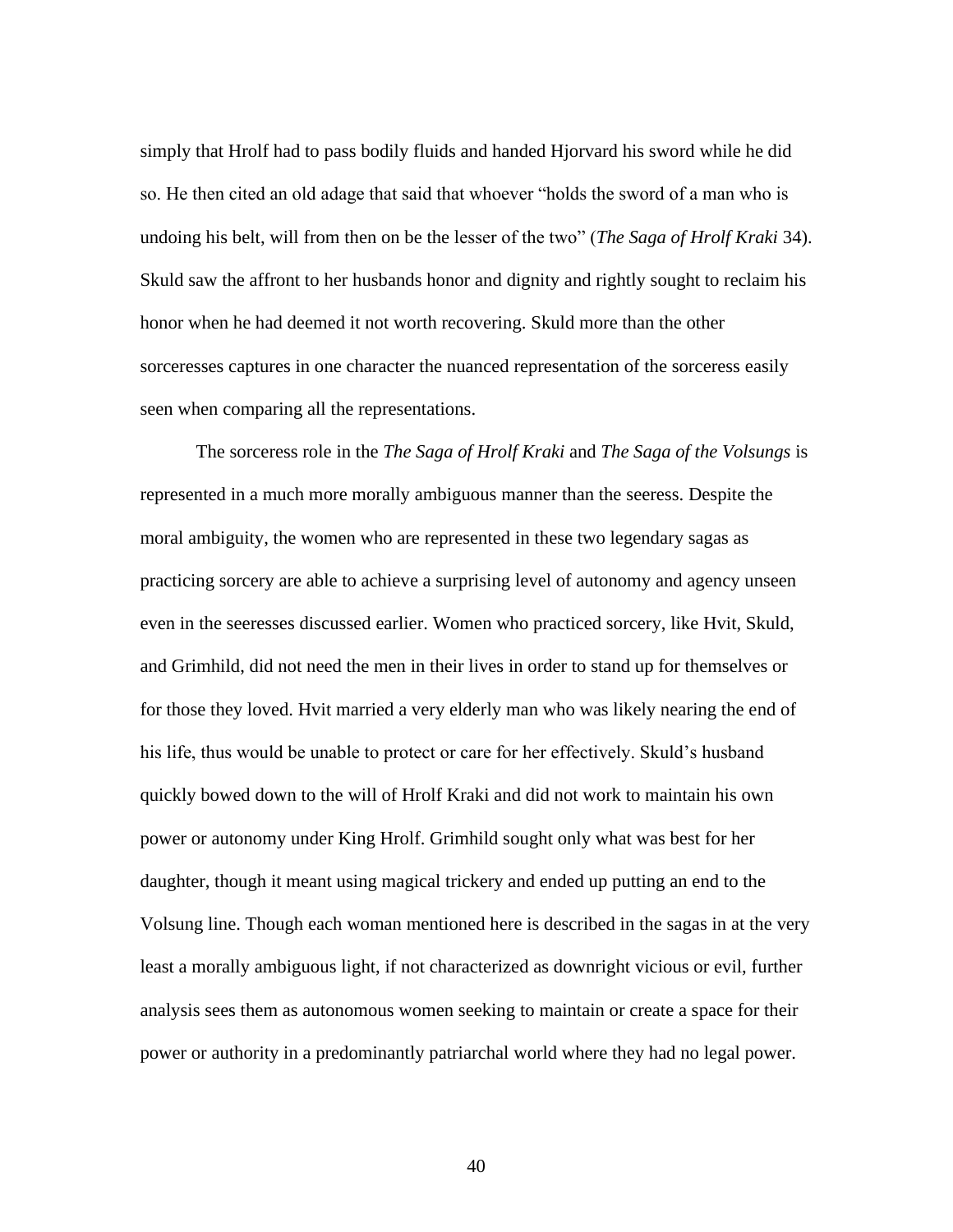Most women in these sagas who practice sorcery are in some way wronged or mistreated prior to being portrayed as sorceresses. Skuld was forgotten by King Helgi until her mother abandons her at his doorstep. Hvit was married to an elderly king who could not care for her. Grimhild saw Sigurd as the perfect way to protect her daughter from any wrongdoing. These two sagas' representation of these women thus attempts to represent the Legendary Sagas as both fantastical and exploratory, able to speak in a nuanced manner about the issues of gender, autonomy, and independence seen throughout Icelandic literature. These two sagas representations of independent and autonomous women with moral ambiguity causes audiences to question the nature of the honor and power these women were able to achieve for themselves.

#### **CONCLUSION**

Scholars have long been focusing on different facets of women and magic in the Icelandic Sagas but have neglected the ability of the fantastical nature of the Icelandic Legendary Sagas to explore women's autonomy through the fantastical and mythical abilities of magical women. Though *The Saga of Hrolf Kraki* and *The Saga of the Volsungs* originated from ancient texts or ancient stories, they were transcribed in the middle of a Christian-era Iceland and carry with them some early Christian ideas of morality and women's roles that are simultaneously contrasted and further engrained in culture by the magic-using women in these sagas. The sagas portray women who either act as protagonists of their own, helpers to the protagonist, or intense antagonists to the sagas heroes. Women who are represented as antagonists, however, are able to call into question the reason for their antagonistic role and inevitably allow readers to sympathize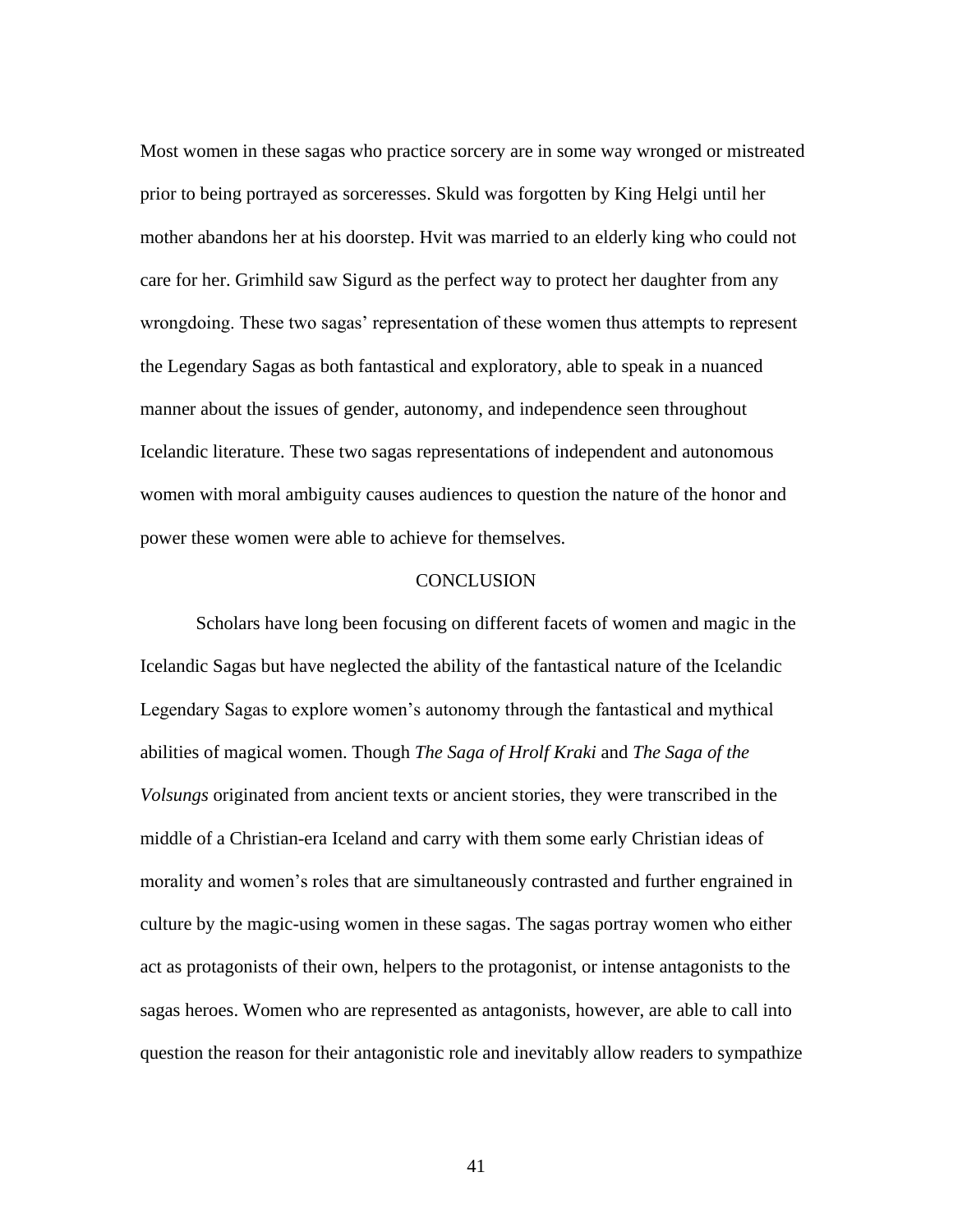with them instead of viewing them as evil creatures. These women, though often described as "evil" or as an evil magical creature such as a troll, are often given some reasonable explanation for their antagonism. Skuld, for example, though sometimes painted as a violent, unwomanish, and antagonist, fights against Hrolf primarily because she and her husband were dishonored and is not entirely painted as an evil figure despite her antagonism. In a society that values honor above many things, Skuld must fight for her familys honor, even if it means fighting her half-brother. The seeress, though typically portrayed as a protagonist or assistant to the protagonist, sometimes betrays the hero or turns against the heroic figures. Brynhild's seeress abilities, for example, hide the part she plays in the horrific end to the Volsung clan. Brynhild, incited by Sigurd's unintentional betrayal, destroys the Volsung clan. The seeress and the sorceress archetypes are used in the narratives to demonstrate socially acceptable and unacceptable ways for women to achieve autonomy and independence from men. These two Legendary Saga fantastical archetypes, often neglected in scholarship, are represented in ways that demonstrate women's ability to stand independently from men. The use of the fantastical allows the authors to comprehensively explore the seemingly impossible independence of women.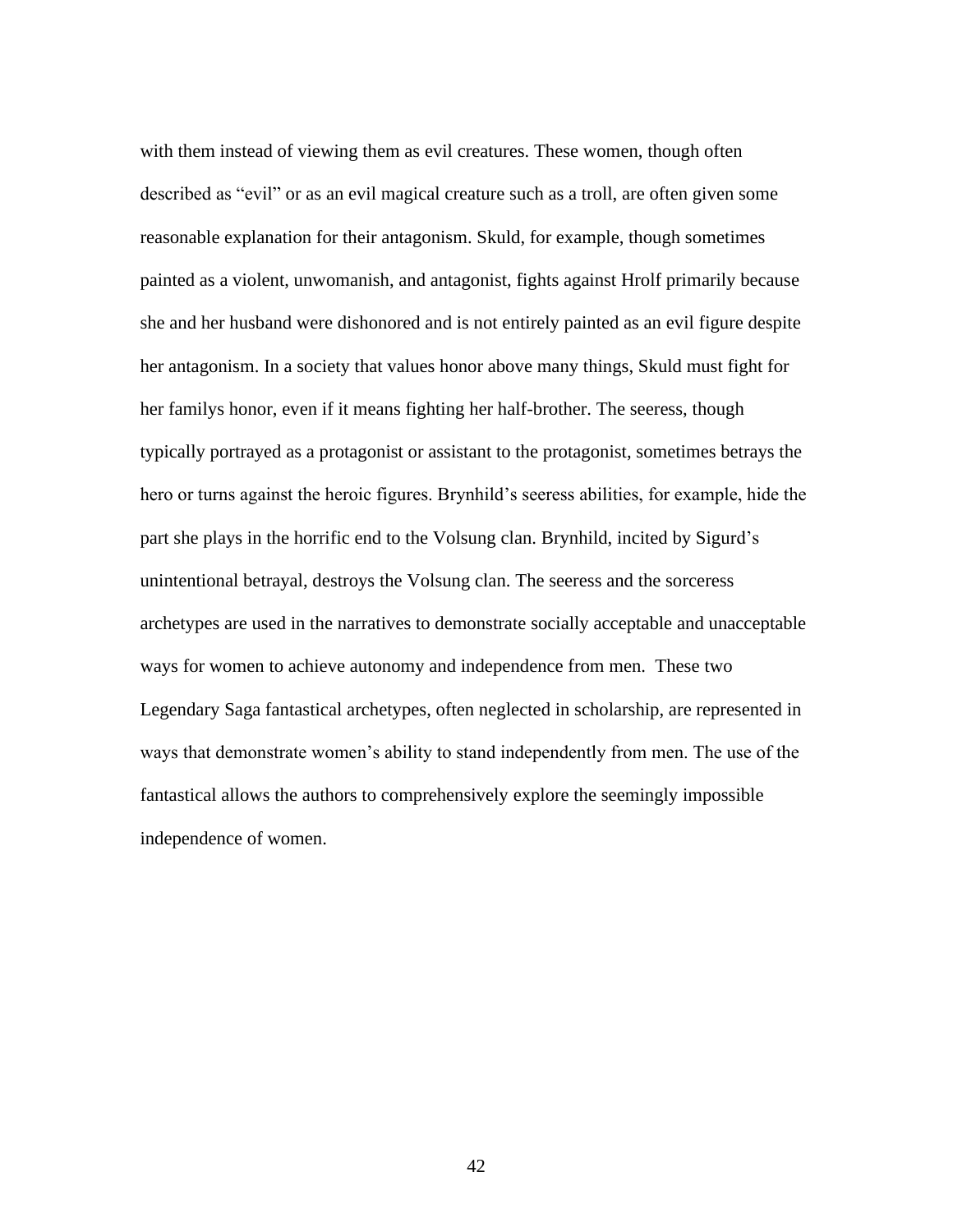#### WORKS CITED

- Byock, Jesse. "Introduction." *The Saga of the Volsungs*, translated by Jesse Byock, Penguin Books, 1999, 1-29.
- Byock, Jesse. "Notes." *The Saga of Hrolf Kraki,* translated by Jesse Byock, Penguin Books, 1998, 79-86.
- Clover, Carol J. "Volsunga Saga and the Missing Lai of Marie De France." *Sagnaskemimtun: Studies in Honor of Herman Palsson.* Herman Bohlau Nachf, Wien. 1986.
- Clover, Carol J. *The Medieval Saga.* Ithaca, Cornell University Press, 2019.
- Clover, Carol J. "Regardless of Sex: Men, Women, and Power in Early Northern Europe." *Speculum*, vol. 68, no. 2, 1993, pp. 363–387. *JSTOR*, [www.jstor.org/stable/2864557. Accessed 29 Mar. 2021.](http://www.jstor.org/stable/2864557.%20Accessed%2029%20Mar.%202021)
- Dennis, Andrew, et al. *Laws of Early Iceland: Grágás, the Codex Regius of Grágás, with Material from Other Manuscripts*. University of Manitoba Press, 2007.
- Fadlan, Ibn. "Mission to the Volga." *Two Arabic Travel Narratives.* Edited and Translated by Tim Mackintosh-Smith and James E. Montgomery, New York University Press, 2014, 165-299.
- Friðriksdóttir, Jóhanna Katrín. "Women's Weapons: A Re-Evaluation of Magic in the 'Íslendingasögur.'" *Scandinavian Studies*, vol. 81, no. 4, 2009, pp. 409– 436. *JSTOR*, www.jstor.org/stable/40920876. Accessed 22 Oct. 2020.
- Friðriksdóttir, Jóhanna Katrín. *Women in Old Norse Literature: Bodies, Words, and Power.* Palgrave MacMillan, 2013.
- Gos, Giselle. "Women as a Source of *Heilræði*, 'Sound Counsel': Social Mediation and Community Integration in *Fóstbrœðra Saga*." *The Journal of English and Germanic Philology*, vol. 108, no. 3, 2009, pp. 281–300. *JSTOR*, www.jstor.org/stable/20722743. Accessed 29 Mar. 2021.
- Green, Monica Helen. *Making Women's Medicine Masculine the Rise of Male Authority in Pre-Modern Gynaecology*. Oxford University Press, 2008.
- Grimstad, Karen and Wakefield, Ray M. "Monstrous Mates: The Leading Ladies of the *Nibelungenlied* and *Völsunga Saga*." *Women in Medieval Epic: Gender, Genre, and the Limits of Epic Masculinity*, edited by Sara S. Poor and Jana K. Schulman, Palgrave Macmillan, 2007, 235-252.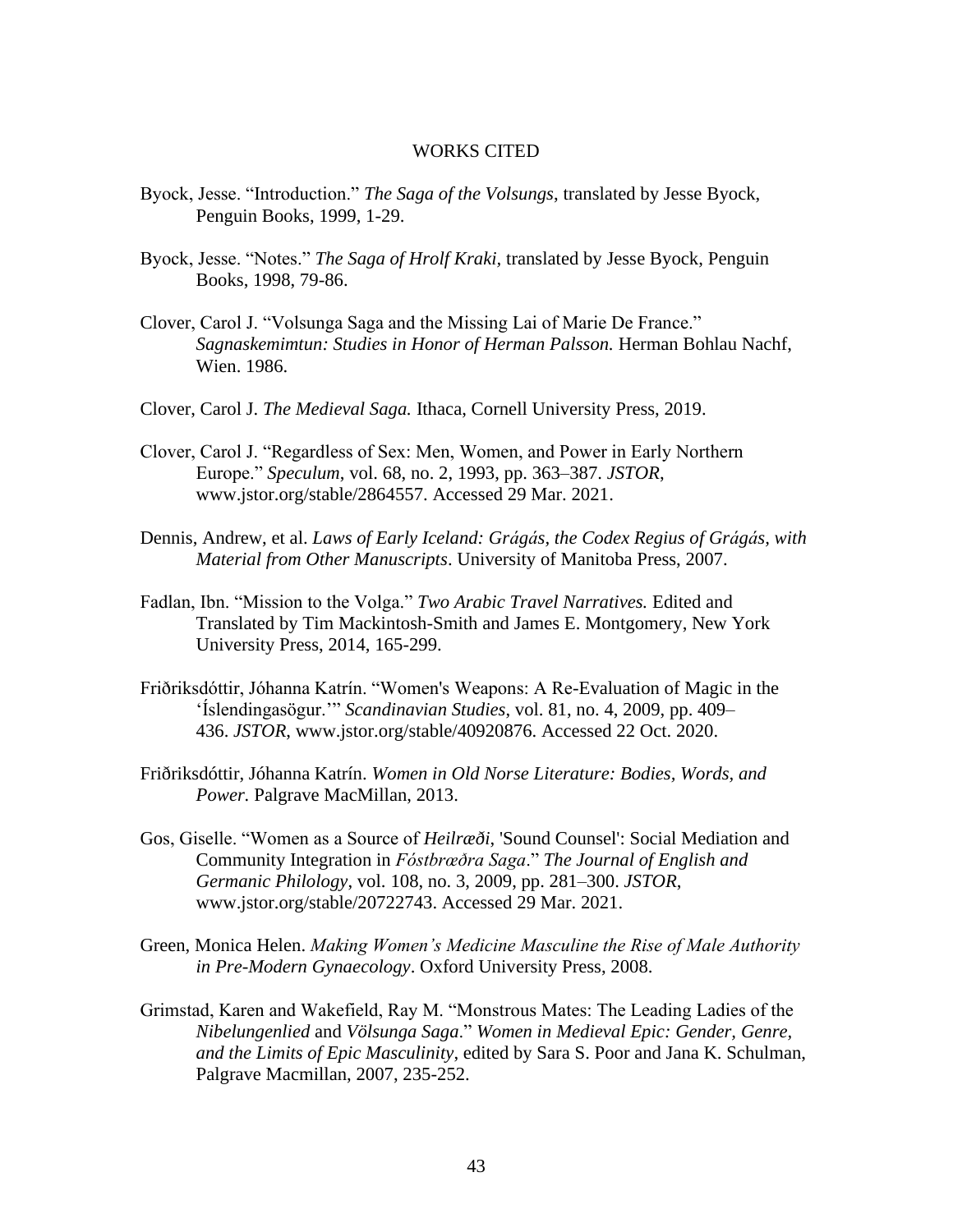Hollander, Lee M., Translator. *The Poetic Edda.* University of Texas Press, 1962.

- Jochens, Jenny. *Old Norse Images of Women*. University of Pennsylvania Press, 1996. *EBSCOhost*, search.ebscohost.com/login.aspx?direct=true&db=nlebk&AN=17318.
- Jakobsson, Ármann. "Beware of the Elf! A Note on the Evolving Meaning of 'Álfar.'" Folklore, vol. 126, no. 2, 2015, pp. 215–223., www.jstor.org/stable/24774311. Accessed 17 Apr. 2021.
- Kress, Helga. "What a Woman Speaks." *Nordic Women's Literature Online*, 11 Feb. 2011, [https://nordicwomensliterature.net/2011/02/11/what-a-woman-speaks/.](https://nordicwomensliterature.net/2011/02/11/what-a-woman-speaks/)
- Lindow, John. "Cultures in Contact." *Old Norse Myths, Literature, and Society,* edited by Margaret Clunies Ross, University Press of Southern Denmark, 2003, 89-109.
- Morris, Katherine. *Sorceress or Witch? The Image of Gender in Medieval Iceland and Northern Europe.* University Press of America, 1991.
- McKinnell, John. "Encounters with Volur." *Old Norse Myths, Literature, and Society,* edited by Margaret Clunies Ross, University Press of Southern Denmark, 2003, 110-131.
- Price, Neil. *The Viking Way: Magic and Mind in Late Iron Age Scandinavia*. Oxbow Books, 2019.
- Ross, Margaret Clunies. "Realism and the Fantastic in the Old Icelandic Sagas." *Scandinavian Studies*, vol. 74, no. 4, 2002, pp. 443–454. *EBSCOhost*, search.ebscohost.com/login.aspx?direct=true&db=mzh&AN=2002201678.
- Ross, Margaret Clunies. *The Cambridge Introduction to the Old Norse-Icelandic Saga*. Cambridge University Press, 2010. *EBSCOhost*, search.ebscohost.com/login.aspx?direct=true&db=e000xna&AN=337718.

Sturluson, Snorri. *Edda.* Translated by Anthony Faulkes, Everyman, 1995.

- *The Saga of Hrolf Kraki*. Translated with Introduction by Jesse L. Byock. Penguin Books. 1998.
- *The Saga of the Volsungs*. Translated with Introduction by Jesse L. Byock. Penguin Books. 1999.